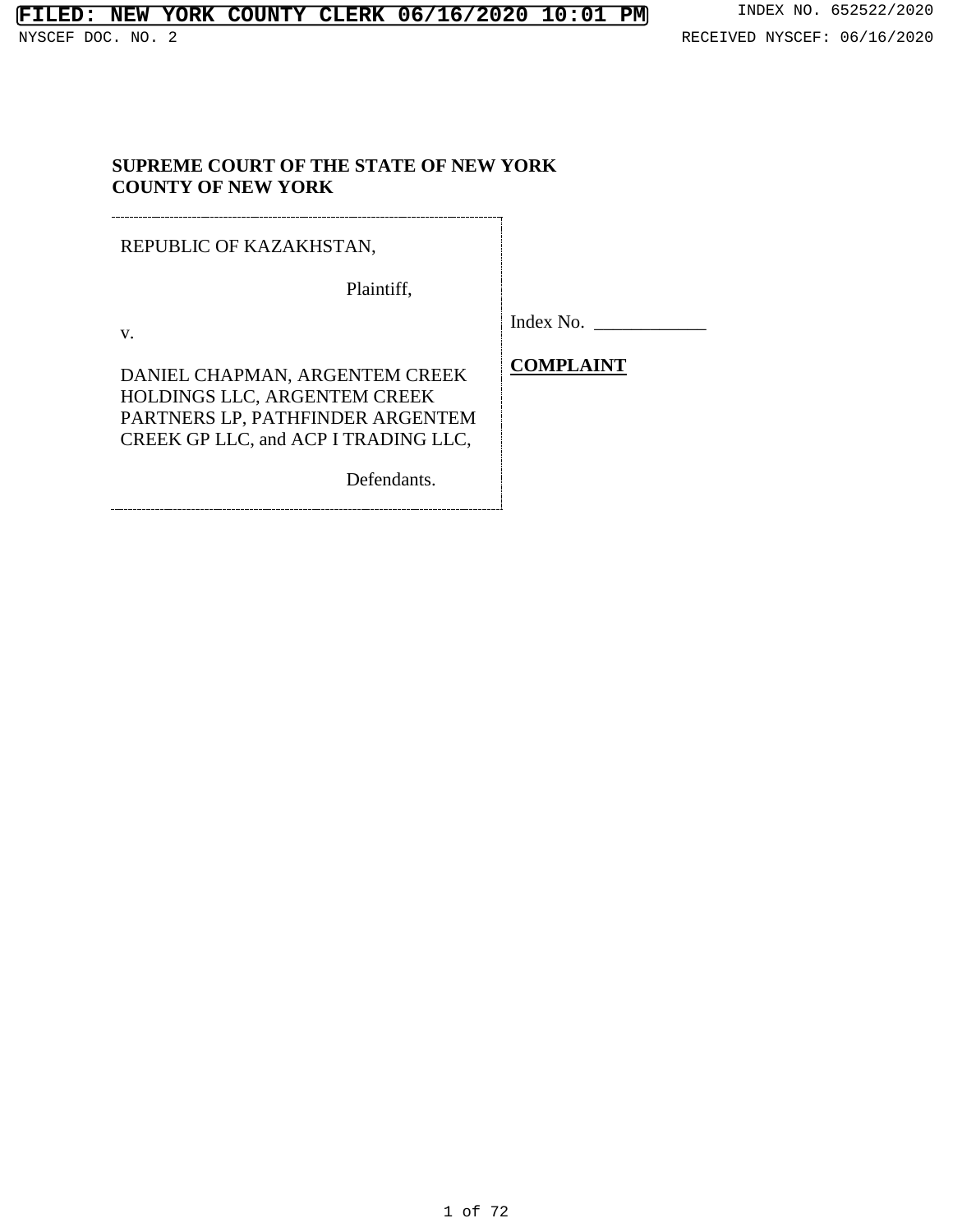# **TABLE OF CONTENTS**

| L.        |                                                                               |
|-----------|-------------------------------------------------------------------------------|
| II.       |                                                                               |
| A.        | The Statis' Scheme to Defraud the Tristan Noteholders, Including Defendants11 |
| <b>B.</b> |                                                                               |
| $C$ .     |                                                                               |
| D.        | The Statis Fraudulently Obtain Audit Reports for Their Falsified Financial    |
| E.        | The Statis Use Their Falsified "Audited" Financial Statements to Fraudulently |
| III.      | DEFENDANTS' KNOWLEDGE OF AND PARTICIPATION IN THE                             |
| A.        |                                                                               |
| <b>B.</b> |                                                                               |
| $C$ .     |                                                                               |
| IV.       |                                                                               |
| A.        |                                                                               |
| <b>B.</b> | In Furtherance of the Fraudulent Scheme, the Statis Make Multiple             |
| $C$ .     | Plaintiff Relied to Its Detriment on the Fraudulent Misrepresentations  45    |
| D.        |                                                                               |
| V.        | PERPETUATION OF THE FRAUD IN THE ENFORCEMENT                                  |
| A.        | The Statis Falsely Claim that the Perkwood Transactions Were Legitimate 50    |
| <b>B.</b> | The Statis Misrepresented that KPMG Endorsed their Financial Statements Based |
| $C$ .     | The Statis Misrepresented that They Never Concealed Perkwood's Status from    |
| D.        | The Statis Misrepresented by Omission the Incriminating KPMG Correspondence   |
| VI.       | NOTICE OF INTENT TO RAISE ISSUES UNDER ENGLISH LAW  61                        |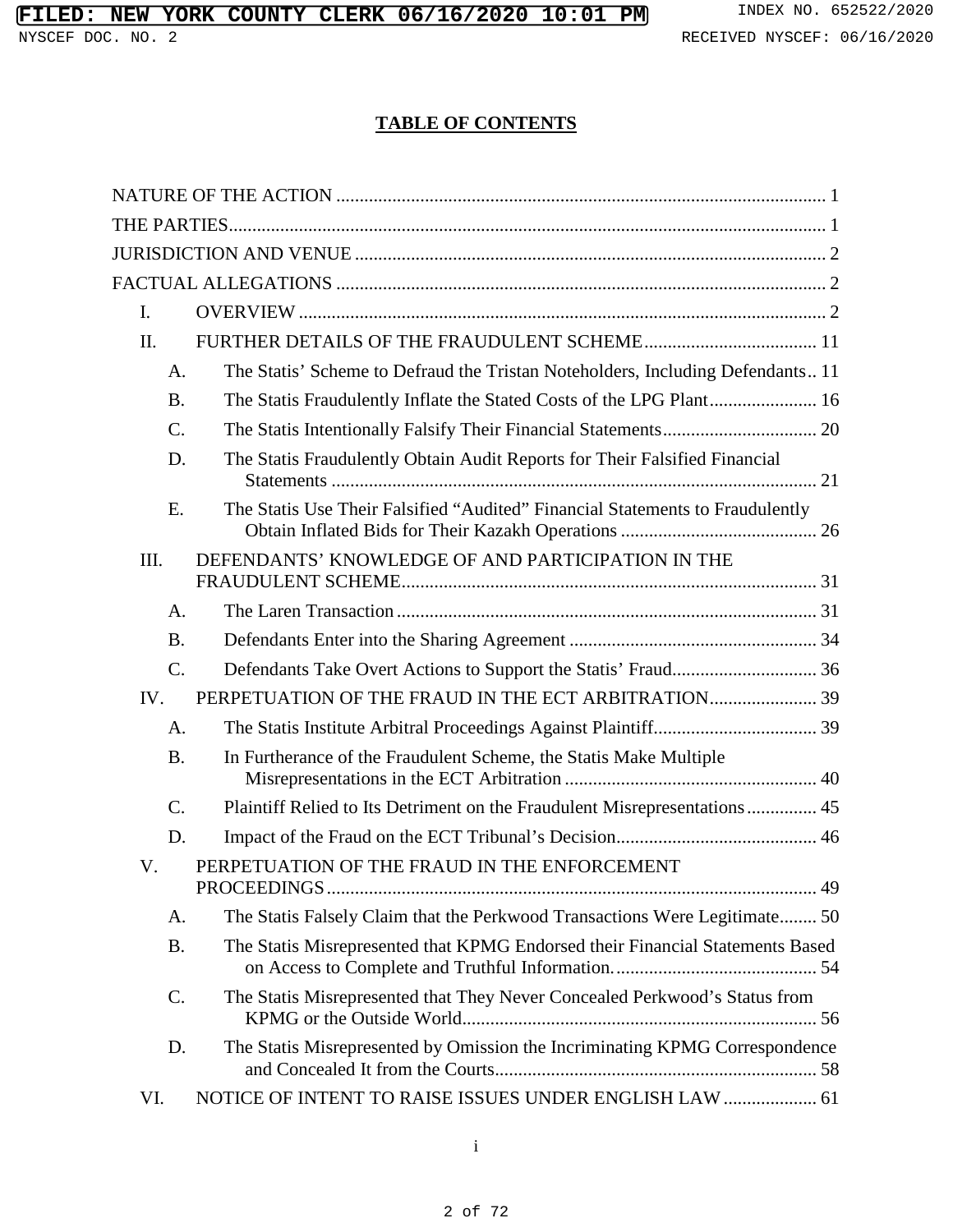# FILED: NEW YORK COUNTY CLERK 06/16/2020 10:01 PM

NYSCEF DOC. NO. 2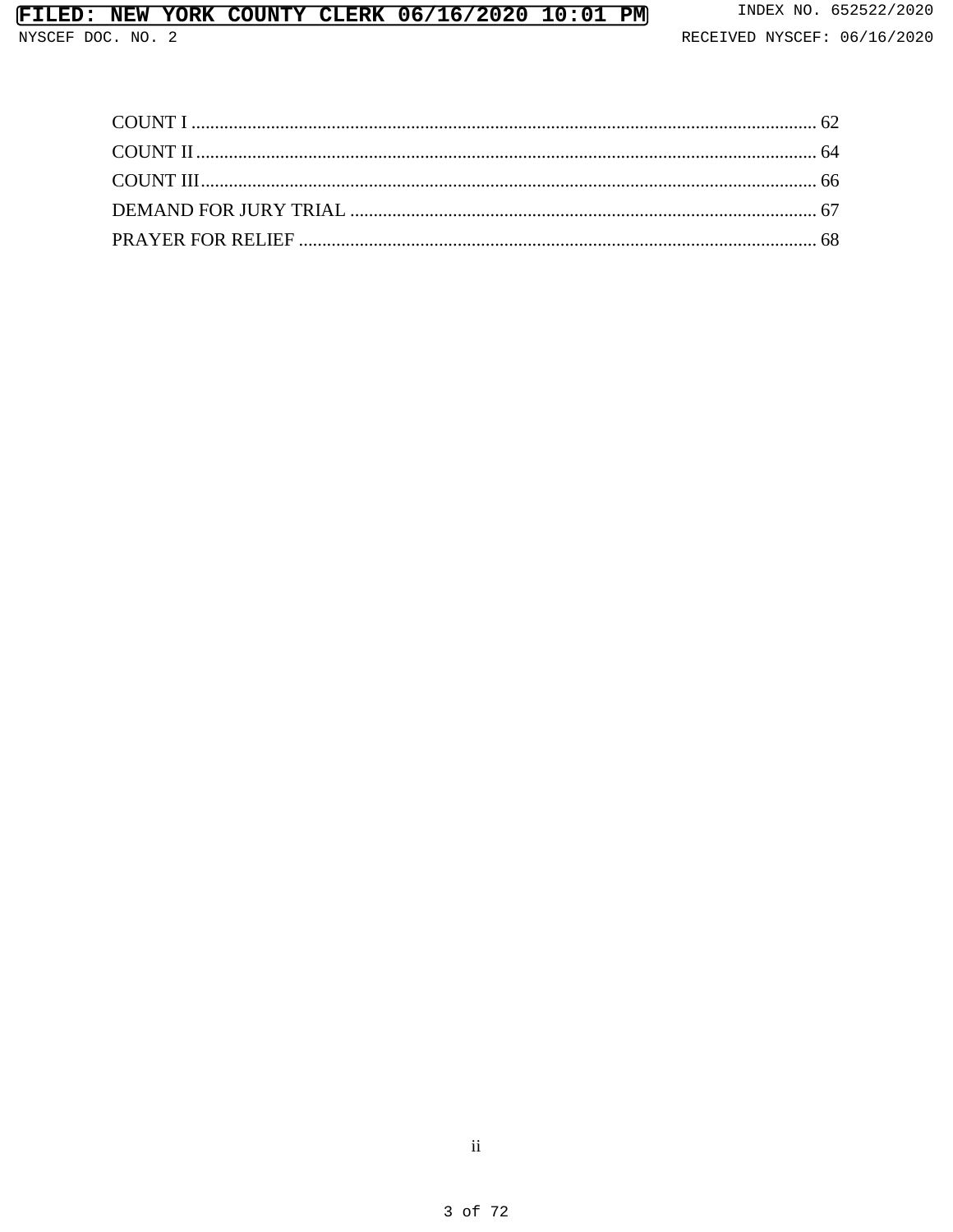1. Plaintiff Republic of Kazakhstan, by and through its undersigned counsel, brings this action against Defendants Daniel Chapman, Argentem Creek Holdings LLC, Argentem Creek Partners LP, Pathfinder Argentem Creek GP LLC, and ACP I Trading LLC (collectively, "Defendants"). In support thereof, Plaintiff alleges as follows:

#### **NATURE OF THE ACTION**

2. This case arises from Defendants' knowing participation in, conspiracy to commit, and aiding and abetting of, an ongoing fraudulent scheme that has damaged Plaintiff.

#### **THE PARTIES**

3. Plaintiff Republic of Kazakhstan ("**Plaintiff**" or "**Kazakhstan**") is a sovereign state.

4. Defendant Daniel Chapman ("**Chapman**") is the founder, Managing Partner, Chief Executive Officer, and Chief Investment Officer of Argentem Creek Partners LP. He also wholly owns Argentem Creek Holdings LLC. Prior to founding Argentem Creek Partners LP, Chapman was a member of the senior management at Black River Asset Management LLC ("**Black River**"). Chapman resides at 165 West 91st Street, New York, NY 10024.

5. Defendant Argentem Creek Holdings LLC ("**Argentem Creek Holdings**") is a limited liability company organized under the laws of the State of Delaware. Argentem Creek Holdings is the controlling owner of Argentem Creek Partners LP. Argentem Creek Holdings' principal place of business is at 12 East 49th Street, New York, NY 10017.

6. Defendant Argentem Creek Partners LP ("**Argentem Creek Partners**") is a registered investment advisor organized as a limited partnership under the laws of the State of Delaware. Both Argentem Creek Holdings and Argentem Creek Partners were formed in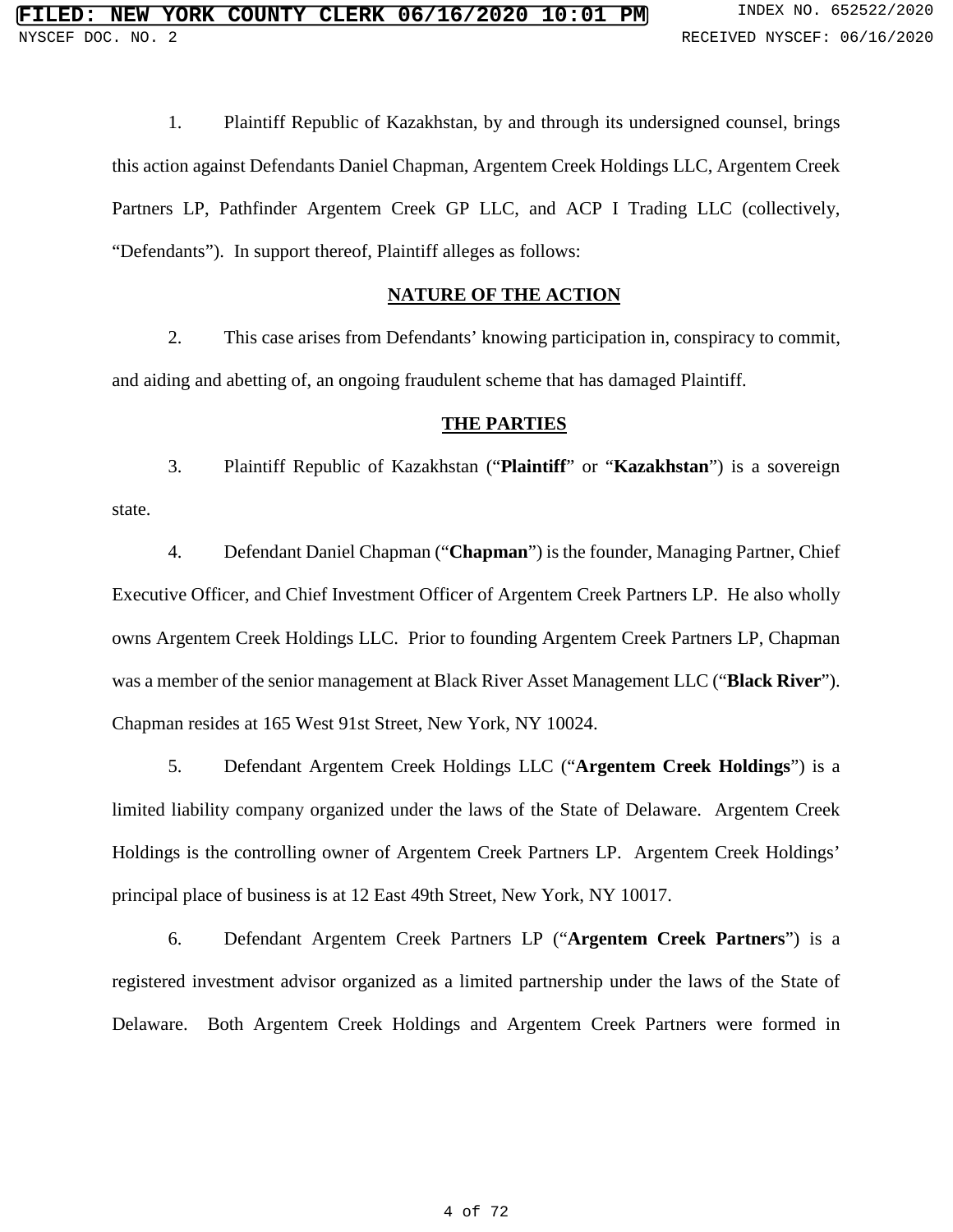connection with a spin-off from Black River in December 2015. Argentem Creek Partners' principal place of business is at 12 East 49th Street, New York, NY 10017.

7. Defendant Pathfinder Argentem Creek GP LLC ("**Pathfinder**") is organized as a limited liability company under the laws of the State of Delaware. Pathfinder is the general partner of Pathfinder Strategic Credit LP and Pathfinder Strategic Credit II LP. Pathfinder's principal place of business is at 12 East 49th Street, New York, NY 10017.

8. Upon information and belief, Defendant ACP I Trading LLC ("**ACP I**") is a limited liability company organized under the laws of the Cayman Islands. Its legal address is P.O. Box 309, Ugland House, South Church Street, George Town KY1-1104, Cayman Islands. ACP I's principal place of business is at 12 East 49th Street, New York, NY 10017.

#### **JURISDICTION AND VENUE**

9. This Court has personal jurisdiction over Defendants under CPLR § 302(1) and (2) because they transact business within the State and have committed tortious acts within the State. This Court also has personal jurisdiction under CPLR § 302(4) because, upon information and belief, Defendants own, use, or possess real property situated within the State.

10. Venue is proper in New York County pursuant to CPLR §§ 503(a) and 503 (d), because Defendants reside and/or have their principal offices in this County, and a substantial part of the events or omissions giving rise to the claims occurred in this County.

### **FACTUAL ALLEGATIONS**

#### **I. OVERVIEW**

11. Defendants are conspiring with, and aiding and abetting, a fraudulent scheme led by Moldovan oligarch Anatolie Stati, his son Gabriel Stati, and a murky web of companies that they control, often secretly (collectively the "**Statis**").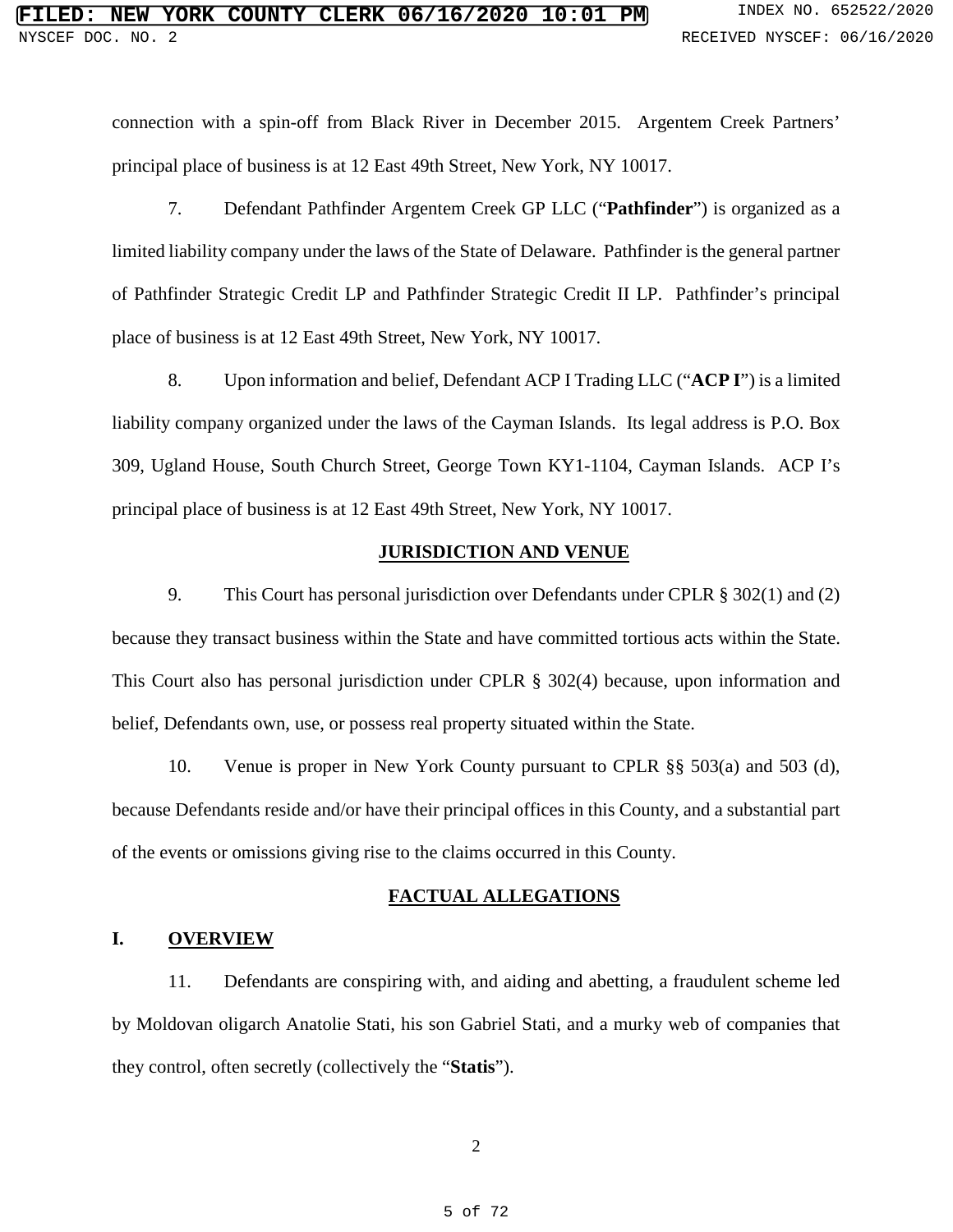12. Between 1999 and 2004, the Statis purchased two Kazakh companies – Kazpolmunay LLP ("**KPM**") and Tolkynneftegaz LLP ("**TNG**") – that were licensed to engage in the exploration and production of oil and gas in Kazakhstan.<sup>[1](#page--1-17)</sup>

13. For the purported purpose of raising funds to finance the operations of KPM and TNG, the Statis sold notes to third-party investors. Specifically, in 2006 and 2007, the Statis used their special-purpose entity Tristan Oil Ltd. ("**Tristan Oil**") to sell two tranches of notes in the aggregate principal amount of \$420 million (the "**Tristan Notes**") to Noteholders (the "**Tristan Noteholders**").

14. One of the largest Tristan Noteholders was Black River Asset Management LLC ("**Black River**"), which invested through several of its funds. Defendant Argentem Creek Holdings and its subsidiary Defendant Argentem Creek Partners (collectively, "**Argentem Creek Partners**") were spun out from Black River as an employee-owned investment firm in December 2015 and became the successor in interest to Black River, including by assuming ownership of the Tristan Notes. Defendant Chapman, who had managed the investments for Black River, became the owner and CEO of Argentem Creek Partners.<sup>[2](#page--1-18)</sup>

15. The Statis represented to Black River and the other Tristan Noteholders that their invested monies would be used for legitimate business activities in Kazakhstan; specifically, to

 $\overline{a}$ 

<sup>&</sup>lt;sup>1</sup> TNG was wholly owned by Terra Raf Trans Traiding Ltd., which in turn is owned in equal shares by Anatolie and Gabriel Stati, while KPM was wholly owned by Ascom Group S.A. ("**Ascom**"), which in turn is wholly owned by Anatolie Stati. At all relevant times, the Statis had the power to direct the actions of KPM and TNG.

<sup>2</sup> Hereinafter, the term "Defendants," unless otherwise indicated, shall include the named Defendants and their predecessor in interest, Black River. Upon information and belief, Black River no longer exists as an operating entity, and Defendants now hold all the rights, responsibilities, and interests that Black River used to hold with regard to this matter.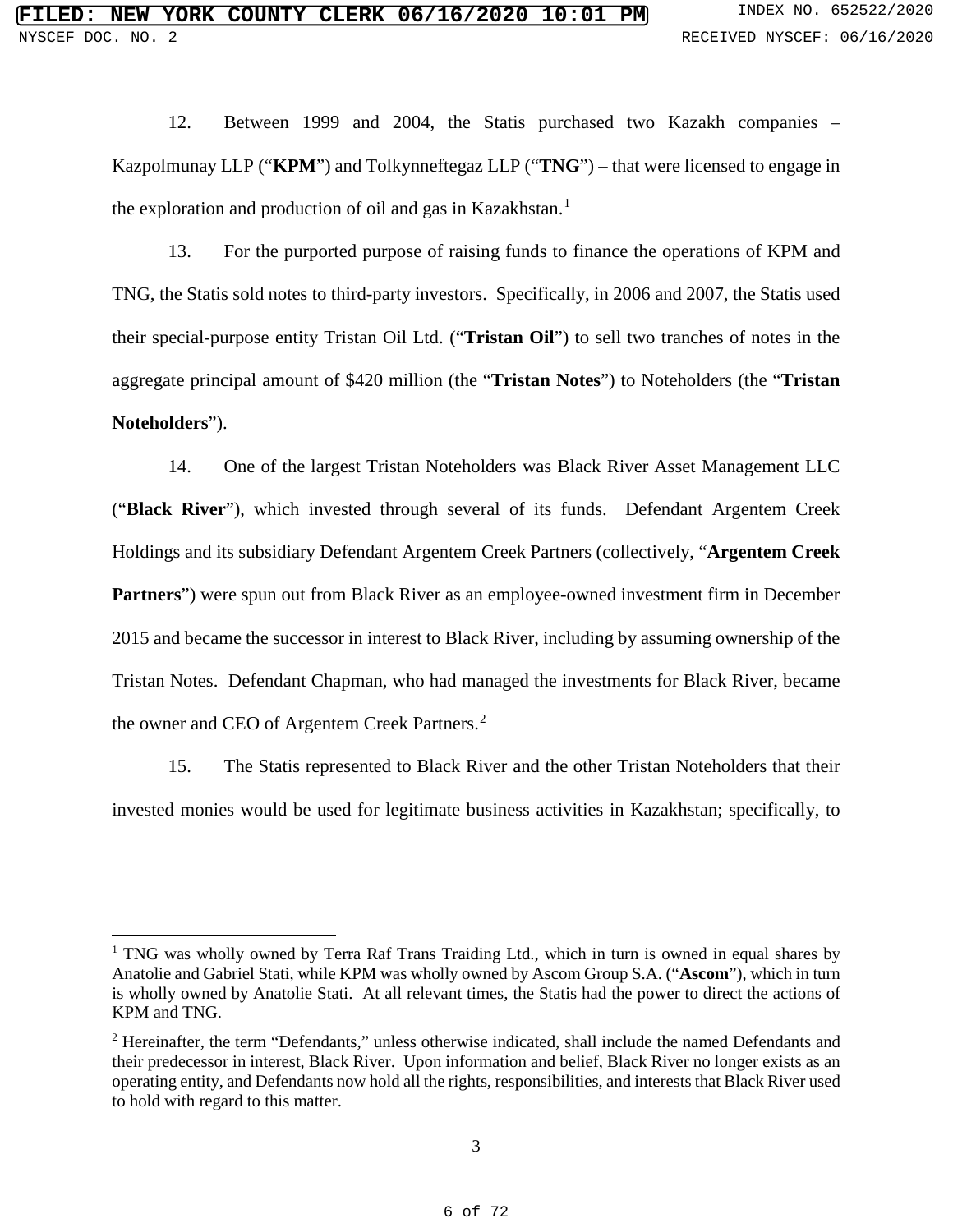repay debts of TNG, to make a shareholder distribution, and for working capital and general corporate purposes of KPM and TNG. KPM and TNG also guaranteed the Tristan Notes.

16. In fact, the Statis always intended to, and did, steal the monies invested by the Tristan Noteholders. The Statis did this by engaging in fraudulently inflated related-party transactions that systematically stripped assets from KPM and TNG and put them into the pockets of the Statis.

17. The Statis' fraud took several forms. For example, the Statis fraudulently skimmed more than \$120 million in oil sales from the Kazakh fields. They did so by "selling" the oil at artificially low prices to a secretly related party, which would then in turn sell the oil to a third party at market prices. This difference in revenues was not properly returned to the Statis' Kazakh companies, but were instead diverted directly to the Statis.

18. Another example of the involved the Statis paying related parties – including Kaspy Asia Service Company Limited ("**KASKO**") and Ascom – an estimated half billion dollars at artificially inflated prices for drilling services.

19. The Statis also paid nearly \$100 million in "salaries," "dividends," and "management fees" directly to themselves, despite a lack of any justification for these payments.

20. Another key component of the Statis' fraud was a series of related-party transactions made in connection with the unfinished construction of a liquefied petroleum gas plant (the "**LPG Plant**") in Kazakhstan. The principal equipment for the LPG Plant was supplied to the Statis by an independent third party at a cost of approximately \$35 million. However, through a series of sham related-party transactions, and machinations, the Statis falsely inflated the stated costs of the LPG Plant to \$245 million, and thereby stole the difference between this amount and the amount of the actual costs.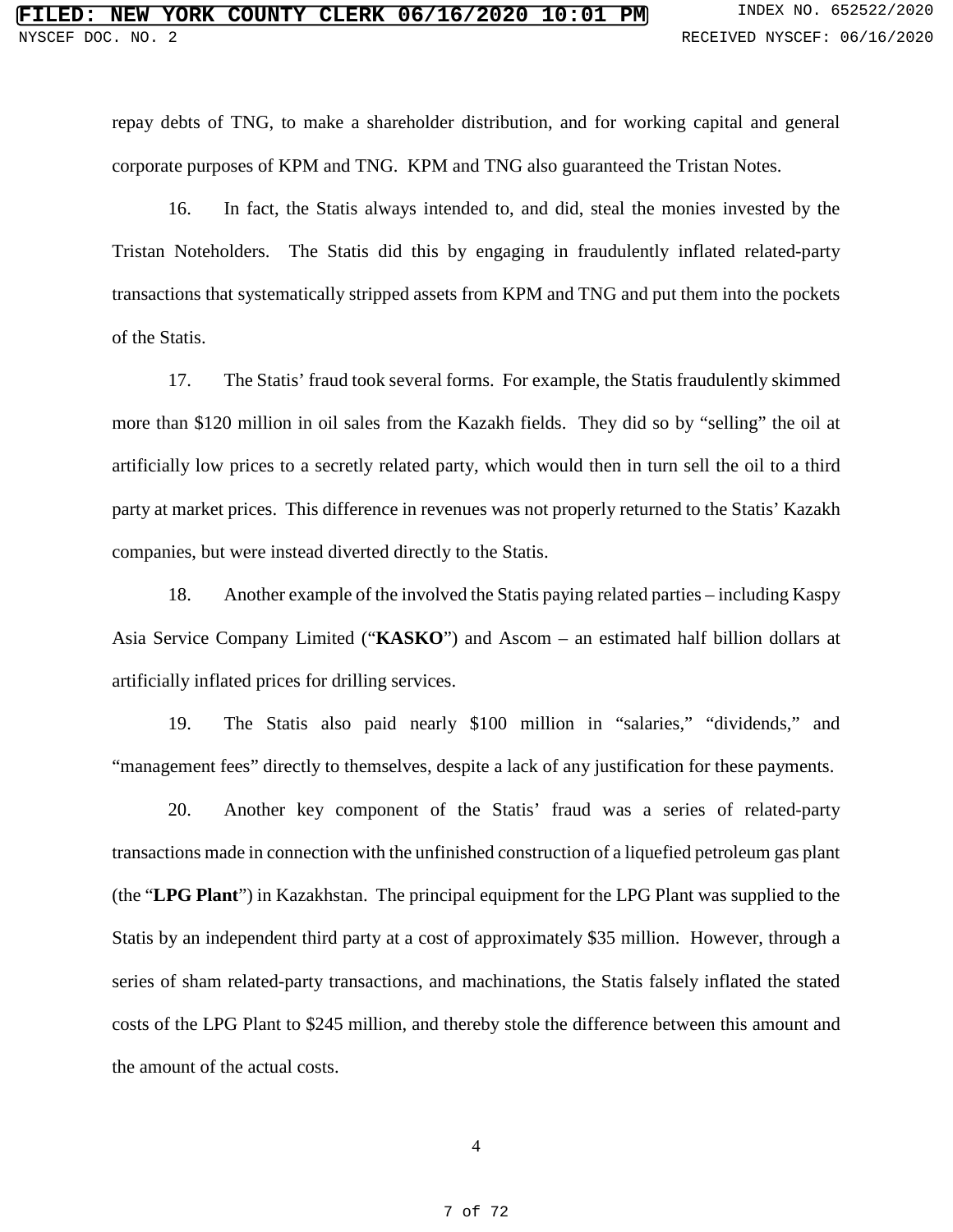21. The Statis perpetrated their fraudulent scheme through a series of lies. A key lie of the Statis wasthat the fraudulent related-party transactions through which they stripped assets from KPM and TNG were legitimate business expenditures. The Statis began telling this lie as early as 2006, when they contrived their scheme and put it into action. To cover up this key lie, and to maintain their fraudulent scheme, the Statis had to tell other lies.

22. The Statis told this key lie to multiple persons, including Plaintiff. They also told it to their investors, business partner, and auditors. The Statis have told this key lie to multiple arbitral tribunals and courts.

23. The Statis' key lie has taken many forms. To Plaintiff, the Statis falsely represented that their fraudulent related-party transactions were legitimate business transactions, thereby falsely inflating the value of their Kazakh assets. To their investors, including Defendants (before they discovered and joined in the scheme), the Statis fraudulently stated that their monies would be spent on legitimate business expenditures in Kazakhstan, when in fact the Statis intended to and in fact did steal these monies. To their business partner, the Statis fraudulently inflated the costs of their joint business operation in Kazakhstan. To their auditor, KPMG Audit LLC ("**KPMG**"), the Statis fraudulently represented that the companies through which they effected their fraudulent related-party transactions were not Stati companies.

24. To perpetuate their fraudulent scheme, the Statis cooked up years of materially false financial statements, all of which recorded their fraudulently inflated related-party transactions as legitimate and at arm's-length. The Statis provided these fraudulent financial statements to multiple persons, including Plaintiff. The Statis also provided them to their investors, auditor, and multiple arbitral tribunals and courts.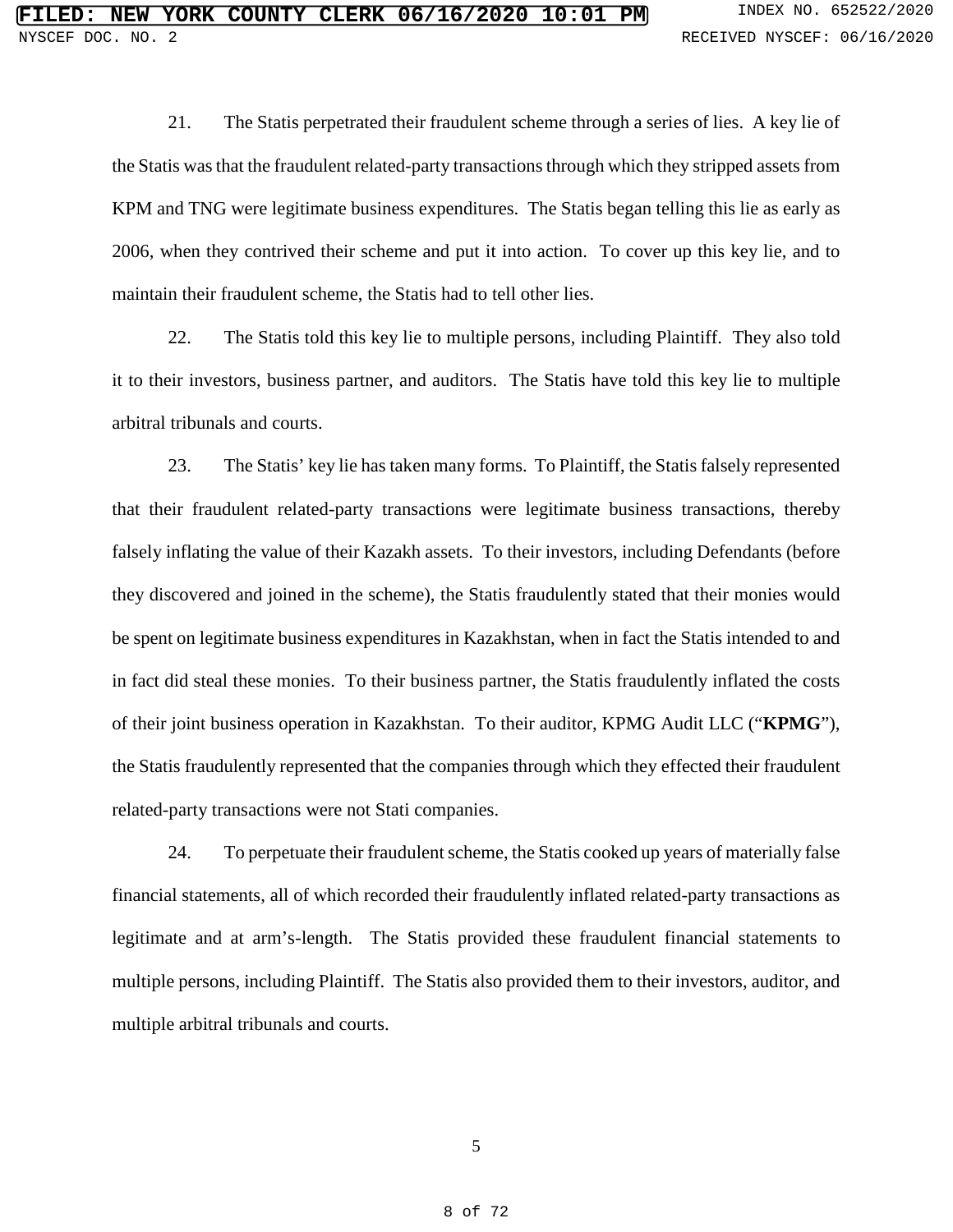25. The Statis used fraudulent misrepresentations to obtain audit reports from KPMG opining that these financial statements were materially correct when in fact they were materially false. The Statis then repeatedly relied on the KPMG audit reports to bolster their fraudulent financial statements.

26. On July 1, 2010, the Statis defaulted on the interest payments due to the Tristan Noteholders. But for the Statis' fraudulent asset-stripping and theft of the Tristan Noteholders' monies, these interest payments could have been made by Tristan.

27. On July 21, 2010, the Statis initiated an international arbitration against Plaintiff under the terms of the Energy Charter Treaty (the "**ECT Arbitration**"). In the ECT Arbitration, the Statis repeated their key lie, *i.e.*, that the fraudulent related-party transactions through which they had stolen the Tristan Noteholders' monies were legitimate business expenditures. To support this lie, the Statis produced and relied upon the falsified financial statements and the fraudulently obtained KPMG audit reports. The Statis' purpose in perpetuating this lie in the arbitration was to obtain from Plaintiff as damages the monies that the Statis had stolen from the Tristan Noteholders.

28. Defendants discovered the Statis' fraudulent scheme during the course of the ECT Arbitration, in or about 2011. Specifically, Defendants learned that the Statis had stolen their money (and that of the other Tristan Noteholders) through their fraudulent related-party transactions and asset stripping. However, rather than taking legal action against the Statis, Defendants decided to conspire with and support the Statis in an effort to perpetuate their fraudulent scheme and damage Plaintiff, including the perpetuation of the Statis' key lie that the fraudulent related-party transactions were legitimate business expenditures.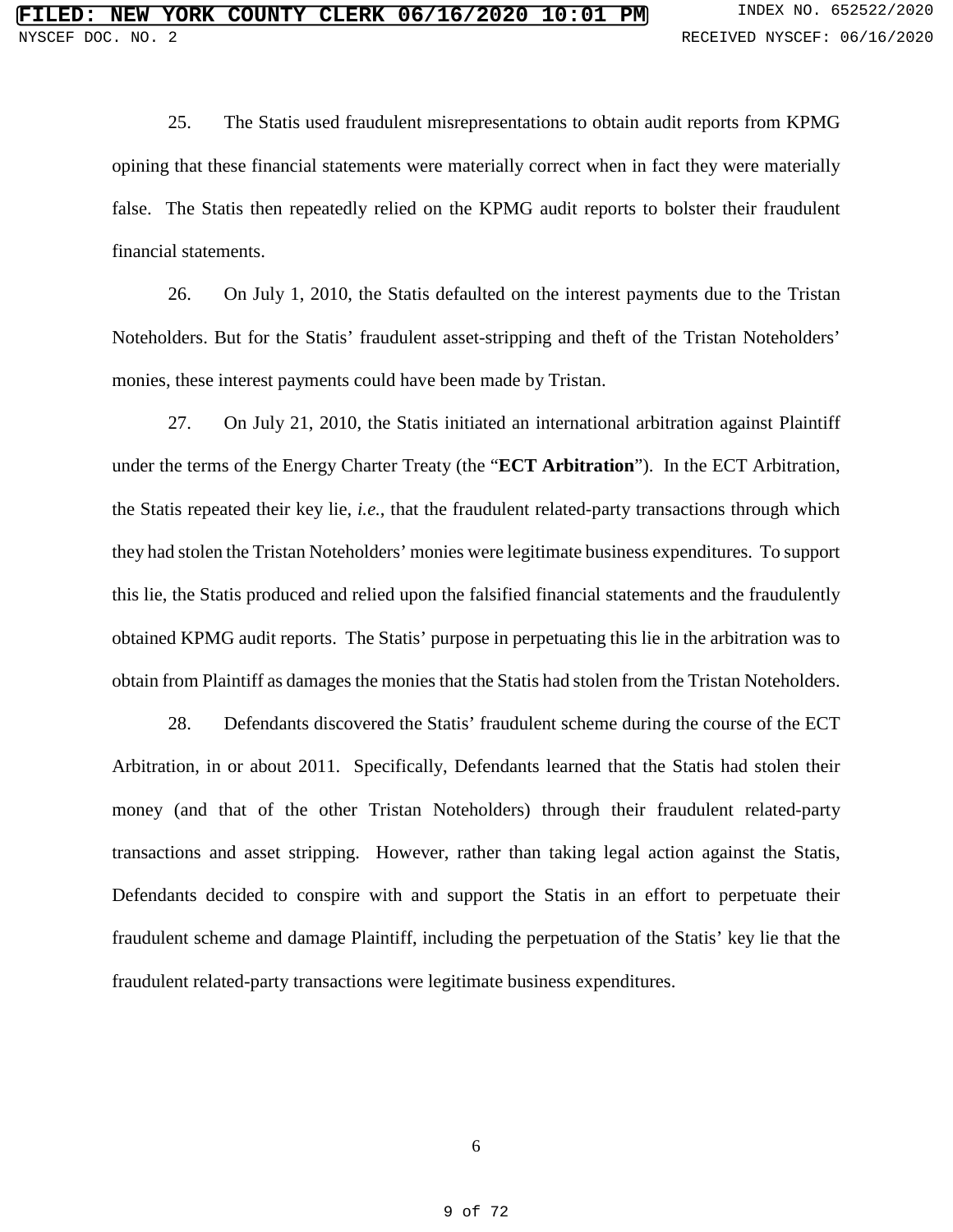29. Defendants did so through a written agreement. On December 17, 2012, Defendants and several other (but not all) Tristan Noteholders signed an agreement with the Statis to share in the proceeds of any arbitral award against Plaintiff (the "**Sharing Agreement**").[3](#page--1-19)

30. The Sharing Agreement released the Statis and Tristan Oil from liability to the Noteholders and provided that any amounts collected by the Statis on any award issued in their favor and against Plaintiff in the ECT Arbitration would be distributed among the Noteholders. The Sharing Agreement thereby gave Defendants a financial incentive to conspire with, and aid and abet, the Statis in perpetuating their fraudulent scheme.

31. Pursuant to the Sharing Agreement, the Statis kept Defendants apprised of the developments and legal strategy in the ECT Arbitration. As a result, Defendants knew the Statis were making and relying upon fraudulent misrepresentations in the ECT Arbitration. Although they knew that the Statis were making such misrepresentations, Defendants chose to join and support the fraud. At a minimum, Defendants encouraged the Statis to pursue the arbitration against Plaintiff and consulted with them on legal strategy. Defendants did so maliciously, knowing that the ECT Arbitration was based on fraudulent misrepresentations, in an attempt to obtain hundreds of millions of dollars from Plaintiff for their and the Statis' own personal selfenrichment and for the wrongful and corrupt enrichment of others.

32. Defendants conspired with and/or aided and abetted the Statis' ongoing fraud for their own financial benefit. Defendants did so with a willful, wanton, and malicious disregard for Plaintiff's rights, so that Plaintiff would unknowingly be forced to pay Defendants for the monies that the Statis had stolen from Defendants.

 $\overline{a}$ <sup>3</sup> Defendants later assumed Black River's interest in the Sharing Agreement.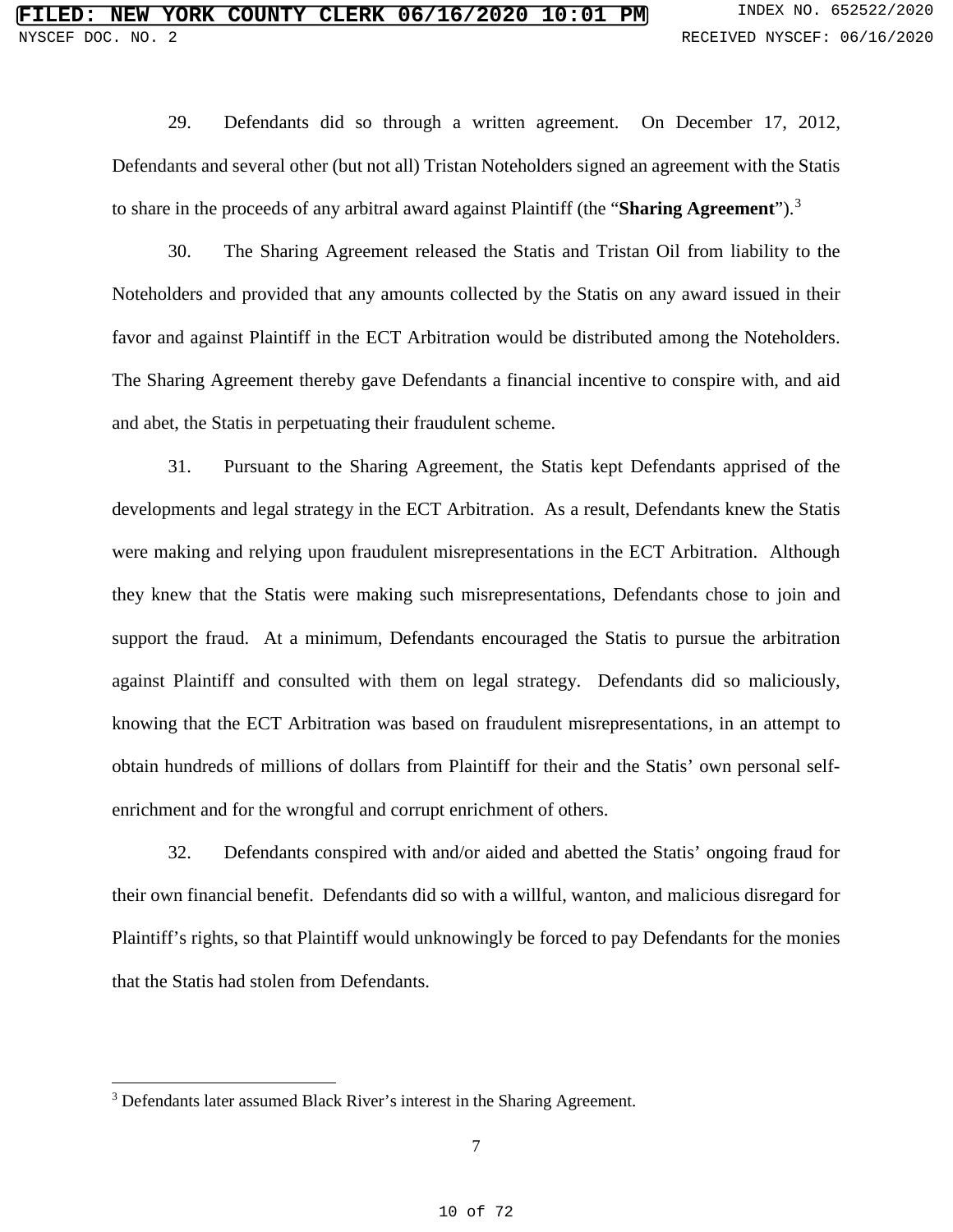33. In knowingly conspiring with and aiding and abetting the Statis in their scheme, Defendants' actions are akin to those of a victim of a Ponzi scheme who, rather than taking legal action that would risk collapsing the scheme, decides to join and support the scheme to obtain money from a new victim (Plaintiff) rather than seeking to recover their own stolen monies in a legitimate and legal way.

34. In December 2013, the tribunal in the ECT Arbitration (the "**ECT Tribunal**") issued an award (the "**ECT Award**") in favor of the Statis and against Plaintiff in the total amount of \$497,685,101.00, plus \$8,975,496.40 in costs, of which \$199 million was awarded to the Statis for the LPG Plant.

35. Once they had obtained the ECT Award, the Statis initiated proceedings in several jurisdictions to confirm and enforce the award, as well as proceedings to attach assets to satisfy the ECT Award. This included proceedings in Sweden, the United States, England, Belgium, the Netherlands, Luxembourg, and Italy (collectively, the "**Enforcement Proceedings**"). In each of these proceedings, the Statis maintained and propagated their key lie that their fraudulent relatedparty transactions were legitimate business expenditures, to the detriment of Plaintiff.

36. The Statis did this with the active encouragement and support of Defendants, who consulted with the Statis on legal strategy and provided critical financing that allowed the Statis to engage in these legal proceedings against Plaintiff despite having knowledge of their fraudulent scheme.

37. Plaintiff justifiably relied to its detriment on the Statis' misrepresentations during the ECT Arbitration and Enforcement Proceedings. This detriment, at minimum, took the form of legal fees and other damages and costs that were wasted. Plaintiff would not have incurred these costs or suffered these injuries but for the Statis' fraudulent misrepresentations, and Defendants'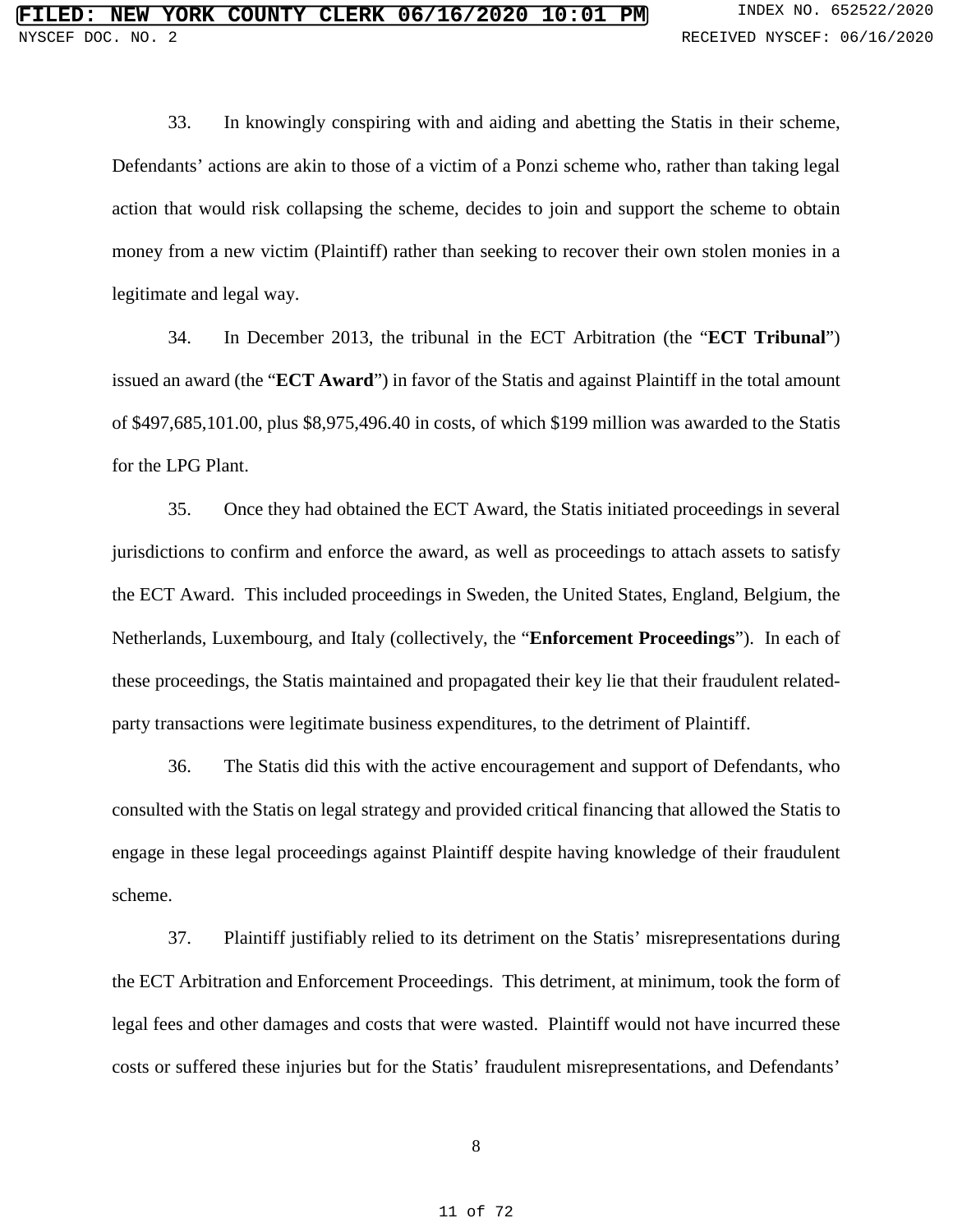wrongful and malicious assistance to the Statis. Plaintiff's defenses in these proceedings were, by definition, prepared in response to and in reliance on the Statis' claims and allegations, as supported by and joined in by Defendants. Had the Statis made truthful instead of fraudulent representations in these proceedings, Plaintiff would have made different defenses, would not have incurred the costs that it did, and the conduct of these proceedings would have been materially different.

38. To date, the only court to rule on the merits of the Statis' fraudulent scheme is the English High Court. The Statis commenced proceedings to enforce the ECT Award in the English High Court in February 2014 (the "**English Enforcement Proceedings**"). In August 2015, after its initial discovery of the fraud, Plaintiff applied for permission to amend its pleadings to introduce the defense that the ECT Award was unenforceable as a matter of English public policy because it was obtained by fraud. The Statis opposed this application. On June 6, 2017, on the basis of extensive evidence and legal submissions, the English High Court granted Plaintiff's application to amend. In a 22-page, fully reasoned opinion, it held that "there is a sufficient prima facie case that the Award was obtained by fraud" and that the Statis had committed "fraud on the Tribunal." It further held that the interests of justice required Plaintiff's fraud allegations to be "examined at trial and decided on their merits."[4](#page--1-20)

39. However, in February 2018, the Statis unexpectedly filed a notice seeking to voluntarily discontinue the English Enforcement Proceedings so as to avoid the trial on the merits of the fraud. This discontinuance was rejected by the High Court, but the Statis appealed and were eventually allowed to discontinue the case, but only on the condition that they pay Plaintiff's legal

 $\ddot{\phantom{a}}$ 

<sup>4</sup> A copy of this judgment is reported at 2017 EWHC 1348 (Comm) and can be found online at <http://www.bailii.org/ew/cases/EWHC/Comm/2017/1348.html> (last accessed June 10, 2020).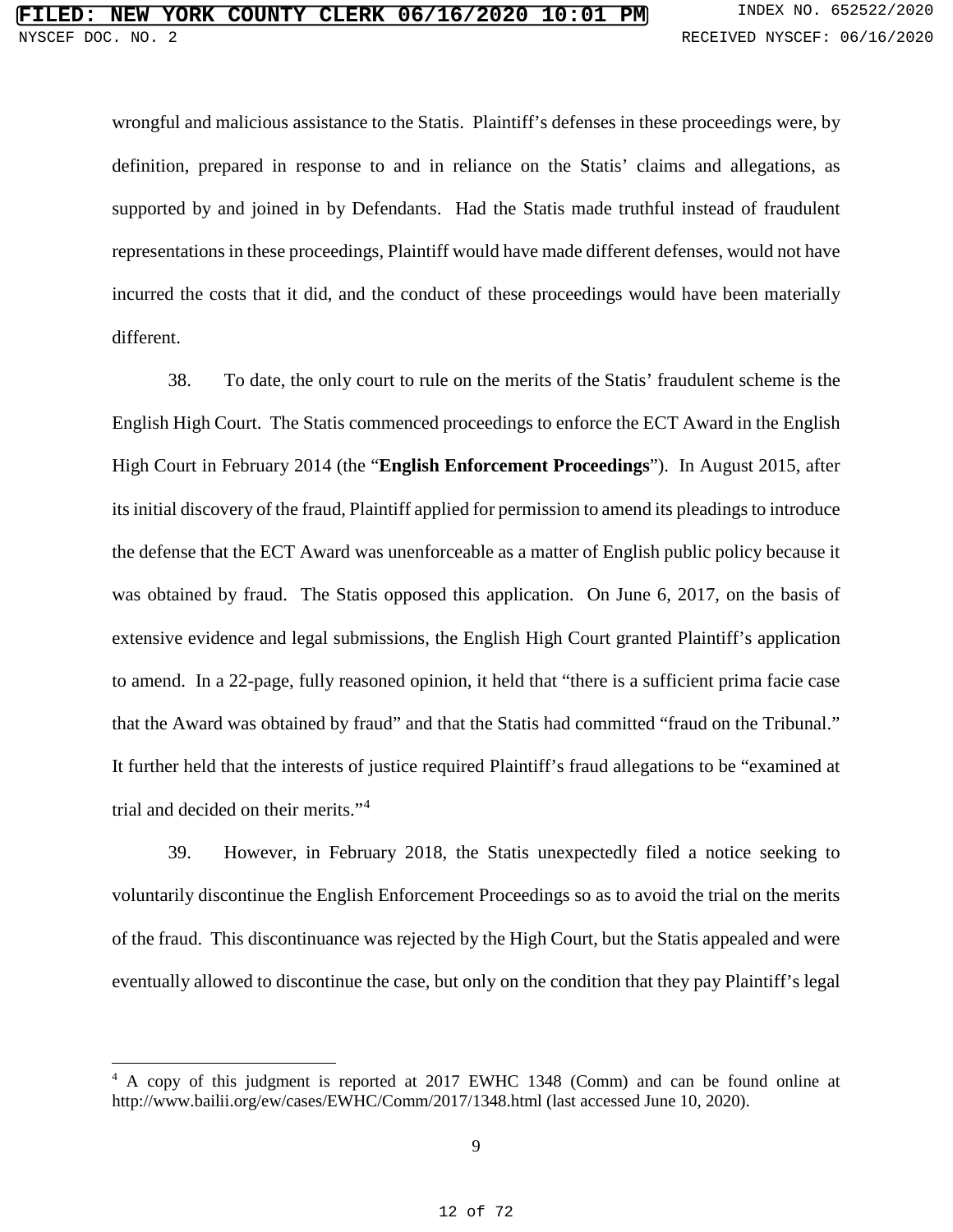fees and costs and never again institute any proceedings in England and Wales to enforce the ECT Award.

40. By letter dated July 30, 2018, the Statis disclosed to Plaintiff for the first time that costs relating to the appeal in the English Enforcement Proceedings were funded by Pathfinder Strategic Credit LP, Pathfinder Strategic Credit II LP, and ACP I, which the letter identified as "Noteholders." According to the letter, "There is no repayment obligation as the Noteholders are funding this matter at their own expense and in order to protect their interests under the Sharing Agreement."

41. Defendant Pathfinder, upon information and belief, is the general manager of Pathfinder Strategic Credit LP and Pathfinder Strategic Credit II LP, and Defendant Argentem Creek Partners is the general manager of ACP I. All of these entities are ultimately controlled by Defendants Chapman and/or Argentem Creek Partners.

42. Upon information and belief, these funds and/or other funds controlled by Defendants have provided additional funding to the Statis in the Enforcement Proceedings beyond that alleged above. Upon information and belief, this funding served as the horsepower for the Statis' ability to continue their campaign of lies before multiple tribunals and courts. It was a sine qua non for the dissemination of those lies.

43. Defendants thus funded the Statis' efforts to escape the fraud trial in the English proceedings, which they realized the Statis stood no chance of winning, so that final judgment on the Statis' fraud could be avoided in England.

44. In the ongoing Enforcement Proceedings in various jurisdictions, the Statis, with the substantial assistance of Defendants, have continued to make a series of representations that the Statis and Defendants know are materially false. These misrepresentations have been made in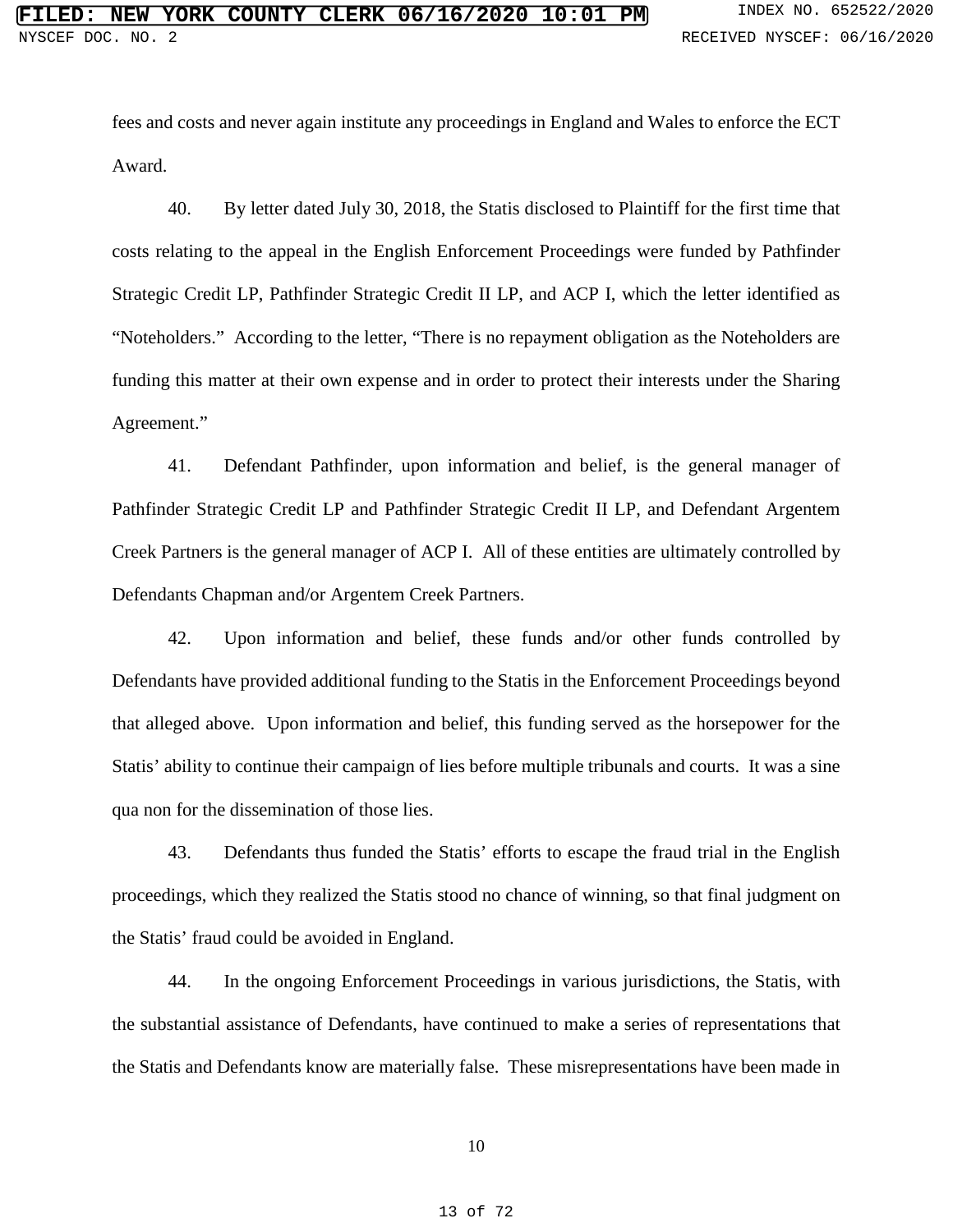order to perpetuate the Statis' key lie, *i.e.*, that the Statis' fraudulent related-party transactions were legitimate business expenditures when, in fact, and as Defendants know, these transactions were fraudulent and these amounts were stolen by the Statis. These misrepresentations have also been made in order to cover up the Statis' scheme. These misrepresentations have damaged Plaintiff by, among other things, increasing Plaintiff's legal expenses and other costs in the Enforcement Proceedings.

45. On April 3, 2019, Plaintiff obtained sworn deposition testimony from Mr. Artur Lungu, the former Chief Financial Officer of Tristan Oil and Vice President of Ascom. Mr. Lungu testified, *inter alia*, that Anatolie Stati repeatedly made material misrepresentations to KPMG in connection with its reviews and audits of the Stati financial statements.

46. On August 21, 2019, KPMG issued a letter revoking all of its audit reports for the Stati financial statements – 18 audit reports covering three years of financial statements, stating that "reliance should not be placed on the audit reports." KPMG took this extraordinary action after reviewing evidence, including the Lungu deposition transcript, showing that Anatolie Stati had made a series of material misrepresentations to KPMG concerning the financial statements. KPMG stated in its August 21, 2019 letter that it took this decision after it "conducted a thorough and independent assessment." KPMG also stated that, consistent with International Standards of Auditing, it had sought to engage with Anatolie Stati and Ascom on this matter but that the Statis had not provided any explanation for his false and fraudulent representations.

### **II. FURTHER DETAILS OF THE FRAUDULENT SCHEME**

## **A. The Statis' Scheme to Defraud the Tristan Noteholders, Including Defendants**

47. In 2006, the Statis raised money by a private placement of loan notes through Tristan Oil, a company wholly owned by Anatolie Stati.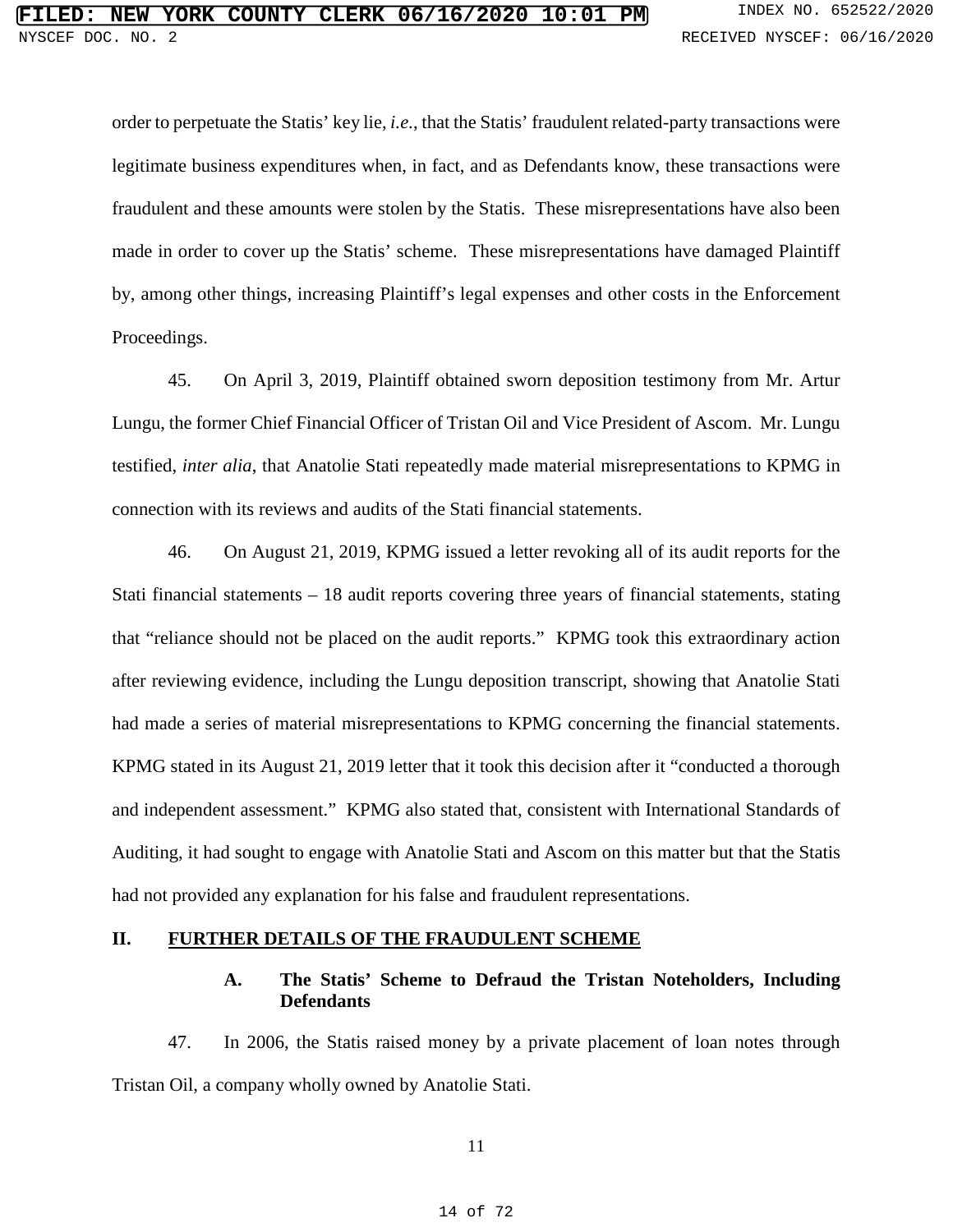48. Pursuant to an Indenture and its amendments (collectively, the "**Indenture**"), Tristan Oil issued 10.5% senior secured loan notes in the aggregate principal amount of \$300 million on or about December 20, 2006 and a second tranche of notes in the aggregate principal amount of \$120 million on or about June 7, 2007. The issue of these Tristan Notes was fully subscribed, and the notes did not mature until January 1, 2012. Prior to maturity, the Indenture required that the Statis make regular interest payments to the Tristan Noteholders.

49. The following investors, among possibly others, purchased the Tristan Notes: (i) Argo Capital Investors Fund SPC – Argo Global Special Situations Fund; (ii) Argo Distressed Credit Fund; (iii) Black River Emerging Markets Fund Ltd.; (iv) Black River EMCO Master Fund Ltd.; (v) Black River Emerging Markets Credit Fund Ltd.; (vi) BlueBay Multi-Strategy (Master) Fund Limited; (vii) BlueBay Specialised Funds: Emerging Market Opportunity Fund (Master); (viii) CarVal Master S.a.r.l; (ix) CVI GVF (Lux) Master S.a.r.l. (by CarVal Investors, LLC Its Attorney in-Fact); (x) Deutsche Bank AG London; (xi) Goldman Sachs International; (xii) Gramercy Funds Management LLC (not in its individual capacity but solely on behalf of its investment funds and managed accounts holding the notes); (xiii) Latin America Recovery Fund LLC; (xiv) Outrider Management LLC (on behalf of Outrider Master Fund, LP); (xv) Standard Americas, Inc.; and (xvi) Standard Bank Plc.

50. Black River Emerging Markets Fund Ltd., Black River EMCO Master Fund Ltd., and Black River Emerging Markets Credit Fund Ltd. were funds managed by Black River and are the predecessors in interest to Defendants.

51. The Statis represented to the purchasers of the Tristan Notes that the funds raised from them would be invested in KPM and TNG. Specifically, the Statis represented that proceeds from the Tristan Notes would be used to repay KPM's and TNG's existing debt and to fund their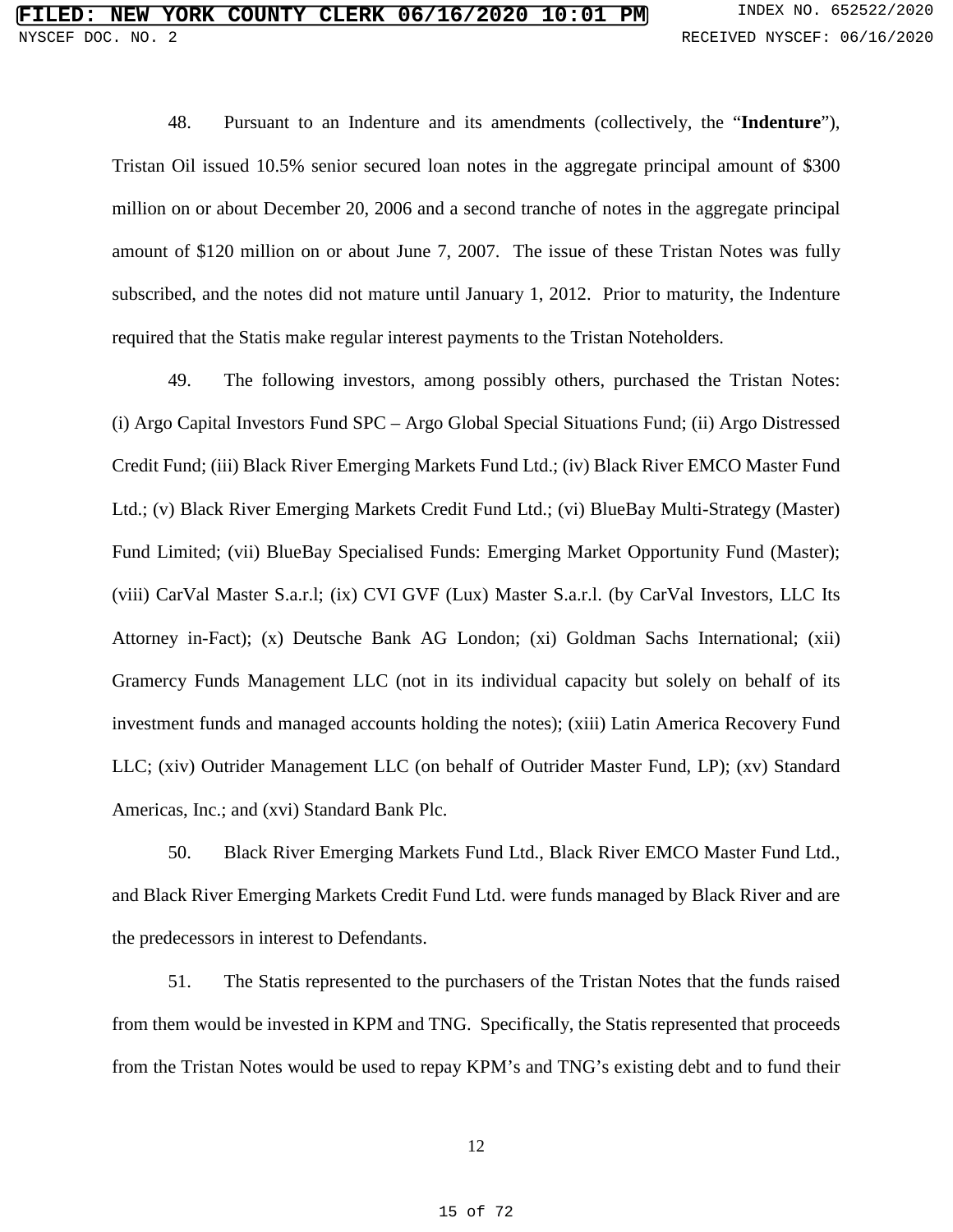working capital, general corporate purposes, and capital expenditures, including for construction of the LPG Plant. These representations were false, and known by the Statis to be false, when made. As described below, through the mechanism of multiple fraudulent related-party transactions, the Statis inflated the stated costs of KPM and TNG and stole the delta.

52. The Indenture named Wells Fargo N.A. as the Trustee and was guaranteed by KPM and TNG. Anatolie Stati executed the Indenture on behalf of Tristan Oil, KPM, and TNG. He also executed a Tristan Note Guarantee on behalf of KPM and TNG.

53. The Indenture included a mechanism by which related-party transactions between Tristan Oil, KPM, and TNG, and any other Stati company, defined as "Affiliates," were prohibited unless certain approvals were provided by the Statis, with the level of approval increasing in line with the dollar value of the related-party transaction. Specifically, Section 4.12 of the Indenture stated that Tristan Oil, KPM, and TNG could not "make any payment to, or sell, lease, transfer or otherwise dispose of any of its properties or assets to, or purchase any property or assets from, or enter into or make or amend any transaction, contract, agreement, understanding, loan, advance or guarantee with, or for the benefit of, any Affiliate" unless the transactions met certain criteria. Transactions greater than \$1 million (in aggregate) were required to be on an arm's-length basis (*i.e.*, they must be on terms no less favorable than a comparable transaction "with an unrelated Person"). Transactions greater than \$3 million further required a board resolution and an officer's certification that a majority of the disinterested members of the board and at least one independent director determined that the transaction complied with Section 4.12. Finally, transactions greater than \$10 million also required an independent fairness opinion "issued by an accounting, appraisal or investment banking firm of national standing."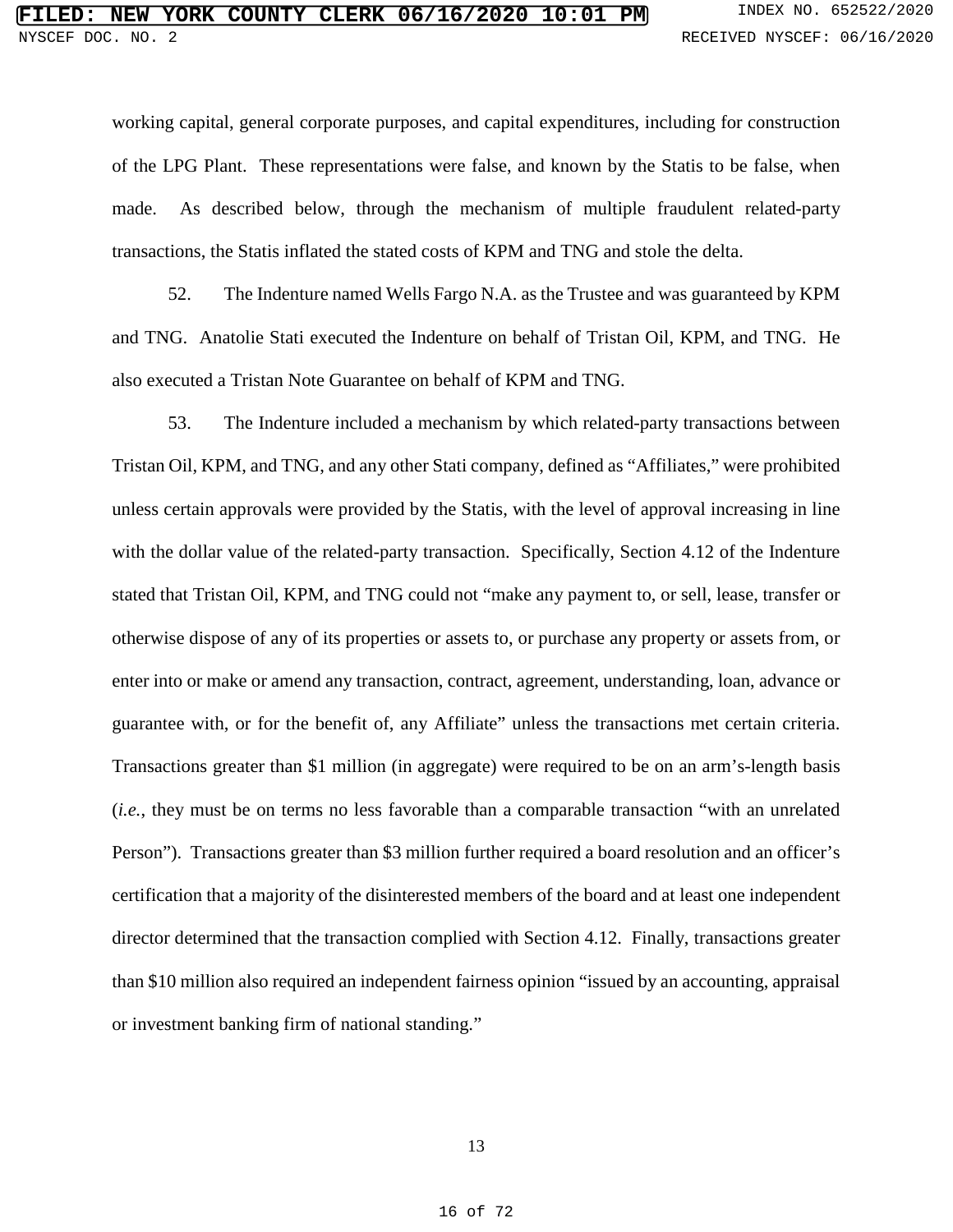54. The Indenture further required that the Statis provide audited financial statements to the Tristan Noteholders on a regular basis. Section 4.03 of the Indenture required that the Statis furnish the Tristan Noteholders with combined financial statements of Tristan Oil, KPM, and TNG on a quarterly and annual basis, as well as a reserve report from an independent petroleum engineer on an annual basis. The combined financial statements were to include audit reports by a certified independent accountant.

55. Tristan Oil, KPM, and TNG also were required to conduct conference calls to discuss the information furnished in the audited financial statements and reserve reports and to post the audited financial statements on Tristan Oil's website.

56. Section 4.04(b) of the Indenture required that the year-end financial statements delivered pursuant to Section 4.03 be accompanied by a written statement of Tristan Oil's independent public accountants that "in making the examination necessary for certification of such financial statements, nothing has come to their attention that would lead them to believe that [Tristan Oil] has violated any of the [Indenture's] provisions."

57. As alleged herein, the Statis violated the above terms of the Indenture by falsely certifying the identity of related parties and related-party transactions to KPMG, by failing to obtain the necessary approvals for certain related-party transactions, and by circulating to the Tristan Noteholders financial statements that were materially falsified and for which the audit reports had been fraudulently obtained.

58. As alleged herein, the multiple related-party transactions through which TNG's reported costs were artificially inflated were undisclosed and, through such inflation, the Statis defrauded the Tristan Noteholders. Specifically, the Statis' scheme breached the covenant in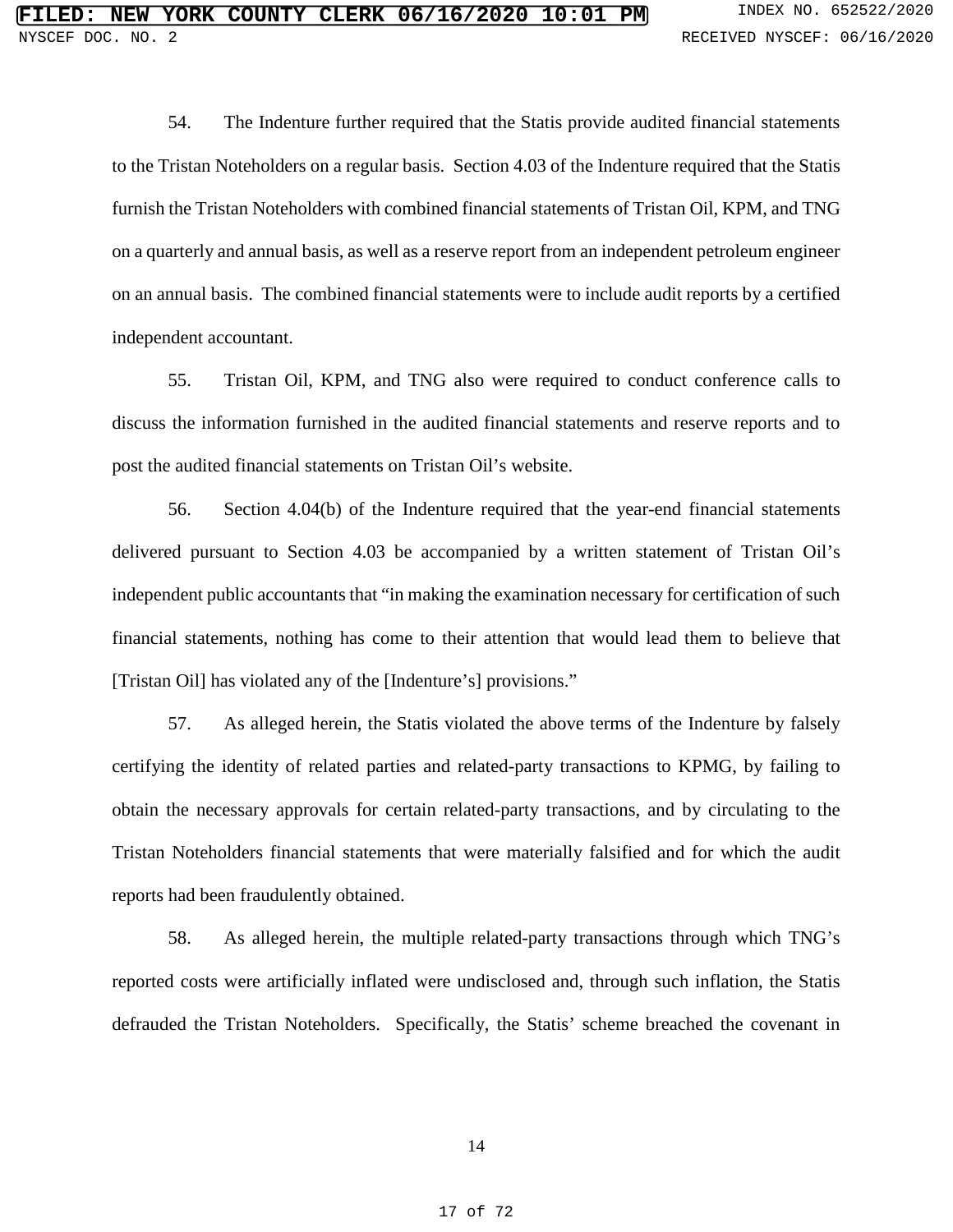section 4.12(a) of the Indenture that prohibited related-party transactions involving aggregate consideration of in excess of \$10 million.

59. Also in breach of their representations and covenants under the Indenture, the Statis diverted millions of dollars of the proceeds of the Tristan Notes received from U.S. investors to a Stati company in South Sudan, Ascom Sudd Operating Limited, which was subsequently placed on the U.S. Department of Commerce's list of companies "reasonably believed to be involved, or to pose a significant risk of being or becoming involved, in activities contrary to the national security or foreign policy interests of the United States." According to the U.S. Government, the companies on this list contribute to the crisis in South Sudan because they supply the country with significant "revenue that, through public corruption, is used to fund the purchase of weapons and other material that undermine the peace, security, and stability of South Sudan rather than support the welfare of the South Sudanese people."[5](#page--1-18)

60. At his April 2019 deposition, Mr. Lungu confirmed that the Stati related-party transactions alleged herein triggered the \$10 million threshold under the Indenture. However, as Mr. Lungu further testified, because Anatolie Stati fraudulently concealed certain related parties, the Statis avoided having to obtain and provide the Noteholders with the board resolution and independent fairness opinion required by the Indenture's covenant for related-party transactions. In so doing, the Statis further perpetuated their fraud on the Tristan Noteholders.

 <sup>5</sup> *Addition of Certain Persons to the Entity List and Removal of Certain Persons From the Entity List; Correction of License Requirements*, 83 Fed Reg. 12,475–12,476 (Mar. 22, 2018); 15 South Sudanese Entities Added to the Entity List (Mar. 22, 2018), U.S. DEPARTMENT OF COMMERCE, https://www.bis.doc.gov/index.php/regulations/export-administration-regulations-ear/17-regulations.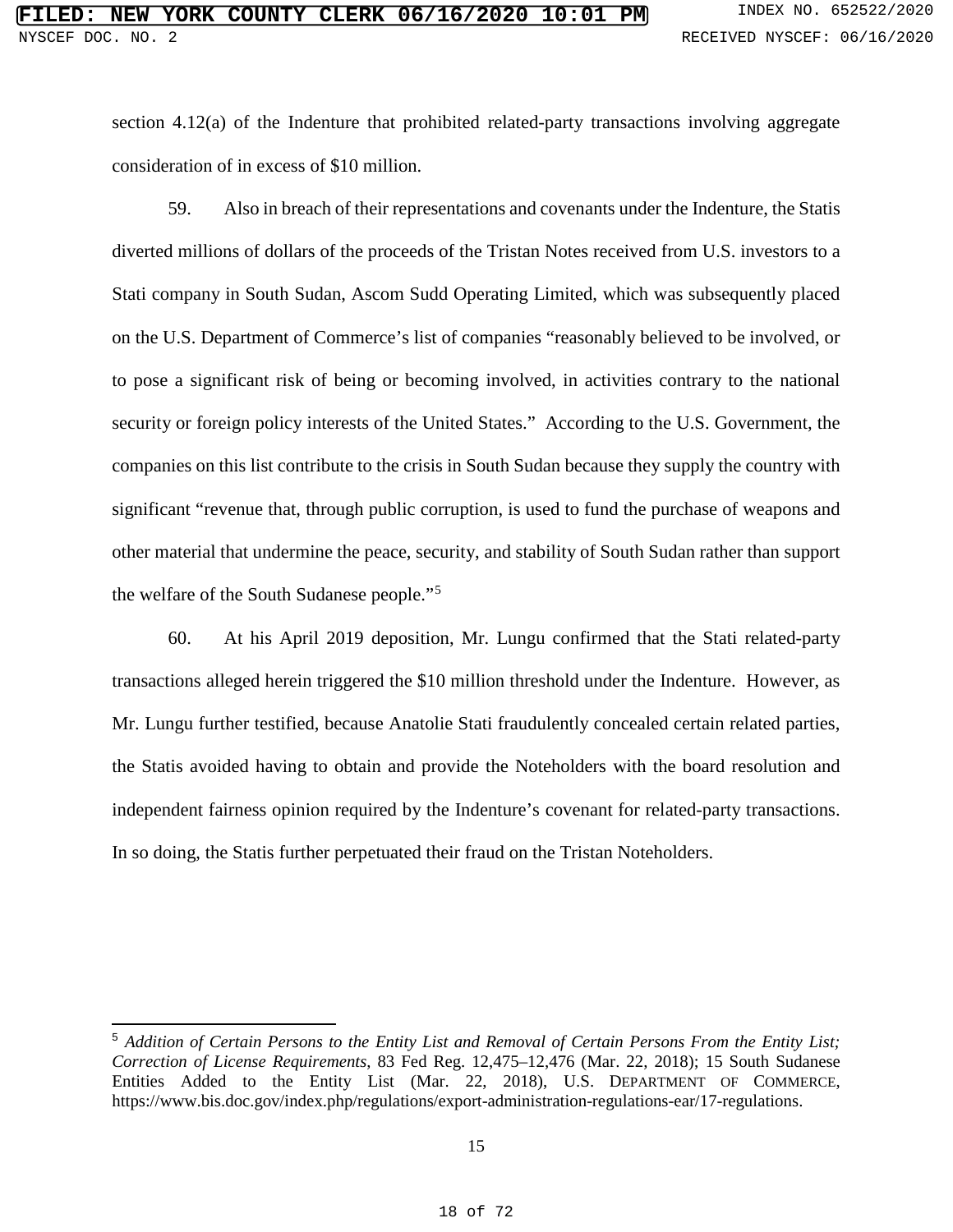61. The Statis' motive in misleading the Tristan Noteholders was to cover up the fact that the Statis were stealing or misappropriating nearly \$150 million of the Tristan Noteholders' funds that, as alleged herein, had been advanced to TNG by Tristan Oil.

## **B. The Statis Fraudulently Inflate the Stated Costs of the LPG Plant**

62. In mid-2015, as a result of discovery obtained pursuant to 28 U.S.C. § 1782, Plaintiff began to unravel the Statis' fraudulent scheme with regard to the LPG Plant that they were constructing in Kazakhstan before abandoning it in March 2009. In the December 2013 ECT Award, the Statis obtained an award against Plaintiff for \$199 million in compensation for the LPG Plant.

63. The LPG Plant was to be owned by TNG and operated jointly by Ascom and an affiliate of Vitol. The principal equipment for the LPG Plant was supplied by an independent third-party, TGE Gas Engineering GmbH, formerly Tractebel Gas Engineering GmbH ("**Tractebel**").

64. Rather than having TNG purchase the equipment directly from Tractebel, the Statis instead laundered the transactions through two companies that they controlled. Specifically, the Statis structured the transactions so that Azalia Ltd. ("**Azalia**") (a company the Statis owned) would purchase the equipment from Tractebel at the market price of approximately \$35 million. The Statis then had Azalia "sell" the equipment at wildly inflated prices to Perkwood Investment Limited ("**Perkwood**") (another company the Statis secretly owned), which would in turn "sell" the equipment again to TNG at the same wildly inflated prices. Through these machinations, and others described herein, the Statis falsely inflated the price of the LPG Plant equipment and stole such amounts from the Tristan Noteholders in the amount of at least \$148 million.

65. Perkwood was a critical element in the Statis' fraudulent scheme. To the outside world, the Statis presented Perkwood as an independent, London-based company with which they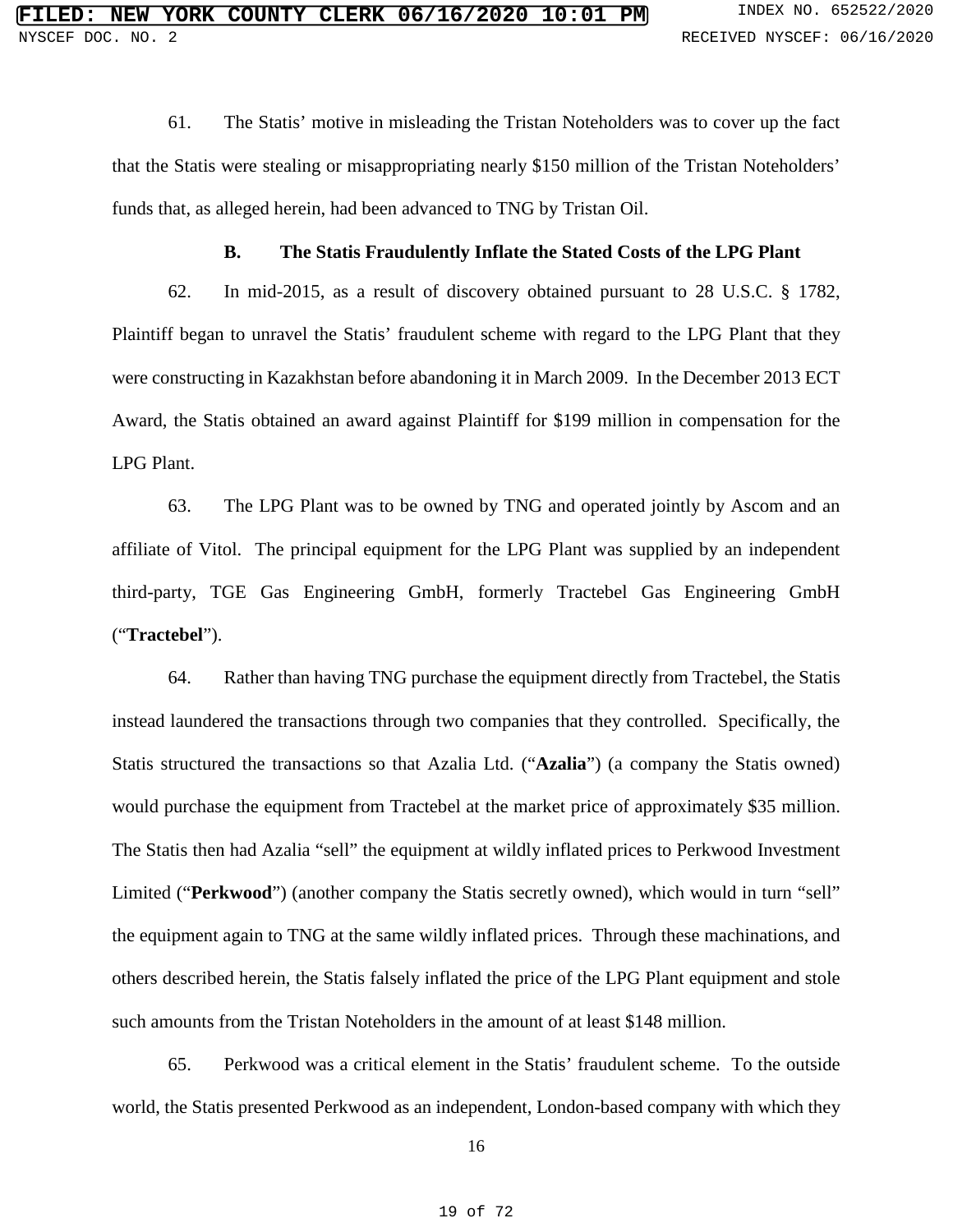engaged in arm's-length business transactions. In fact, Perkwood was a sham company, covertly owned and operated by the Statis, and used by the Statis for the fraudulent purposes alleged herein,

66. The Statis took extraordinary measures to conceal the fact that Perkwood was their company. They created a series of forged documents and made a series of false declarations to present Perkwood as an independent third party. This was done to give the impression that payments from TNG to Perkwood were legitimate and at arm's length, when in fact they were fraudulently inflated.

67. The Perkwood transactions were a sham and intended by the Statis to disguise the fact that they were stealing or misappropriating funds from the Tristan Noteholder (and TNG). A number of facts confirm this:

a. Perkwood was under the ultimate ownership and control of the Statis at all times.

b. Anatolie Stati and Gabriel Stati were the signatories and sole beneficiaries of Perkwood's bank account held at Rietumu Bank in Latvia.

c. Perkwood was a shell company. It never had any employees, premises, or operations. It never paid any taxes, salaries, or rent, and it did not incur any costs normally incurred by a company that actually carries out business. From 2006 to 2009 – the same time period when TNG was recording on its books purchases of LPG Plant equipment from Perkwood valued at hundreds of millions of dollars – the Statis filed dormant accounts for Perkwood with the British Companies House. Under English law, for a company to legally file dormant accounts, that company must not have carried out any substantial business transactions for the relevant time period.

d. The sole director and shareholder of Perkwood was Sarah Petre-Mears. Her husband, Edward Petre-Mears, was the company secretary. Mr. and Mrs. Petre-Mears are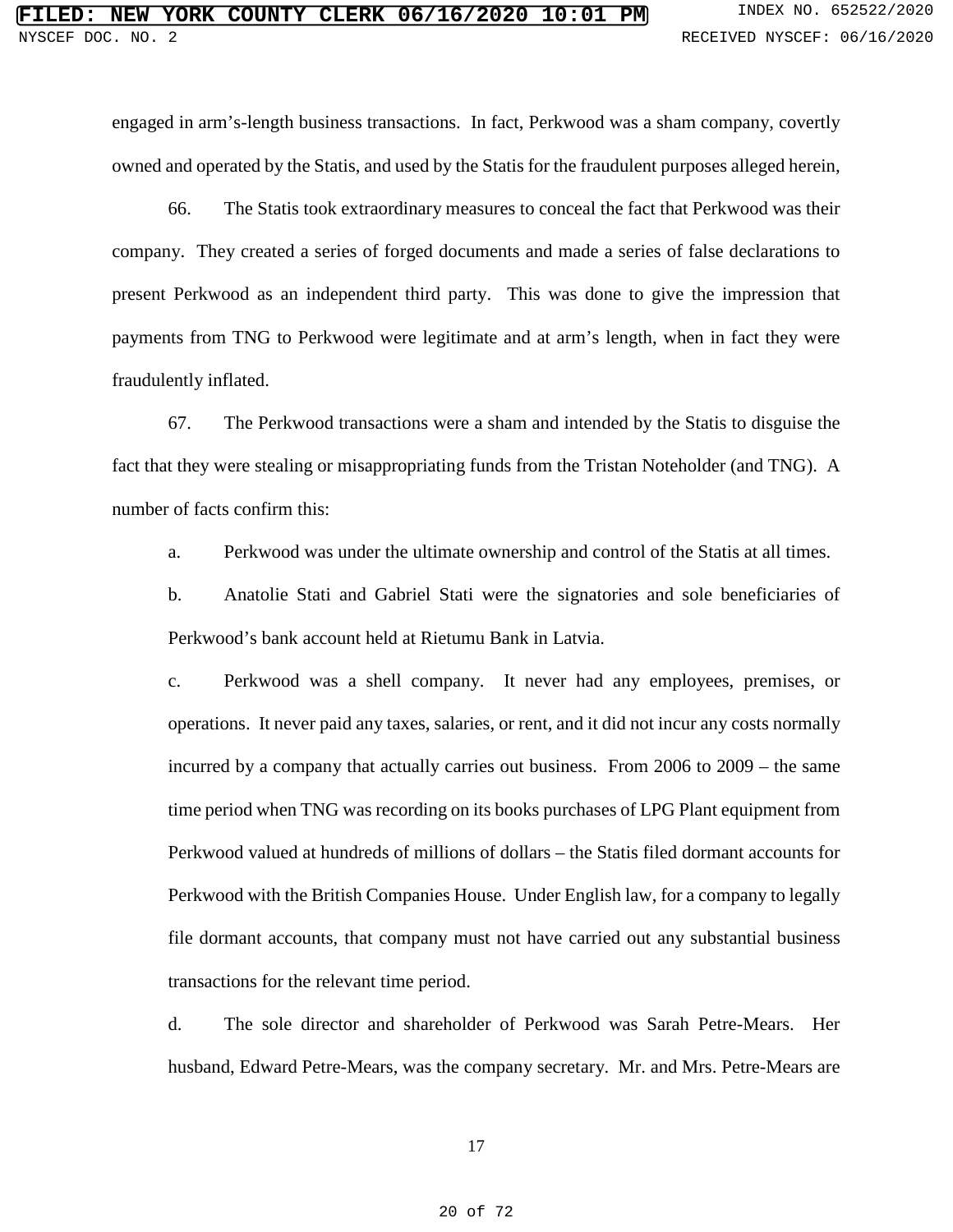identified in public documents as sham directors and the "directors" of thousands of companies.<sup>[6](#page--1-21)</sup> Mr. and Mrs. Petre-Mears granted a series of general powers of attorney to Anatolie Stati and Gabriel Stati to act for Perkwood.[7](#page--1-18)

e. Franjo Zaja was the lead engineer for Tractebel, the German company that supplied the main equipment for the LPG Plant. He was personally involved in the construction of the LPG Plant and worked on site until the Statis abandoned the construction in early 2009. He testified in a witness statement that he was not aware of a company called Perkwood. He further testified that the equipment "sold" from Perkwood to TNG is the identical equipment that Tractebel delivered under its contract with Azalia, but was presented as different equipment and at materially inflated prices.

68. The Statis used multiple, overlapping schemes to fraudulently inflate the LPG Plant construction costs through Azalia and Perkwood. These schemes included: (1) the "**Resale Fraud**"; **(2)** the "**Double-Billing Fraud**;" (3) the "**Equipment for Construction Fraud**;" (4) the "**Management Fee Fraud**;" and (5) the "**Interest Fraud**." Alleged below is an overview of each scheme:

a. **Resale Fraud** – The Statis had Perkwood "sell" TNG, and TNG pay for, the LPG Plant equipment already purchased from Tractebel, but at almost triple the price – inflating the stated LPG Plant costs by approximately \$58 million;

 $\overline{a}$ 

<sup>6</sup> James Ball, The Guardian, *Sham Directors: the woman running 1,200 companies from a Caribbean rock,*  Nov. 25, 2012, [https://www.theguardian.com/uk/2012/nov/25/sham-directors-woman-companies](https://www.theguardian.com/uk/2012/nov/25/sham-directors-woman-companies-caribbean)[caribbean.](https://www.theguardian.com/uk/2012/nov/25/sham-directors-woman-companies-caribbean)

<sup>&</sup>lt;sup>7</sup> Plaintiff first obtained copies of these powers of attorney in 2016 and filed them with the Svea Court of Appeal in Sweden that Plaintiff has asked to annul the ECT Award. It was only thereafter, on the first day of the hearing in the annulment proceedings in September 2016, that the Statis finally admitted that Perkwood was a Stati company. Prior to this, the Statis had concealed and/or denied this fact.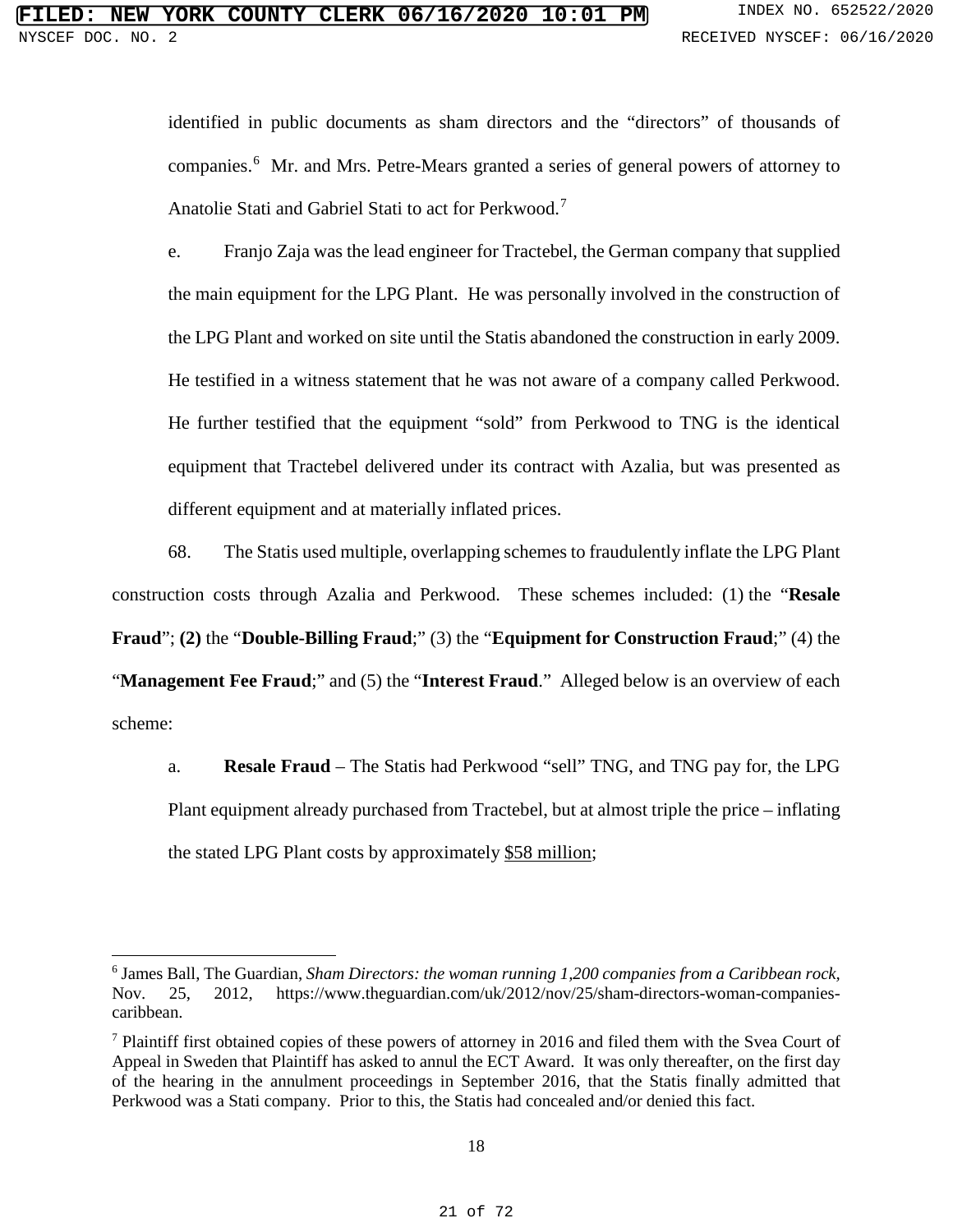b. **Double-Billing Fraud** – The Statis had Perkwood "sell" TNG certain of the same LPG Plant equipment twice, using differently worded descriptions – inflating the stated LPG Plant costs by approximately \$22 million;

c. **Equipment for Construction Fraud** – The Statis included non-existent equipment in the Perkwood Agreement – inflating the stated LPG Plant costs by approximately  $$72$ million;

d. **Management Fee Fraud** – The Statis had TNG "pay" Perkwood a fictitious "management fee," inflating the stated LPG Plant costs by approximately \$44 million; and

e. **Interest Fraud** – The Statis charged inter-company interest on the fraudulently inflated LPG Plant costs – further inflating the stated LPG Plant construction costs by up to approximately \$60 million.

69. **Payments to Perkwood.** Between on or about April 19, 2006 and on or about April 14, 2009**,** the Statis caused TNG to pay the total sum of approximately \$175 million to Perkwood out of loans made by Tristan Oil using the monies invested by the Tristan Noteholders.

70. The bulk of this \$175 million was then laundered by the Statis through their various companies. During the same period, Perkwood paid approximately \$175 million to Azalia. In addition to making legitimate payments to Tractebel of approximately \$34 million, Azalia also paid a total of approximately \$148 million to two Stati companies – approximately \$94 million to Hayden Intervest Ltd. ("**Hayden**") and the remainder to Terra Raf Trans Traiding Ltd. ("**Terra Raf**"). Neither company had any contractual entitlement to receive this money from Azalia.

71. Because the \$148 million paid to Hayden and Terra Raf was the product of the Statis' fraudulent inflation, and was paid by the Statis to themselves using the monies of the Tristan Noteholders, the Statis defrauded the Tristan Noteholders out of the inflated amounts.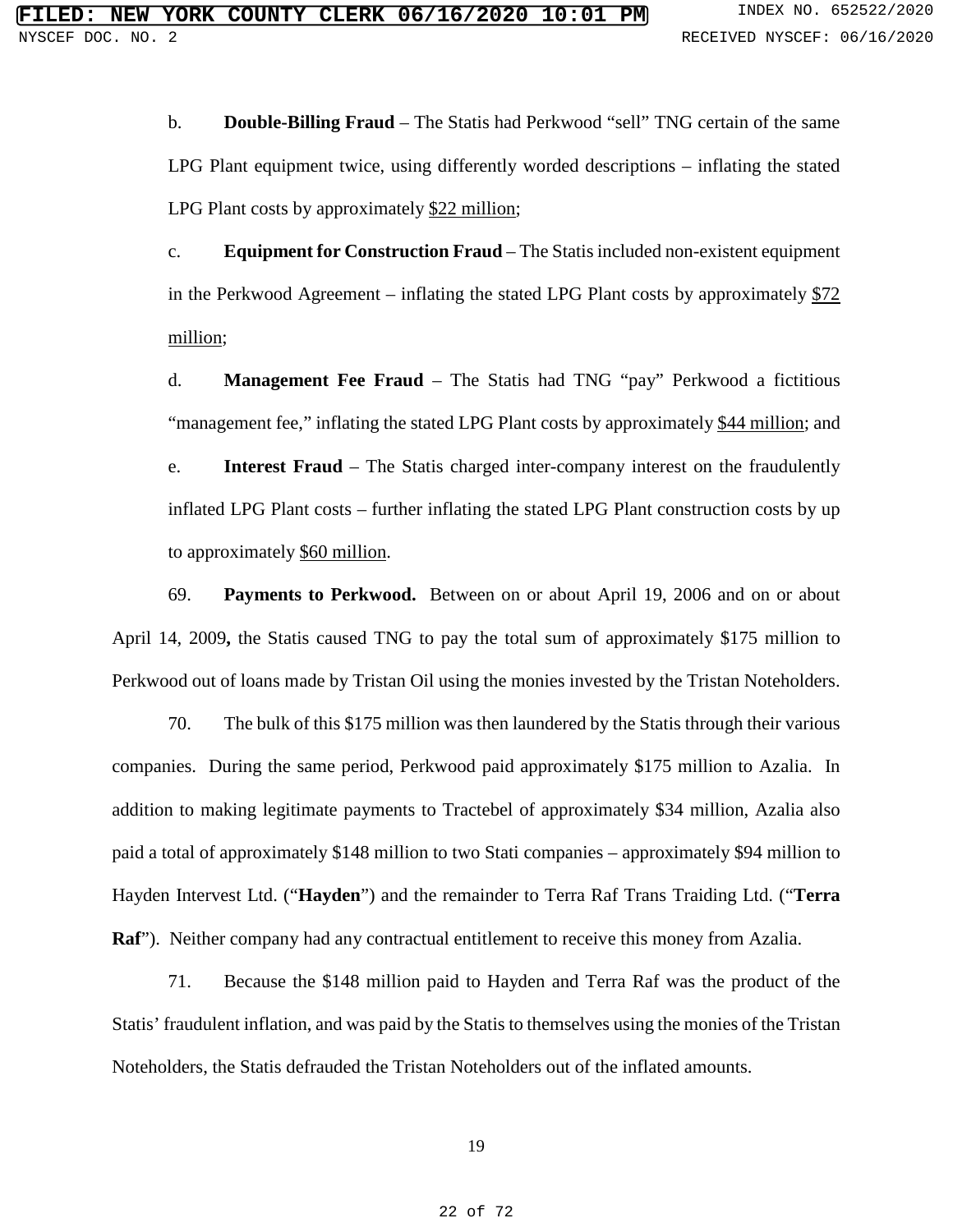72. As alleged herein, after Defendants discovered that the Statis had defrauded them

of their invested monies, they made the unlawful and malicious decision to join with the Statis in

their efforts to obtain the amount of these stolen monies from Plaintiff.

## **C. The Statis Intentionally Falsify Their Financial Statements**

73. The Statis included the fraudulently inflated LPG Plant costs in the combined

financial statements of Tristan Oil, KPM, and TNG knowing that such costs were fraudulent. This

made the financial statements materially false.

74. In the combined 2007 annual report for Tristan Oil, KPM, and TNG, the Statis

made the following express, fraudulent misrepresentations:

**LPG Plant**. TNG is currently building a new LPG processing facility for liquid petroleum gas. As of December 31, 2007 TNG has made advance payments of approximately \$158.6 million related to the LPG project. TNG expects to spend a total of \$232.6 million in capital expenditures on this project through 2008.

75. In Tristan Oil's 2008 annual report, the Statis made the following express,

fraudulent misrepresentations:

**LPG Plant**. TNG is currently building a new LPG processing facility for liquid petroleum gas. As of December 31, 2008 TNG has invested approximately \$223.2 million in the LPG project. TNG expects to spend a total of \$241.7 million in capital expenditures on this project through 2009.

76. In the annual financial statements for 2009, the Statis made the express, fraudulent

misrepresentation that the costs of construction of the LPG Plant as of December 31, 2009 were

more than \$248 million.

77. All of these representations were false. The Statis had not invested these amounts in the construction of the LPG Plant, nor did they intend to. These figures were based on the amounts of the related-party transactions with Perkwood, through which the Statis fraudulently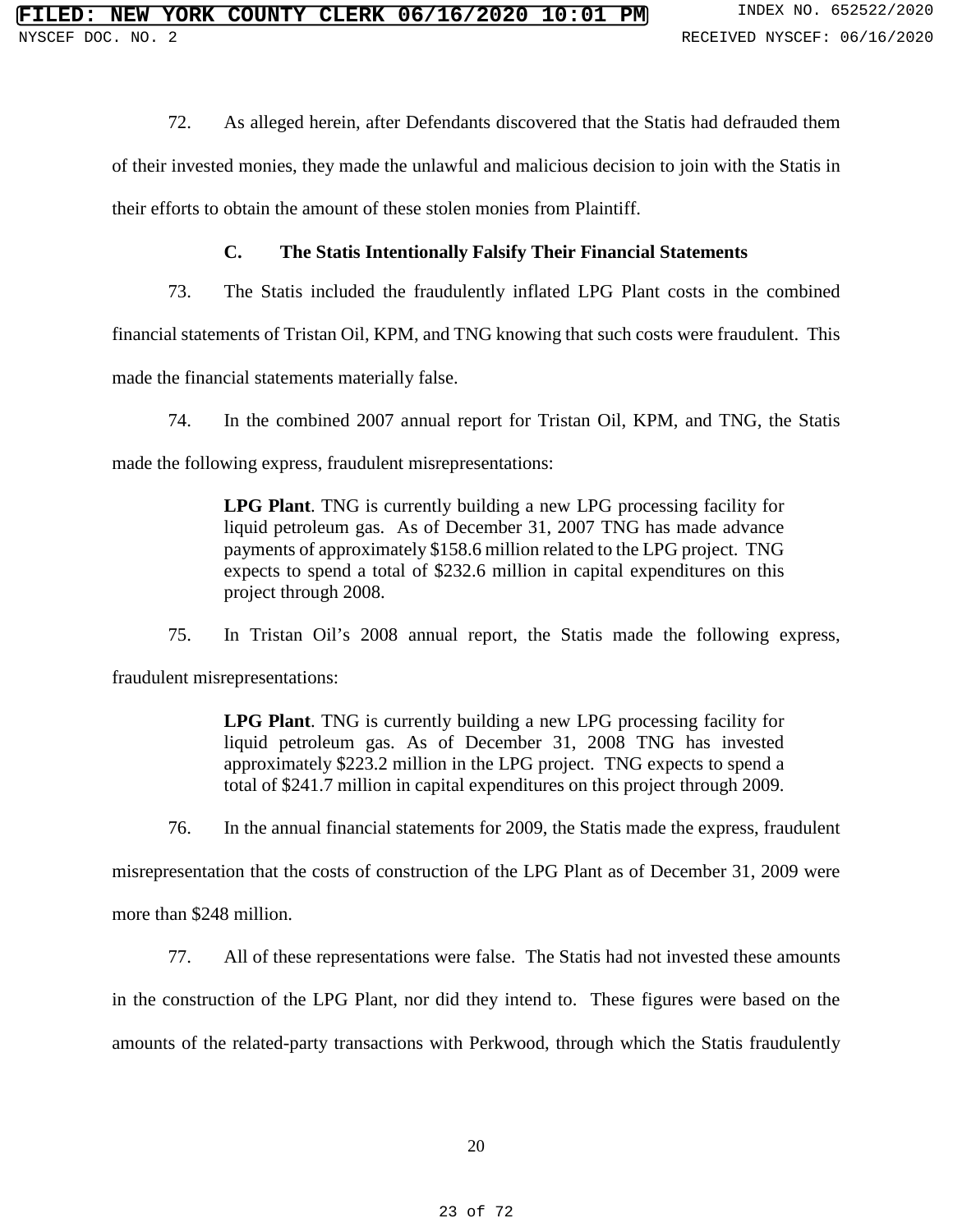inflated the stated construction costs of the LPG Plant, and stole the amount of this inflation from the monies invested by the Tristan Noteholders.

# **D. The Statis Fraudulently Obtain Audit Reports for Their Falsified Financial Statements**

78. Another key step in the Statis' scheme was to legitimize their fraudulent transactions by obtaining the stamp of approval of an international accounting firm. They accomplished this by misrepresenting to their auditors that the transactions were at arm's length and by falsely portraying Perkwood as an independent third party.

## **1. Principles Governing Financial Statements and Auditing**

79. A company's financial statements are the primary source of financial information available to interested third parties for the purpose of making economic decisions on the business. To be of value for its intended users, financial statements are prepared in compliance with an accounting standards framework.

80. In view of the importance of financial statements for interested third parties, financial statements are normally subject to an independent audit that ensures that the financial statements are complete, fair, and accurate. To achieve this outcome, audit procedures are regulated by international standards, in particular the audit standards developed by the International Auditing and Assurance Standards Board ("**IAASB**"), which include the International Standards on Auditing ("**ISA**").

## **2. The Importance of Accurate Identification of "Related Parties" and Related-Party Transactions: The IAS 24 Standard**

81. One of the fundamental items of information that must be disclosed in a company's financial statements is the identity of "related parties," as well as any transactions and outstanding balances with those related parties. In general terms, the term "related parties" refers to companies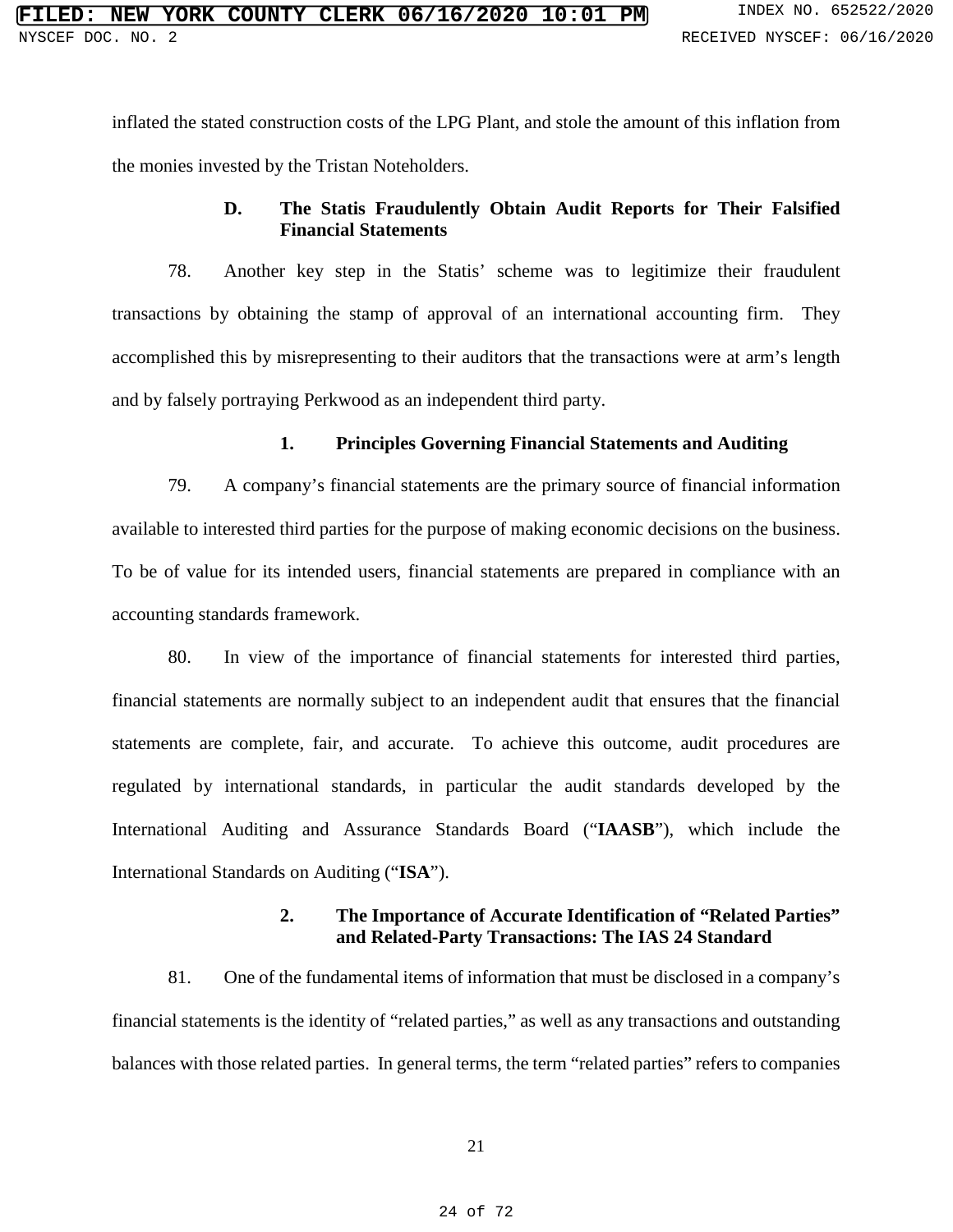that are under the influence or control of the same person(s) or companies, who may influence

their decisions.

82. The objective regarding "Related Party Disclosures" is set forth in IAS 24.1:

The objective of this standard is to ensure that an entity's financial statements contain the disclosures necessary to draw attention to the possibility that its financial position and profit or loss may have been affected by the existence of related parties and by transactions and outstanding balances of such parties.

83. The importance of identifying related parties and related-party transactions is due

to, in particular, the heightened risk that transactions between related parties may not reflect normal

market conditions (the concept of "arm's length"). IAS 24.6 explains the reason why related

parties must be identified:

A related party relationship could have an effect on the profit or loss and financial position of an entity. Related parties may enter into transactions that unrelated parties would not. For example, an entity that sells goods to its parent at cost might not sell on those terms to another customer. Also, transactions between related parties may not be made at the same amounts as between unrelated parties.

84. In view of this risk, it is essential for company management to truthfully identify to

its auditors all related parties and related-party transactions.

## **3. The Statis Fraudulently Conceal that Perkwood Was a Related Party**

85. The Statis falsely represented that their financial statements were prepared in accordance with the International Financial Reporting Standards ("**IFRS**").

86. KPMG audited the individual and combined financial statements of Tristan Oil,

TNG, and KPM (collectively referred to by KPMG as the "**Company**") for 2007, 2008, and 2009.[8](#page--1-19)

 $\overline{a}$ <sup>8</sup> Deloitte audited the Statis' financial statements prior to 2007.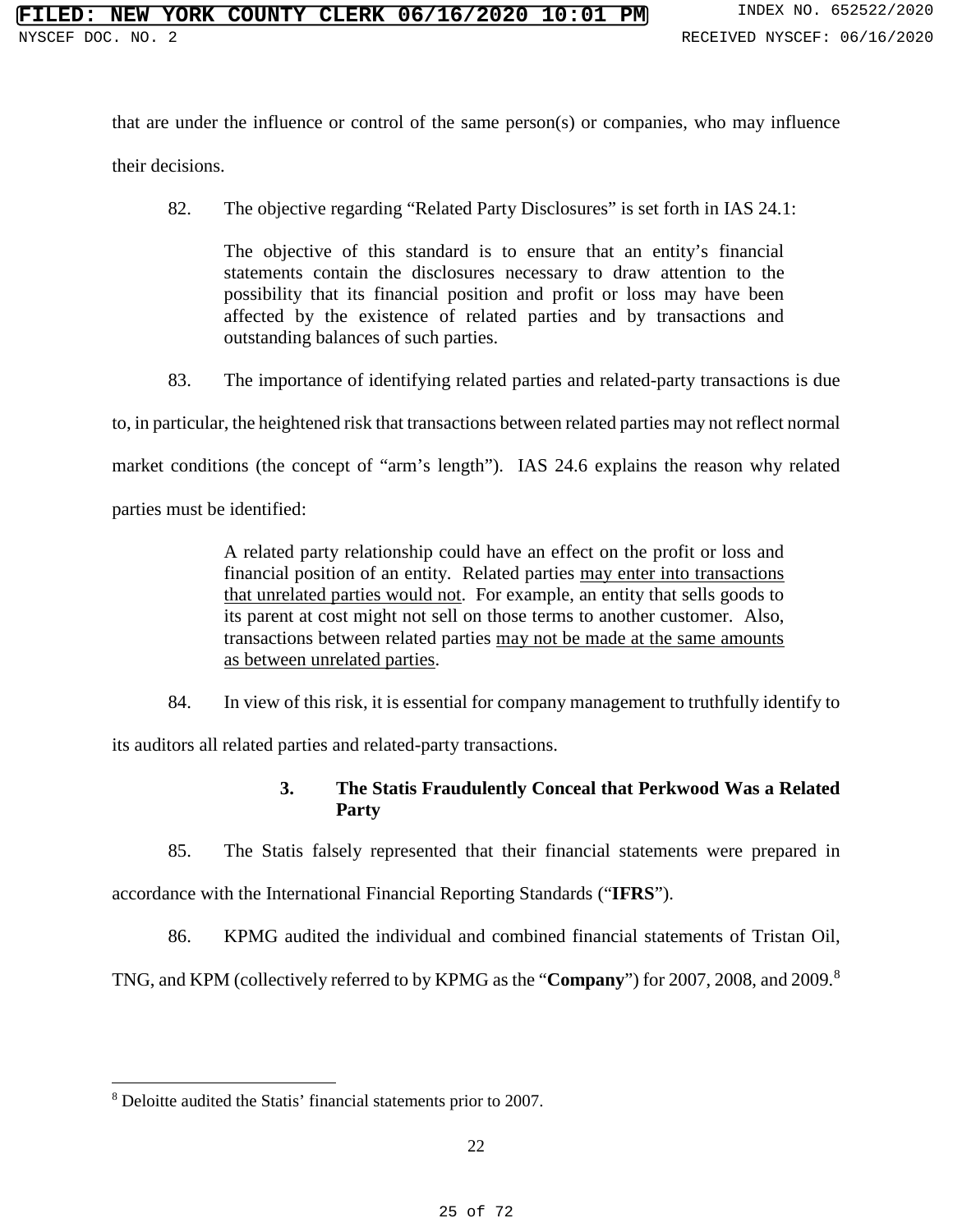87. The financial statements emphasize the importance of "related-party" status because transactions with related parties were a key part of the Statis' "business model." For example, the combined 2008 financial statements of the Company state that a "significant proportion of the Companies' business is conducted through transactions with related parties and the effect of these, on the basis determined between the related parties, is reflected below. The Company's ultimate controlling party is Anatolie Stati."

88. Because TNG (and Ascom) are and were at all relevant times controlled by the Statis, and Perkwood was also at all relevant times under the ownership and/or control of the Statis, Perkwood was at all relevant times a "related party" to TNG (and Ascom) within the meaning of IAS 24.

89. Pursuant to the requirements of IFRS (and, in particular, IAS 24), all of the transactions between TNG and Perkwood should therefore have been disclosed as related-party transactions. Specifically, TNG's financial statements should have provided all of the information that was "necessary for an understanding of the potential effect of the relationship [between TNG and Perkwood] on the financial statements."

90. In violation of this requirement, TNG's audited financial statements for 2007 to 2009 (i) did not disclose the status of Perkwood as a related party to TNG; (ii) did not disclose the fact that any transactions between Perkwood and TNG were related-party transactions; and (iii) did not disclose the information that should have been disclosed pursuant to IAS 24 in relation to those transactions.

91. Instead, the statements stated that a "significant proportion of the Company's business is conducted through transactions with related parties and the effect of these, on the basis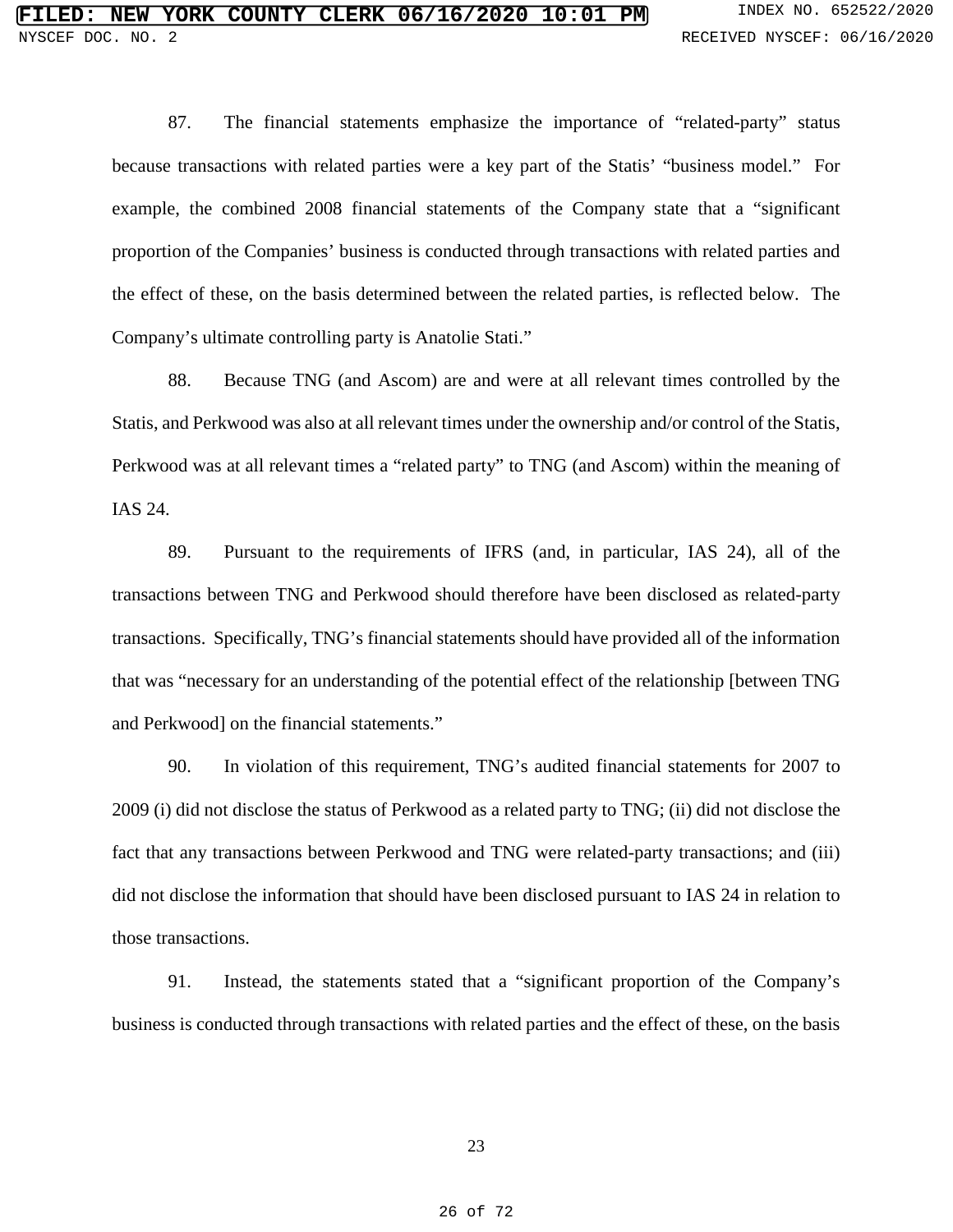determined between the related parties is reflected below," but the fraudulently omitted Perkwood from the list of Stati related companies.

92. Instead, the Statis stated that the (only) related parties with whom TNG had conducted transactions during the relevant time period were (i) Ascom; (ii) Arpega Trading; (iii) General Affinity; (iv) KASKO; (v) KASKO-Petrostar; (vi) KPM; and (vii) Tristan Oil.

93. Artur Lungu, the former Chief Financial Officer of Tristan Oil and Vice President of Ascom, testified at his April 3, 2019 deposition that Anatolie Stati knowingly misled KPMG by failing to identify Perkwood as a related party in the financial statements. Mr. Stati did this by falsely stating to KPMG in multiple management representation letters in 2008, 2009 and 2010 that all related parties and related-party transactions were accurately disclosed, when in fact Perkwood was not disclosed as a related party and the transactions with Perkwood were not disclosed as related-party transactions. Mr. Lungu testified that these omissions rendered the management representation letters materially false.

94. As a result of the failure to disclose that Perkwood was a related party, the Statis concealed the materially falsified LPG Plant construction costs that they engineered through the sham Perkwood transactions, as set forth above. As a result of these misrepresentations, the Statis obtained audit reports from KPMG opining that the financial statements were materially correct when, in fact, they were materially false.

95. The Statis knew and intended that the fraudulently obtained audit reports would be relied upon by the Tristan Noteholders. Confirming this, Mr. Lungu admitted in his deposition that the audited financial statements were required under the Tristan Trust Indenture so that the Tristan Noteholders would have a true and accurate understanding of the financial position of KPM, TNG, and Tristan Oil.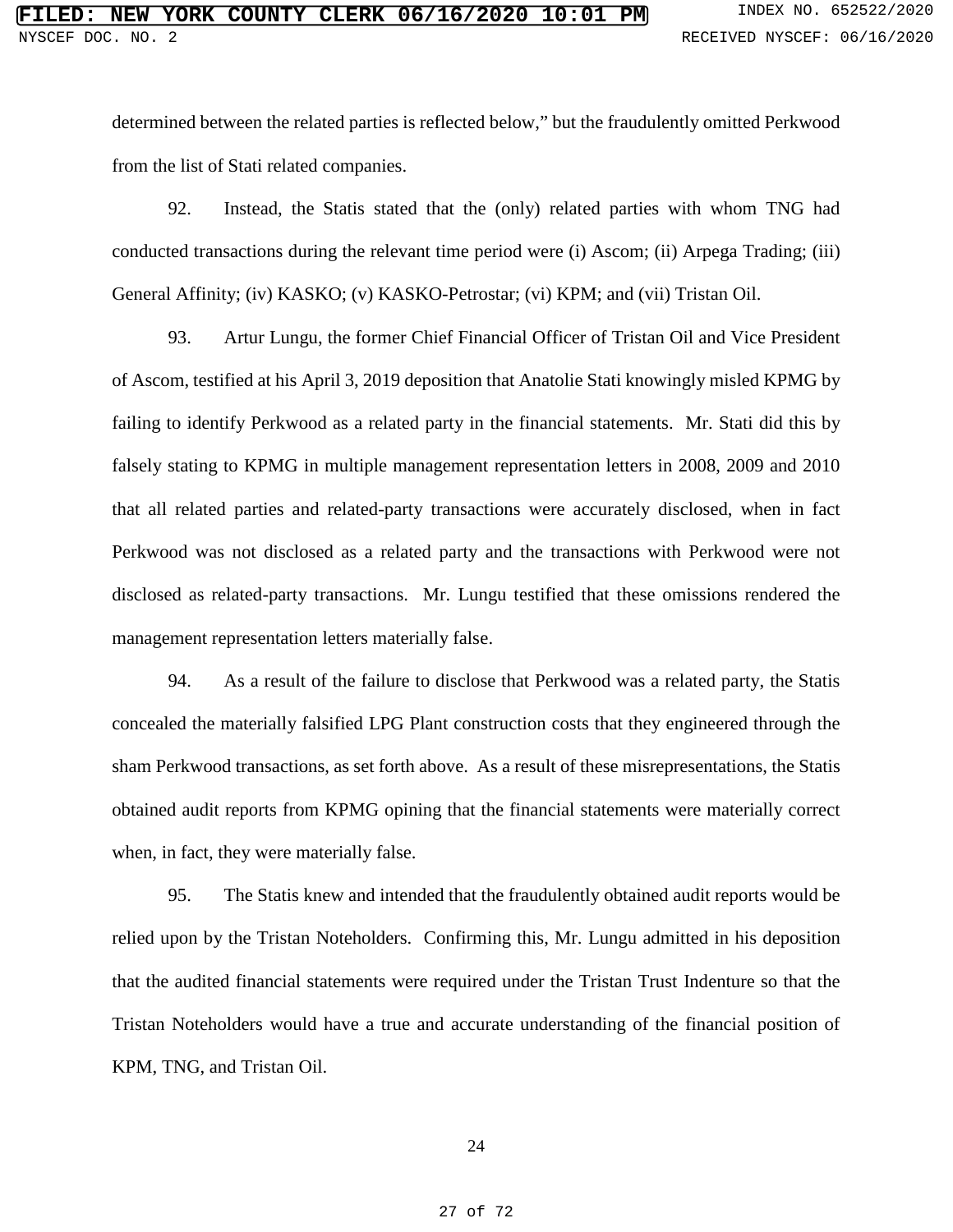96. Mr. Lungu further testified that each of the year-end combined financial statements of Tristan Oil, TNG, and KPM for 2007, 2008, and 2009, as well as various interim financial statements, were materially false because they failed to identify Perkwood as a related party and failed to identify the transactions between TNG and Perkwood as related-party transactions.

97. After receipt of these fraudulent misrepresentations, KPMG issued audit reports for 2007 to 2009 that opined that the combined financial statements of Tristan Oil, TNG, and KPM fairly presented their combined financial position, their combined financial performance, and their combined cashflows in accordance with IFRS. In fact, these financial statements were materially false.

98. After receipt of these fraudulent misrepresentations, KPMG also approved the combined interim financial statements for the periods ending March 31, 2008, June 30, 2008, September 30, 2008, March 31, 2009, June 30, 2009, and September 30, 2009. All these financial statements were materially false.

99. On August 21, 2019, after reviewing Mr. Lungu's deposition testimony and after conducting its own independent assessment, KPMG took the extraordinary step of revoking all of its audit reports for the Stati financial statements – eighteen audit reports covering three years of financial statements – and it notified Anatolie Stati and Ascom and, separately, Plaintiff that it had done so.

100. As alleged herein, in or around 2012, Defendants discovered that the Statis had materially misrepresented the extent and value of the related-party transactions within the Stati group of companies and thereby stripped significant monies from TNG and KPM to offshore companies.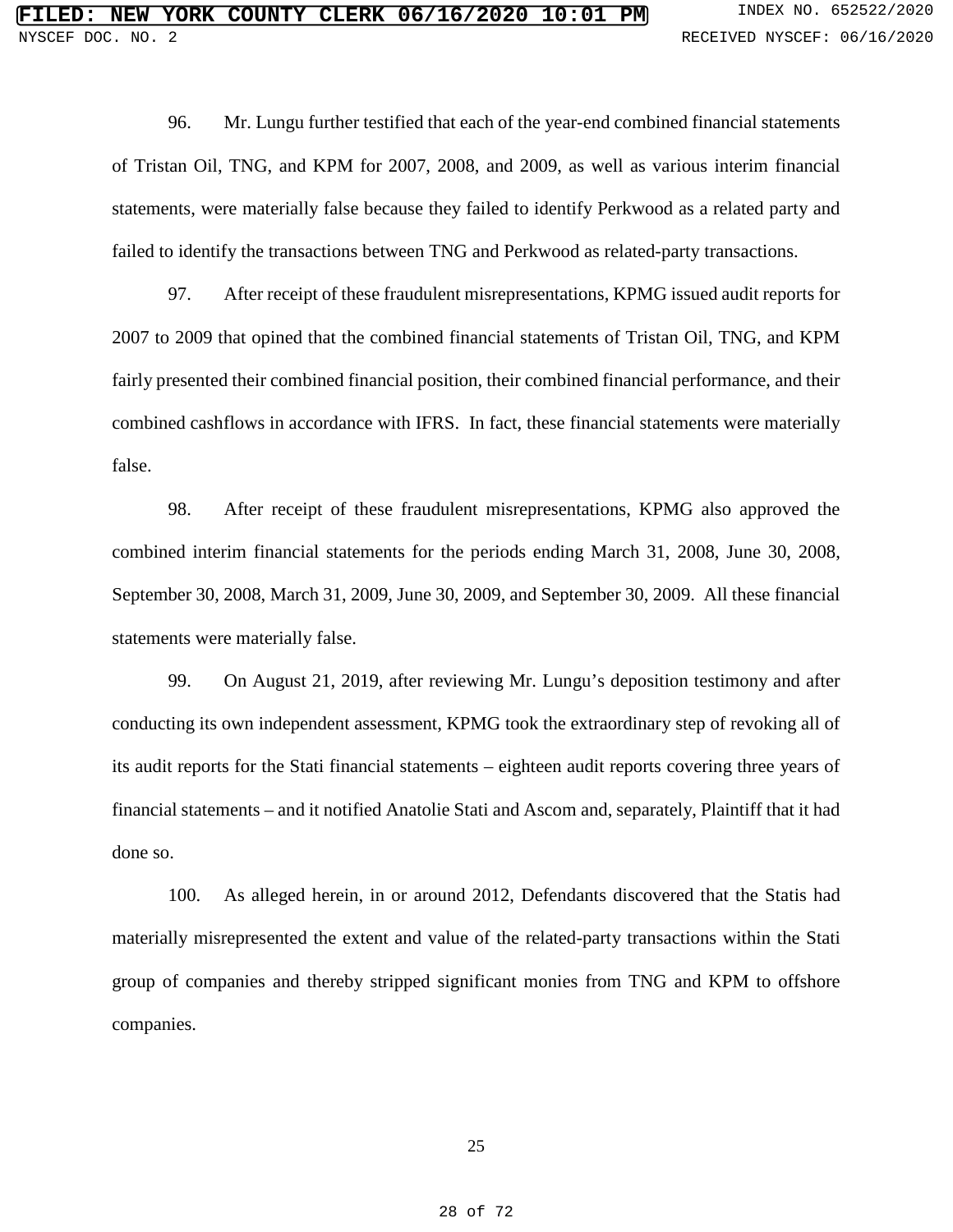## **E. The Statis Use Their Falsified "Audited" Financial Statements to Fraudulently Obtain Inflated Bids for Their Kazakh Operations**

101. In June 2008, the Statis continued the fraudulent scheme by using their falsified "audited" financial statements to obtain bids for their Kazakh operations from prospective purchasers. This was done through a bidding process that the Statis called "Project Zenith." The Statis then deployed these fraudulently obtained bids in the ECT Arbitration, along with their falsified "audited" financial statements, to obtain an award of \$199 million in compensation for the LPG Plant.

## **1. The Teaser Contained False and Misleading Information**

102. In June 2008, the Statis caused Ascom and Terra Raf (as the shareholders of KPM and TNG) to retain Renaissance Securities (Cyprus) Limited and Renaissance Capital Central Asia JSC (together, "**Renaissance Capital**") as the financial advisor for Project Zenith.

103. In July 2008, Renaissance Capital distributed a "teaser" offer (the "**Teaser**") to 129 potential purchasers. The prospective purchasers included companies located in the United States, Europe, the Middle East, Russia, Asia, and Kazakhstan. The Teaser stated that the information contained therein – "assembled" by the "management" of Tristan Oil, TNG, and KPM with the assistance of Renaissance Capital – was "believed to be accurate and reliable."

104. The Teaser further stated that the Statis expected to spend \$230 million on capital expenditures on the LPG Plant and had already spent \$160 million to date. For the reasons alleged herein, these statements were knowingly false, as they reflected the fraudulently inflated LPG Plant construction costs.

## **2. The Information Memorandum Contained False and Misleading Information**

105. For those parties that responded to the Teaser, the Statis caused Renaissance Capital to distribute an August 2008 Information Memorandum that contained further false information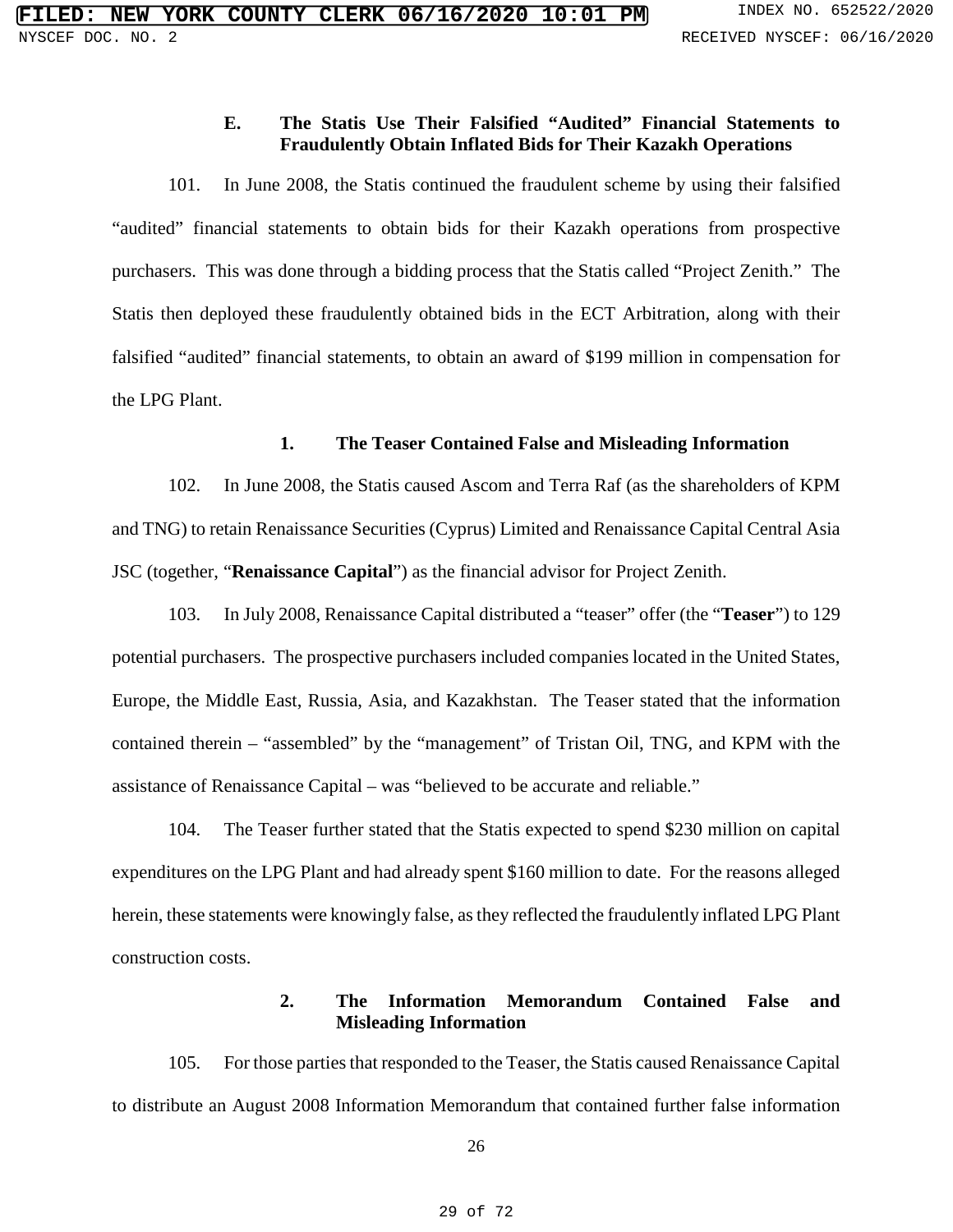about KPM and TNG (the "**Information Memorandum**"). The stated "sole purpose" of the Information Memorandum was to "assist" potential purchasers in "evaluating" the Statis' operations in Kazakhstan.

106. Like the Teaser, the Information Memorandum stated that the information contained therein was "assembled by the management" of KPM and TNG with the assistance of Renaissance Capital and "believed to be accurate and reliable."

107. The Information Memorandum included false financial information regarding the Statis' operations offered for sale, including the LPG Plant. It stated that this financial information was derived from, among other things, the audited individual and combined balance sheets and financial statements of KPM, TNG, and Tristan Oil from 2005 to 2007. Mr. Lungu confirmed at his 2019 deposition that the Information Memorandum was false to the extent it relied on the underlying falsified financial statements.

108. The Information Memorandum further represented that these financial statements were audited and had been prepared in accordance with IFRS:

> [KPM's and TNG's] and Tristan Oil's financial statements have been prepared in accordance with International Financial Reporting Standards ("IFRS"). Prior to 01 January 2007, the combined and individual financial statements of Tristan Oil, KPM and TNG were audited by Deloitte. Following the best practice to change auditors periodically, the Companies and Tristan Oil changed to KPMG as auditor for the year ended 31 December 2007 and thereafter.

109. This representation was knowingly false and misleading, for the reasons alleged herein. The financial statements had not been prepared in accordance with IFRS, and the Statis knew this.

110. The Statis also fraudulently represented in the Information Memorandum that they had changed auditors from Deloitte to KPMG because they were "[f]ollowing best practice." In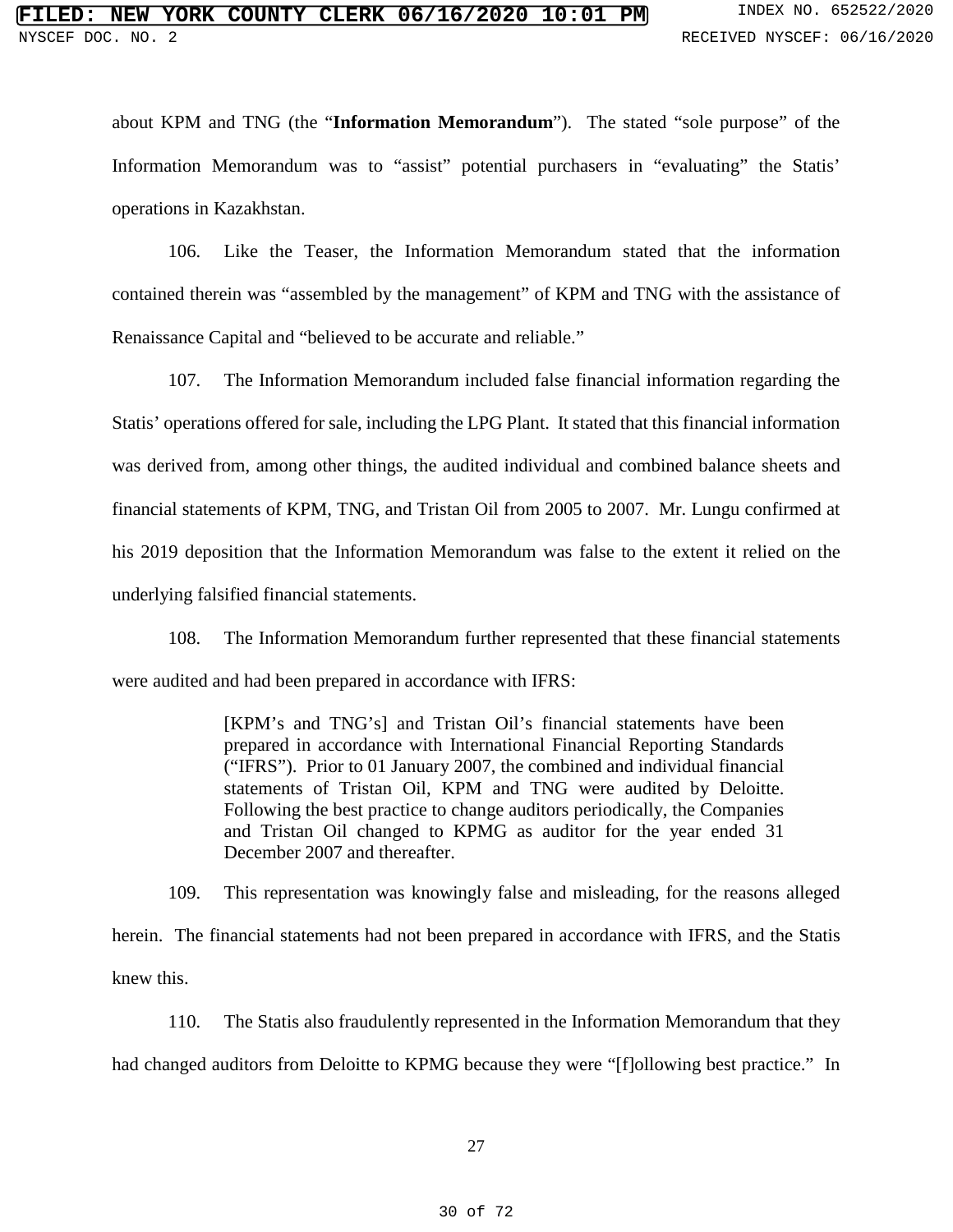fact, the Statis changed auditors because Deloitte had begun asking troublesome questions regarding the Statis' related-party transactions.

111. The Information Memorandum also repeated the misrepresentations from the Stati financial statements regarding the LPG Plant construction costs. Specifically, the Information Memorandum stated that the "LPG plant is expected to be commissioned in the second quarter of 2009 with total CAPEX requirement of US\$233 million." It also stated that "[a]s of 1 July 2008, TNG had spent approximately \$193 million on the LPG plant." These representations were known by the Statis to be false and misleading, for the reasons alleged above.

112. The Information Memorandum also described the Tristan Notes. It highlighted the Indenture's covenant limiting the ability of Tristan Oil, KPM, and TNG to enter into related-party transactions unless the requisite approvals and/or independent fairness opinions were obtained. The Statis highlighted this to create the false and deceptive impression that there were no Stati related-party transactions on the books of the Company that did not have the approvals and/or independent fairness opinions required by the Indenture's covenant.

### **3. The KPMG Vendor Due Diligence Report**

113. In connection with Project Zenith, the Statis retained KPMG's Tax and Advisory department to prepare a financial "Vendor Due Diligence" document intended to be circulated to potential investors, entitled "*Project Zenith – Vendor Due Diligence Report*" ("**VDD Report**"). The Statis induced KPMG to prepare this report so that it falsely stated that Perkwood was an independent third party, and not a Stati-related party.

114. The VDD Report was supposed to report on the combined businesses of Tristan Oil, KPM, and TNG. The "primary source" for the data in the VDD Report was information and representations made to KPMG by the Statis.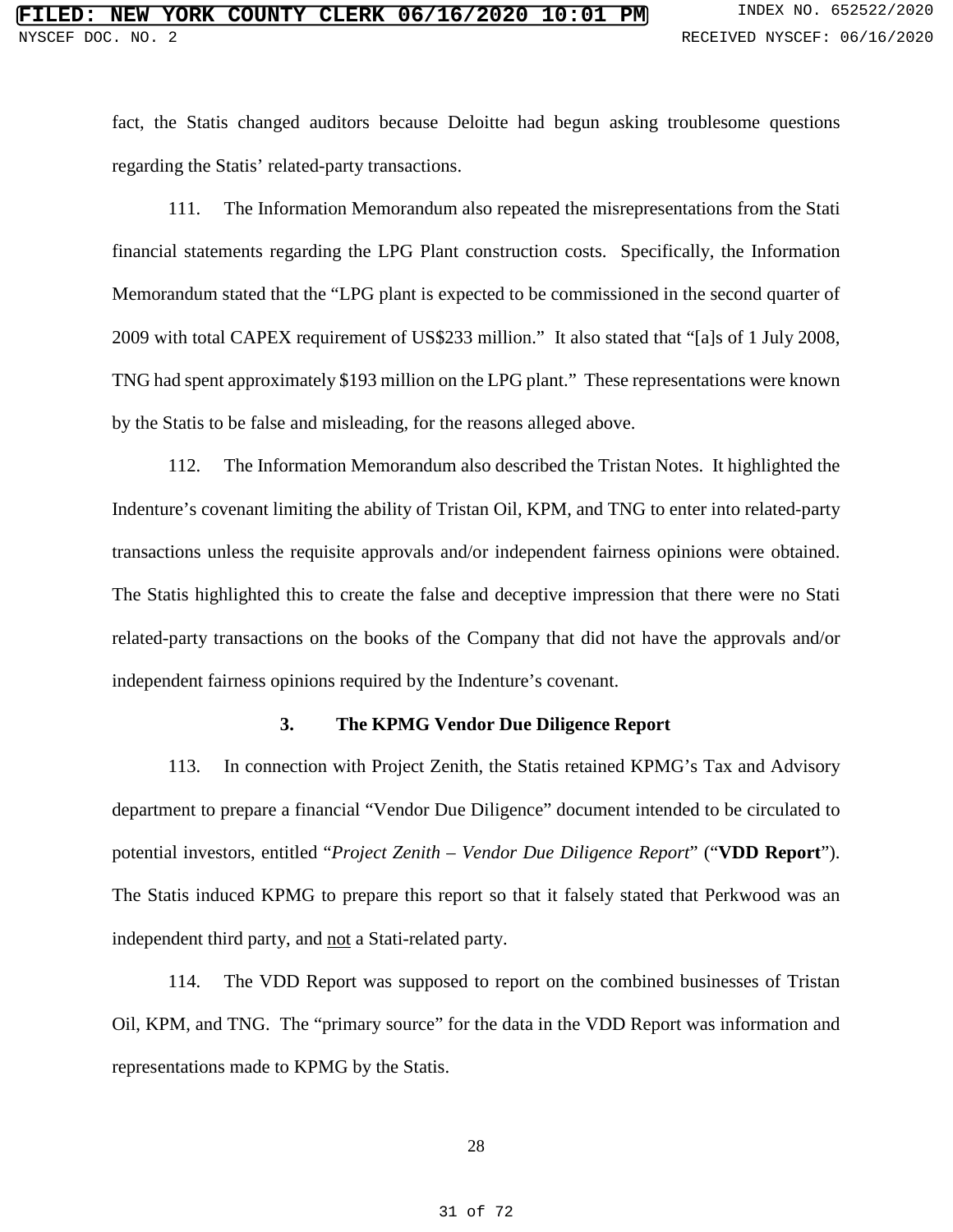115. The final VDD Report stated that its contents had been reviewed in detail by the directors of Tristan Oil, KPM, and TNG, who confirmed the factual accuracy of the report in writing and represented that there were no material facts or information omitted from the report that "may cause the view it gives of the Tristan Oil Group to be misleading."

116. One of the VDD Report's key areas of analysis was related-party transactions. In this respect, KPMG stated that its scope of work was to:

> Identify significant related party transactions, enquire into their rationale, the underlying terms and nature of such transactions; [e]nquire if these transactions have been at arms' length and assess the financial impact and related risks; and [c]omment on the impact of discontinuing related party transactions on the business of the target companies.

117. On August 31, 2008, KPMG provided the Statis with a draft of the VDD Report. This draft mentioned Perkwood four times and each time correctly identified Perkwood as a Stati "related party."

118. If KPMG had issued the VDD Report with Perkwood identified as a Stati company, it would have exposed the Stati fraudulent scheme. Accordingly, the Statis had to procure the falsification of the report.

119. Mr. Lungu testified at his 2019 deposition that, upon receipt of the draft VDD Report, he held a telephone call with KPMG in which he expressly instructed KPMG to change all identifications of Perkwood in the VDD Report from that of a "related party" to that of an unrelated "third party." KPMG followed this instruction and changed the report. These changes falsified the VDD Report, as Mr. Lungu acknowledged at his deposition.

120. The VDD Report also repeated the misrepresentations from the Stati financial statements regarding the LPG Plant construction costs, *i.e.*, that the total cost of the LPG Plant was estimated to be \$233 million, of which \$193 million had been invested as of June 30, 2008.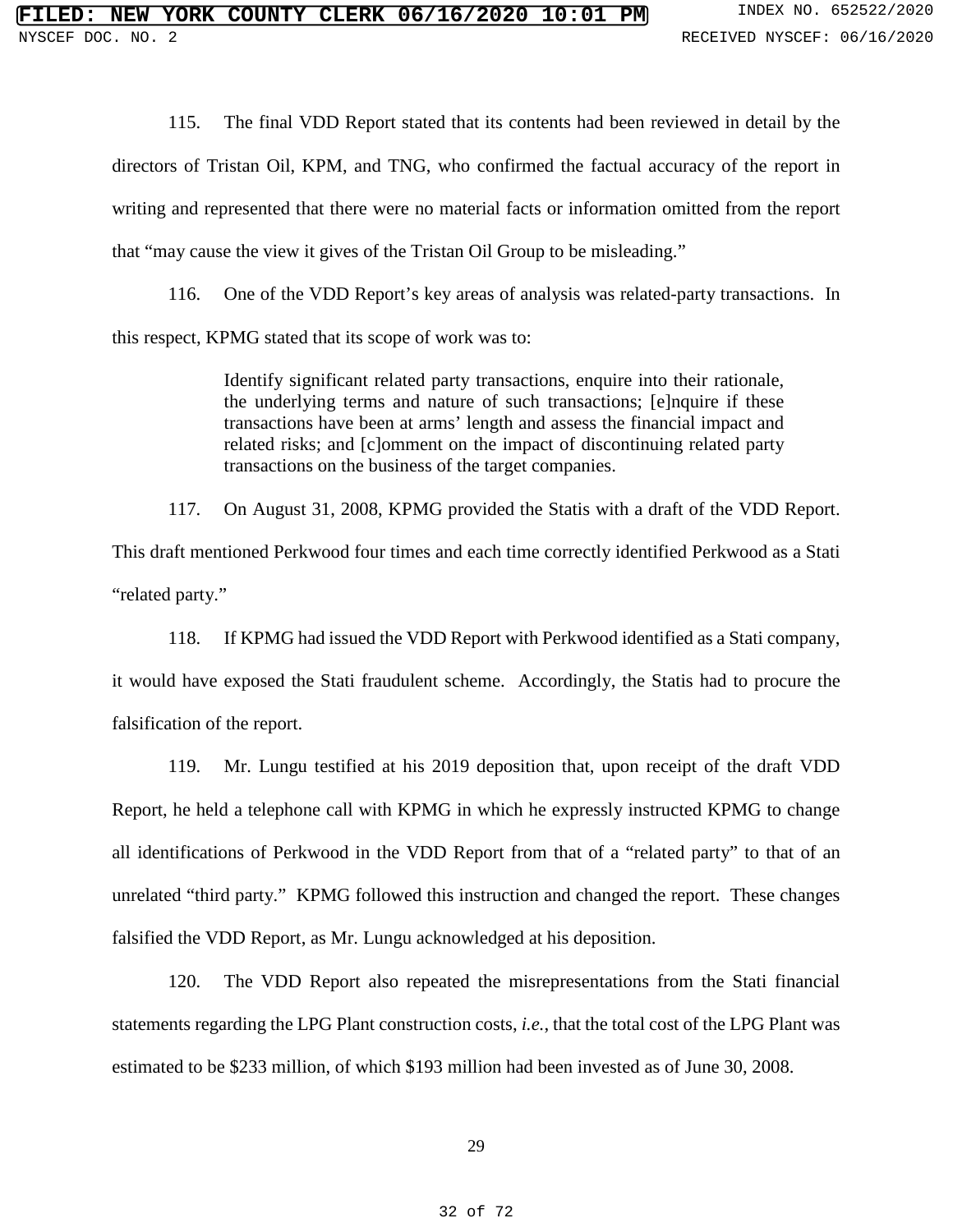121. As a result of these misrepresentations, a document intended to be distributed to prospective purchasers for the Stati operations in Kazakhstan, including the LPG Plant, was intentionally falsified to describe Perkwood as an unrelated "third party." The Statis deliberately engaged in these falsifications to conceal their fraudulent scheme and to deceive third parties.

## **4. KMG Submits Bid on the Basis of the Falsified "Audited" Financial Statements**

122. KazMunaiGas ("**KMG**"), the state-owned oil and gas company of Kazakhstan, was one of the eight prospective purchasers that responded to the Teaser and Information Memorandum.

123. KMG's response was an "indicative offer" dated September 25, 2008 (the "**KMG Indicative Offer**"). The KMG Indicative Offer relied on the false and misleading information provided by the Statis. It stated: "[i]n formulating our Indicative Offer, we have relied upon the information contained in the Information Memorandum and certain other publicly available information. Our valuation depends upon this information and assumptions being substantiated in the next round through due diligence materials and meetings." KMG also stated that any final bid depended on a review of the documents constituting "standard customary due diligence from a buyer's point of view," which included "commercial, financing and related parties' contracts."

124. With regard to the calculation of the value of the Statis' operations in Kazakhstan and in particular the LPG Plant, the Indicative Offer stated that among its "key assumptions" was that the \$193 million in LPG Plant construction costs stated in the Information Memorandum was accurate: "[O]ur estimates of the Company's value and the present Indicative Offer are based on the following key assumptions: … Historical production, revenues, costs and CAPEX were as reported in the Information Memorandum."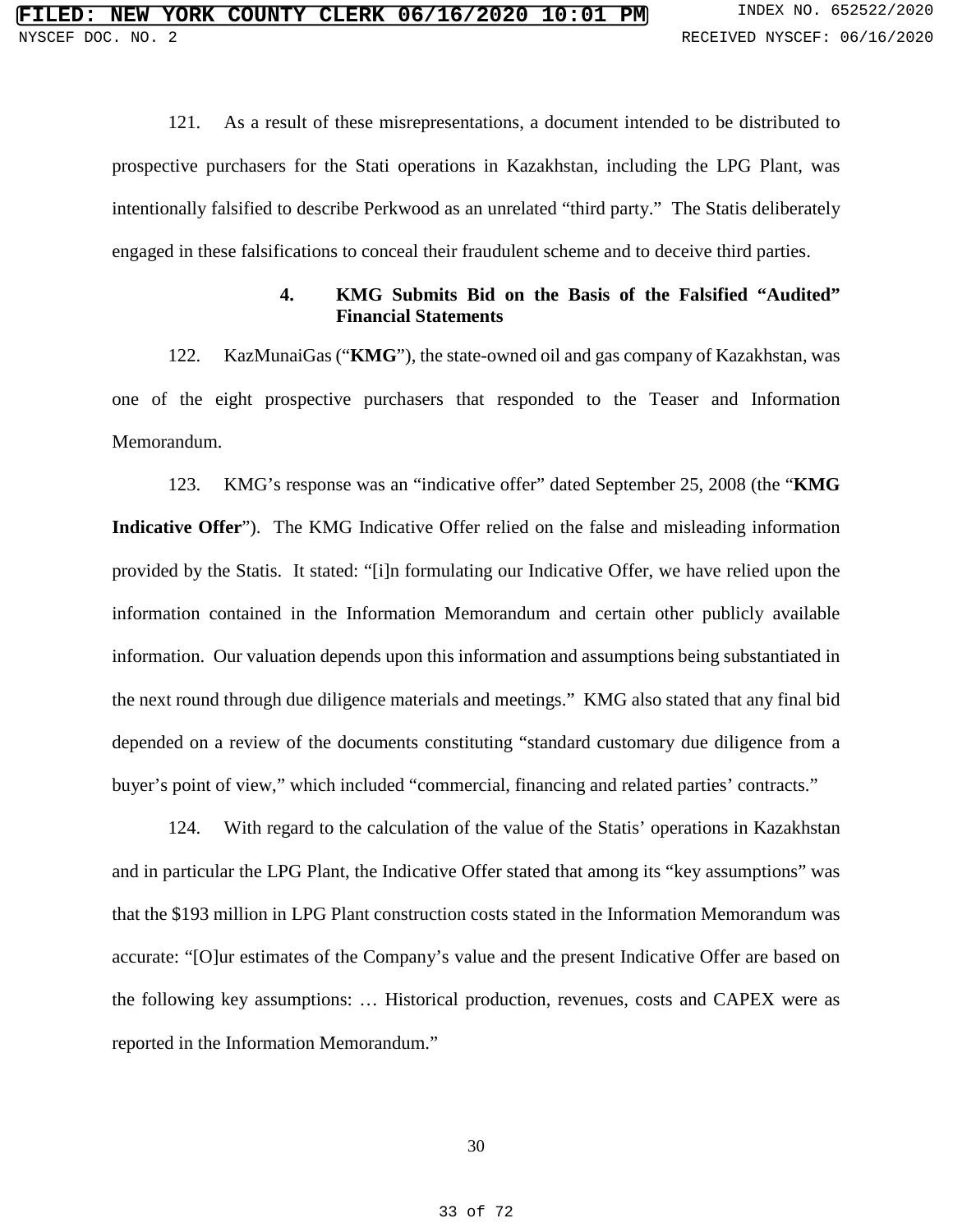125. The Indicative Offer also made clear that its stated \$199 million valuation of the LPG Plant was calculated using the "[h]istorical costs of US\$193 million," as stated by the Statis, "as a base for cost method valuation."

126. Thus, the KMG Indicative Offer was expressly based upon information that the Statis knew to be false (*i.e.*, the fictitiously inflated construction costs of the LPG Plant and the concealed related-party status of Perkwood set forth in the financial statements and Information Memorandum).

127. If KMG had known of the Statis' fraudulent scheme, it would not have made the KMG Indicative Offer. At minimum, if KMG had instead been provided with the true construction costs of the LPG Plant, then the value it assigned to the LPG Plant in the Indicative Offer would have been materially lower.

## **III. DEFENDANTS' KNOWLEDGE OF AND PARTICIPATION IN THE FRAUDULENT SCHEME**

128. Upon information and belief, Defendants had knowledge of and/or were on notice of the Statis' fraudulent scheme at least as early as 2011.

#### **A. The Laren Transaction**

129. In June 2009, the Statis caused Tristan Oil to issue additional notes (the "**Laren Notes**") to new investors (the "**Laren Noteholders**"). The Laren Notes were issued at a significant discount to their face value. Specifically, Tristan Oil issued \$111,110,000 in notes to Laren Holdings, Ltd. ("**Laren**") in exchange for a \$30,000,000 loan. Laren then issued the Laren Notes to the Laren Noteholders (the "**Laren Transaction**").

130. The Laren Transaction was put in place by the Statis by deception that included at least two different elements. First, Laren was an entity secretly created and controlled by the Statis. As was the case with Perkwood, Laren was presented by the Statis as an independent third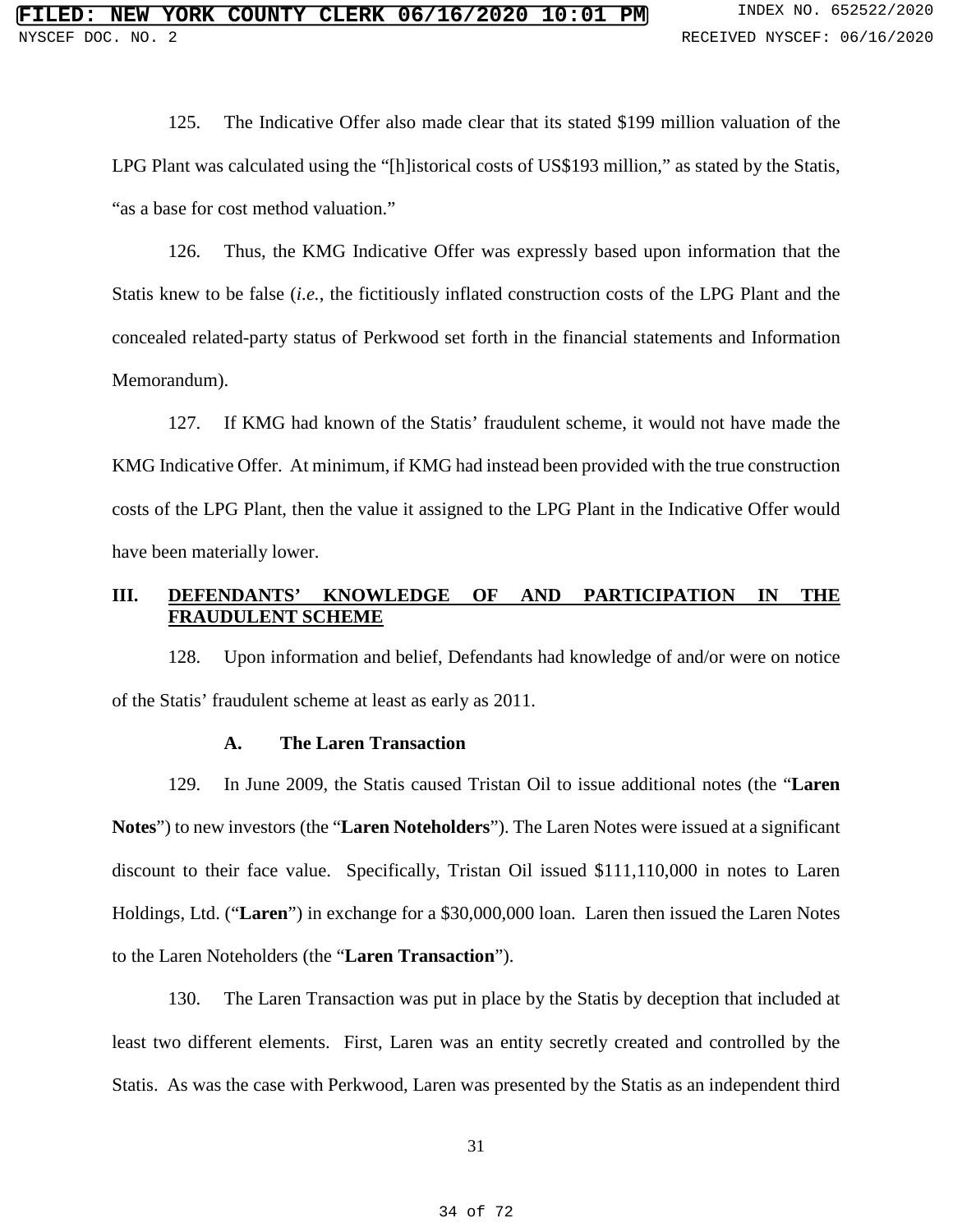party, not under the control of the Statis. In fact, Laren is a Stati company. Confirming this, key Laren documents were signed for Laren by Eldar Kasumov, who is the personal chauffer for Anatolie Stati. Second, the Laren Transaction was structured so that Anatolie Stati could materially benefit from its supposed conditions. Specifically, in the event that Anatolie Stati timely repaid the "loan," he stood to receive a substantial kickback – referred to as an "upside."

131. The issuance of the Laren Notes spurred Defendant Chapman and Defendants' predecessors in interest to investigate the Stati operations in Kazakhstan. In connection with this investigation, Defendants uncovered the Statis' broader fraudulent scheme involving the relatedparty transactions, money laundering, and asset stripping of the Statis' Kazakh companies. This discovery occurred while the ECT Arbitration was ongoing. In pertinent part, Defendants discovered the following:

- a. That TNG had shipped at least \$160 million in crude oil to another Stati company, Montvale Invest Limited ("**Montvale**"), without any payment back to TNG.
- b. That the Statis' claim in the ECT Arbitration that the cash crunch that TNG and KPM experienced in 2009 was the result of a harassment campaign by Plaintiff was pretextual; that in fact the cash crunch was caused by the Statis' asset stripping; and that the Statis never had any intention of paying back the Tristan Noteholders.
- c. That the Statis were systematically stripping their assets in Kazakhstan, partly through the scheme of shipping oil to related parties that was never paid for and also by paying a large dividend to a related company, in violation of the Indenture.
- d. That the 2009 Laren Transaction was entirely unnecessary to fund the operations of TNG and KPM and that it was likely another sham transaction designed to defraud additional investors.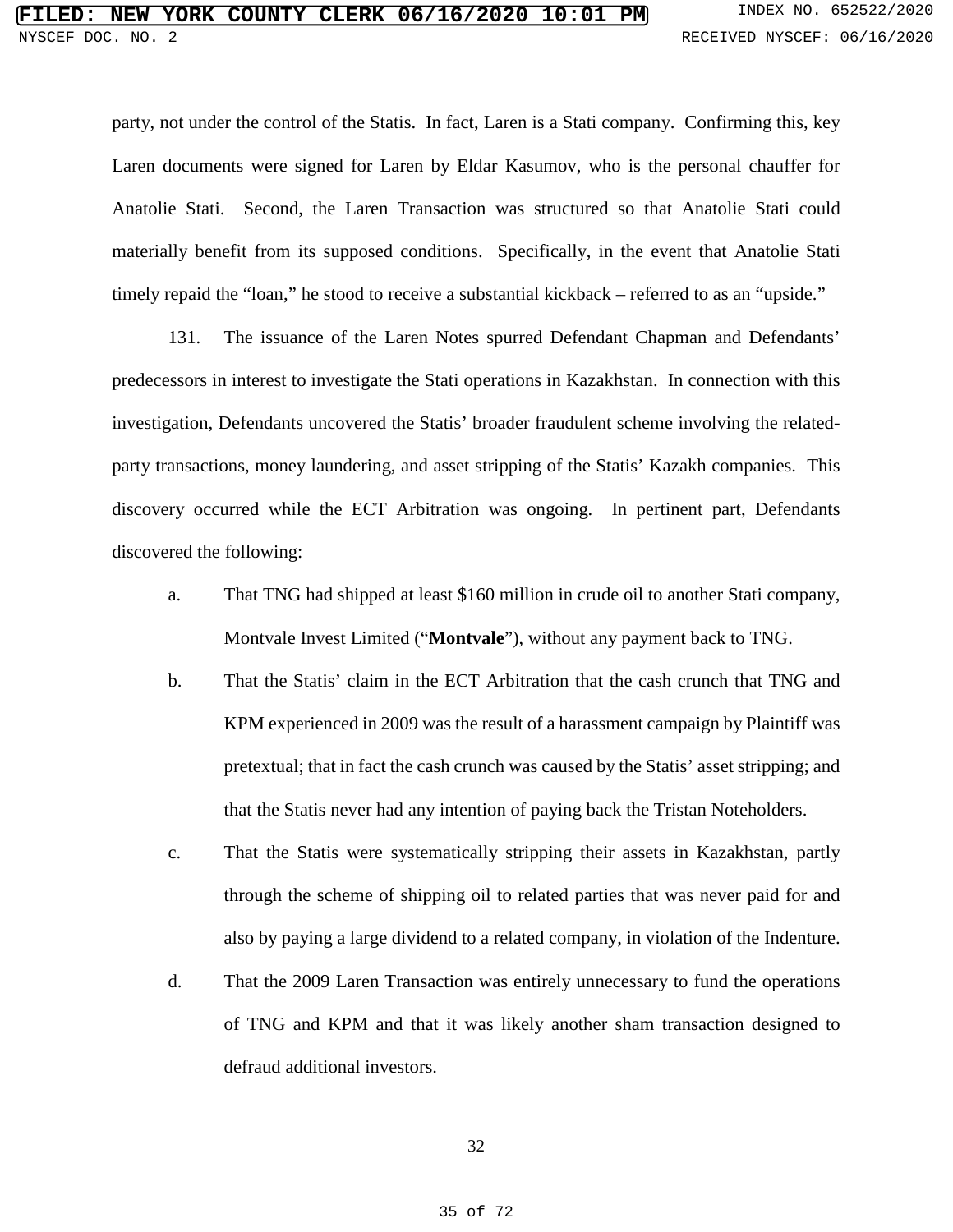- e. That claims could be brought by the Tristan Noteholders against the Statis in Kazakhstan for their fraudulent scheme, including claims for unjust enrichment and for piercing the corporate veil because Anatolie Stati signed the promissory notes on behalf of TNG and KPM and directed the oil-skimming scheme and the fraudulent dividend through an array of companies that he owned and controlled.
- f. That the Statis appeared to have taken more than \$200 million through fraudulent transfers from TNG and KPM to related companies that should have gone to the Tristan and Laren Noteholders, including tens of millions in dividends, a salary of \$9 million paid to Anatolie Stati as CEO of Tristan Oil (whose only activity was to issue the Laren Notes), and other illegitimate related-party transfers.
- g. That the Statis had been overstating (by 200% to 350%) the capital expenses for production of the Kazakh wells and then laundering the amount of the overstated costs through other Stati-controlled companies; and rather than paying the market rate to drill the wells, the Statis paid pay one of their other companies, KASKO, to drill them at inflated rates, then pocketed the difference.
- h. That the Statis, based on an initial investment of approximately \$10 million, were able to pay themselves salaries and cash dividends of \$40 million, skim as much as \$250 million in oil revenues, and raise and steal several hundred million dollars in investments from the Tristan Noteholders.
- 132. In summary, Defendants discovered:
- a. That the Statis ran an overarching fraudulent scheme to strip assets from TNG and KPM worth more than \$1.04 billion since 2004, with approximately half of that representing pure profit to the Statis;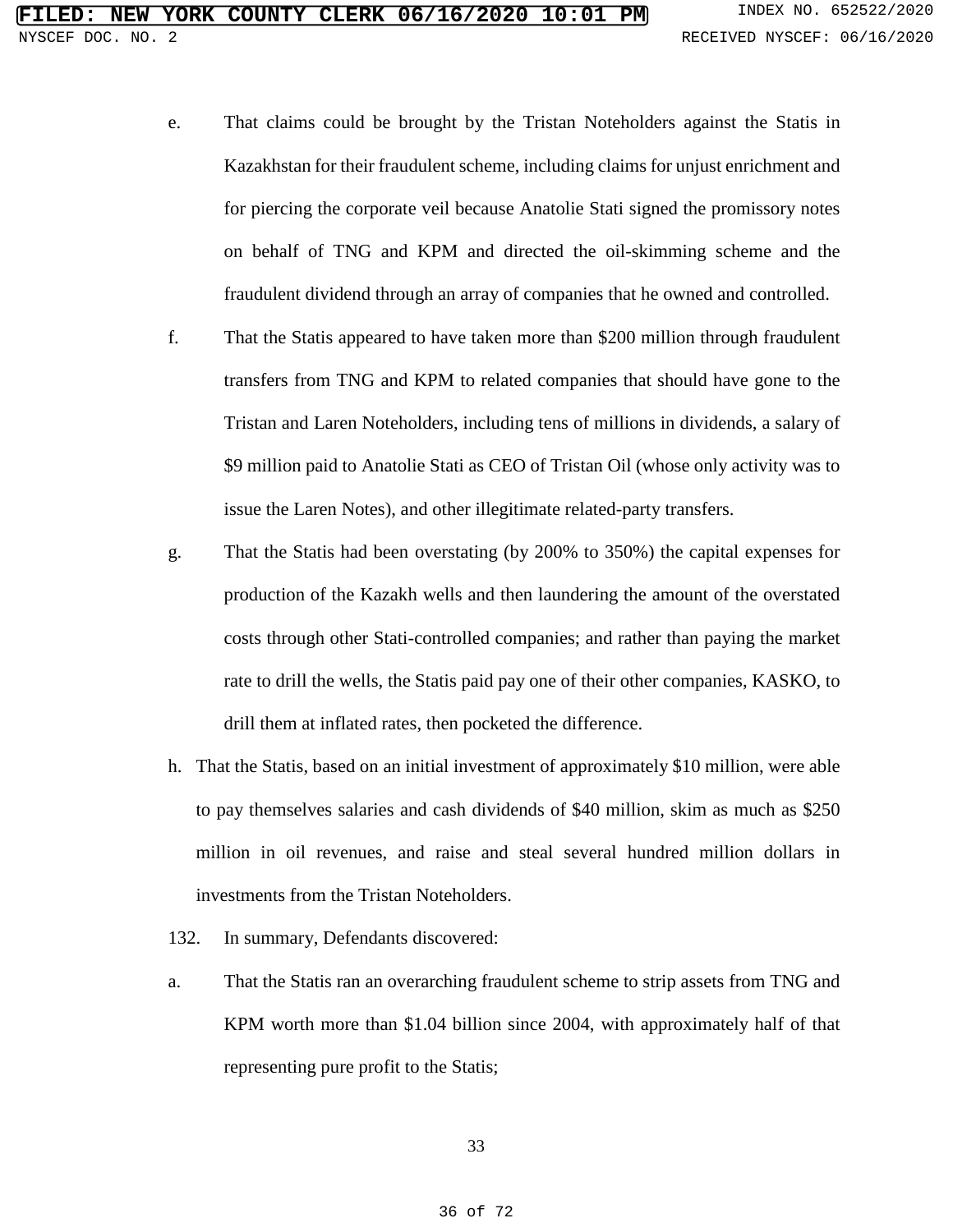- b. That the Statis' financial statements were fraudulent and showed a systematic stripping of assets of KPM and TNG in part by failing to return revenue from the sale of crude oil; and
- c. That the Statis' fraud included a total of \$555 million in related-party transactions, including approximately \$124 million in skimmed oil sales, nearly \$40 million in dividends and salaries paid to the Statis, and other transfers of funds to other Stati companies.

#### **B. Defendants Enter into the Sharing Agreement**

133. In or about July 2012, Defendants knew conclusively as a result of their investigation that they had been defrauded by the Statis. However, they decided that their best hope of recovering their stolen monies was to not to pursue legal action against the Statis, but rather to try to conspire with and aid and abet the Statis in perpetrating their fraud against Plaintiff, so that Plaintiff ultimately paid Defendants the amounts that the Statis had stolen from Defendants.

134. To that end, Defendants negotiated and entered into the 2012 Sharing Agreement with the Statis.

135. Defendant Chapman negotiated the Sharing Agreement with the Statis during the period from July to December 2012. Leading up to the execution of the Sharing Agreement, Defendant Chapman was in frequent contact with the Statis and their representatives. For example, Defendant Chapman met with Anatolie Stati and Mr. Lungu on or about January 17, 2012 in New York. Other telephone, electronic, and in-person communications took place between Defendants and the Statis and their representatives from March 2012 to July 2012.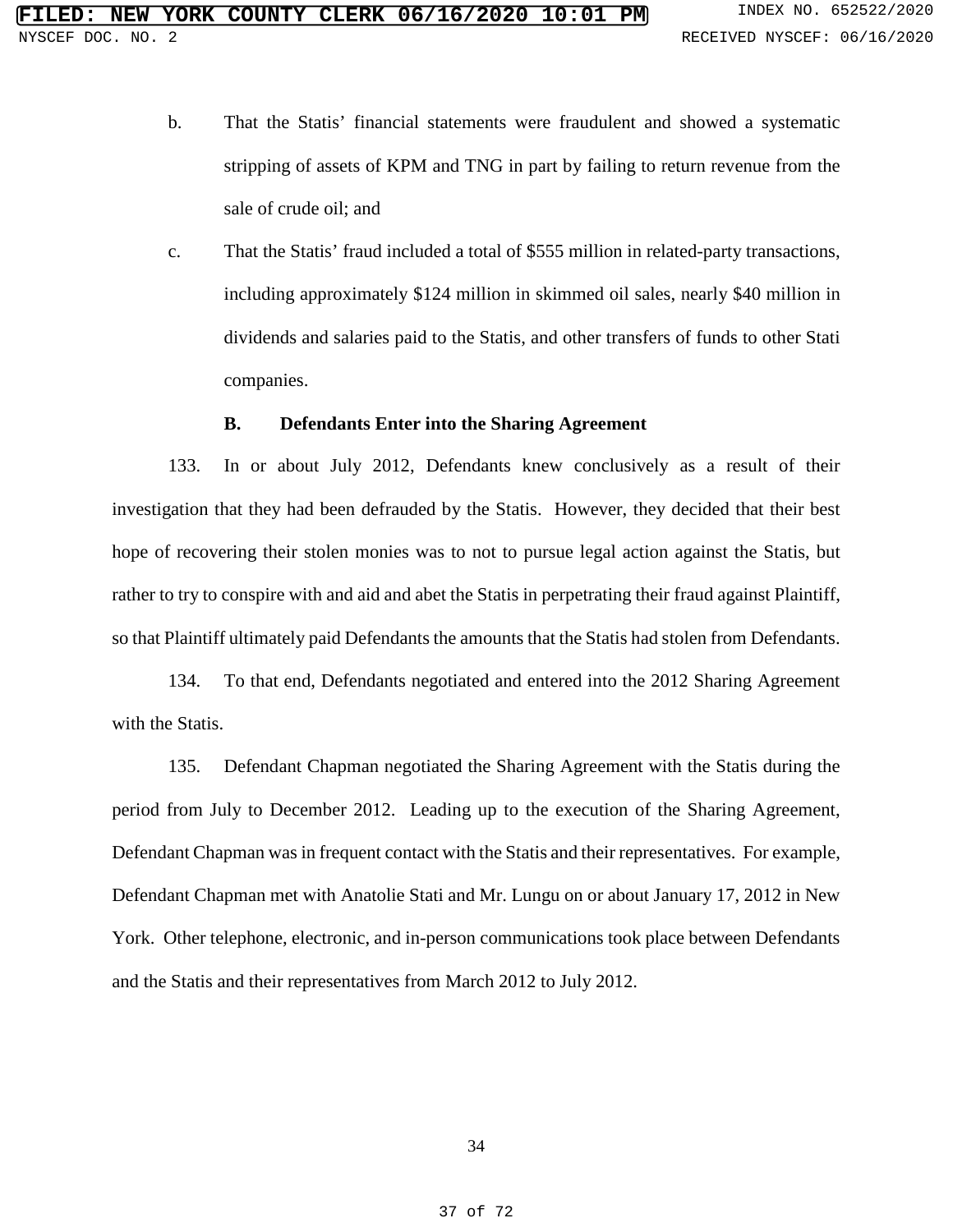136. Eleven Tristan Noteholders constituting the majority of the ownership rights of the Tristan Notes signed the Sharing Agreement, including the three funds managed by Black River, Defendants' predecessors in interest.

137. The Sharing Agreement recognized that Tristan Oil and the Note guarantors (TNG and KPM) had defaulted on the Tristan Notes and that the parties "desire to restructure the obligations owed by Tristan Oil to the Noteholders and to provide the benefits of the Sharing Agreement" to the signatory Tristan Noteholders.

138. The Sharing Agreement restructured the obligations by requiring the Statis to pay the Tristan Noteholders the "Proceeds" that they obtained from Plaintiff in the ECT Arbitration. Specifically, Section 4(b) of the Sharing Agreement provided that the first \$18 million of any such Proceeds obtained by the Statis from Plaintiff would be used for legal fees for, among other things, obtaining and then collecting on any arbitral award against Plaintiff. The signatory Noteholders would receive 70 percent of any additional Proceeds until they had been fully paid, with the Statis receiving the remaining 30 percent. The Statis would also receive 100 percent of any Proceeds above that amount. Such Proceeds included not only any award rendered in the ECT Arbitration, but also any order in favor of the Statis in any confirmation, recognition, or execution proceedings against Plaintiff.

139. The Sharing Agreement thereby gave Defendants a powerful financial incentive to support the Statis in their fraudulent scheme.

140. The Agreement required that the Statis keep Defendants and other signatories "reasonably informed of any and all material developments with respect to the Arbitration and all Claims, including the issuance of any Awards and any monies received in respect of any such Awards." The Agreement also required that the Statis make themselves reasonably available to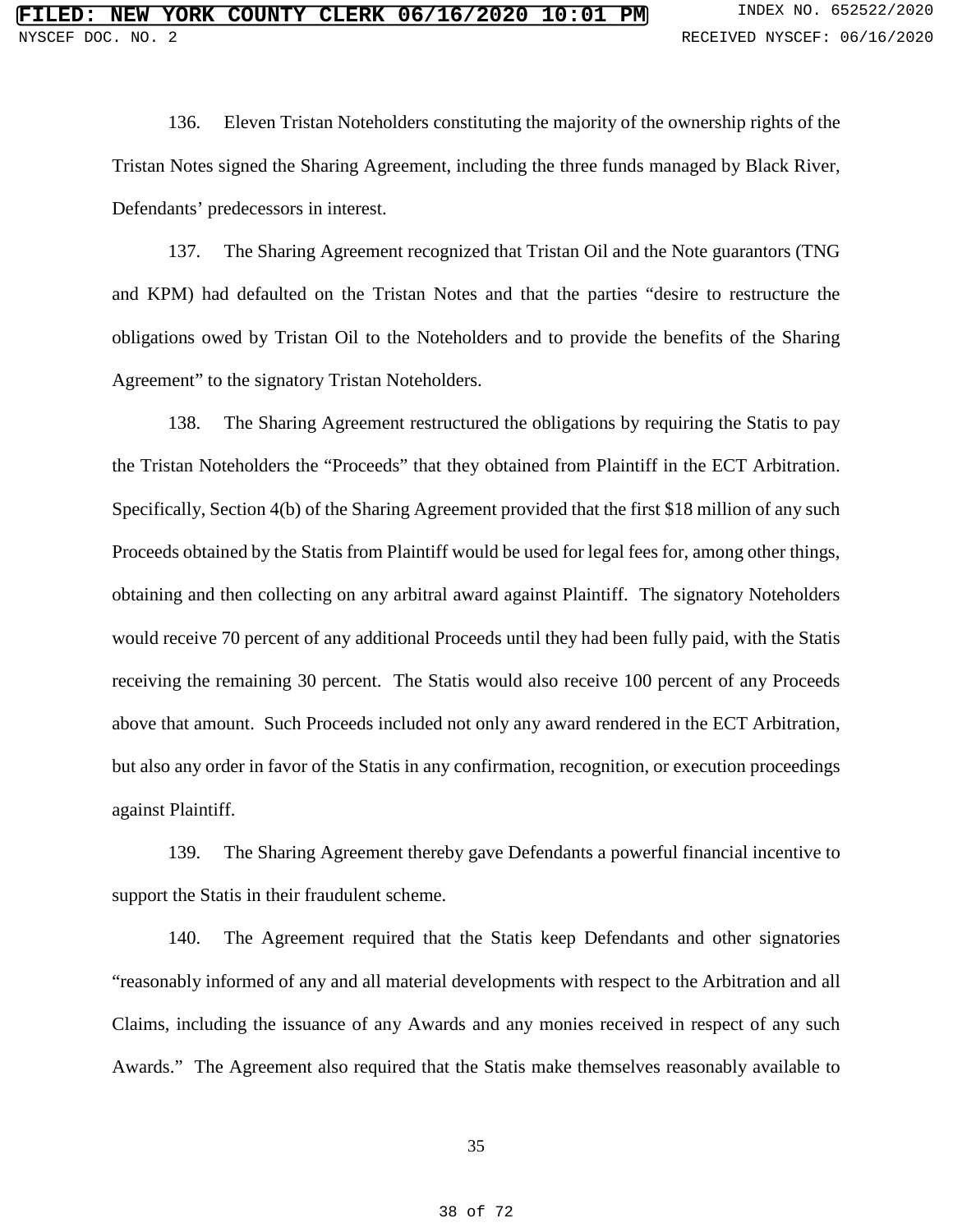respond to inquiries from Defendants regarding the status of the ECT Arbitration and the collection and enforcement of any awards against Plaintiff. The Agreement also provided various incentives and penalties for the Statis to comply with its terms.

141. Under Section 6 of the Sharing Agreement, in exchange for sharing in the Proceeds, Defendants agreed not to take any legal action against the Statis to remedy the default on the Tristan Notes.

## **C. Defendants Take Overt Actions to Support the Statis' Fraud**

142. Following the execution of the Sharing Agreement, Defendants took other overt acts in support of the Statis' fraudulent scheme. For example, Defendants provided critical funding for the Statis' efforts to avoid a trial on the merits of the fraud in England. Defendants, upon information and belief, also funded the Statis' legal proceedings against Plaintiff in other jurisdictions. Defendants have also regularly consulted with, and provided guidance to, the Statis regarding the strategy for enforcing the ECT Award in various jurisdictions since at least 2014. They have also worked to frustrate Plaintiff's attempts to discover information related to the fraudulent scheme. These wrongful acts were done with willful and wanton disregard for Plaintiff's rights.

143. By engaging in these activities with knowledge of the Statis' fraudulent scheme, Defendants have knowingly participated in, and provided substantial assistance to, the perpetuation of the fraudulent scheme. In doing so, they have aided and abetted the continuation of the fraudulent scheme by the Statis. Defendants' actions have caused damage to Plaintiff.

144. Defendants' knowing participation in, provision of substantial assistance to, and aiding and abetting of the Statis' fraudulent scheme is evidenced in a series of communications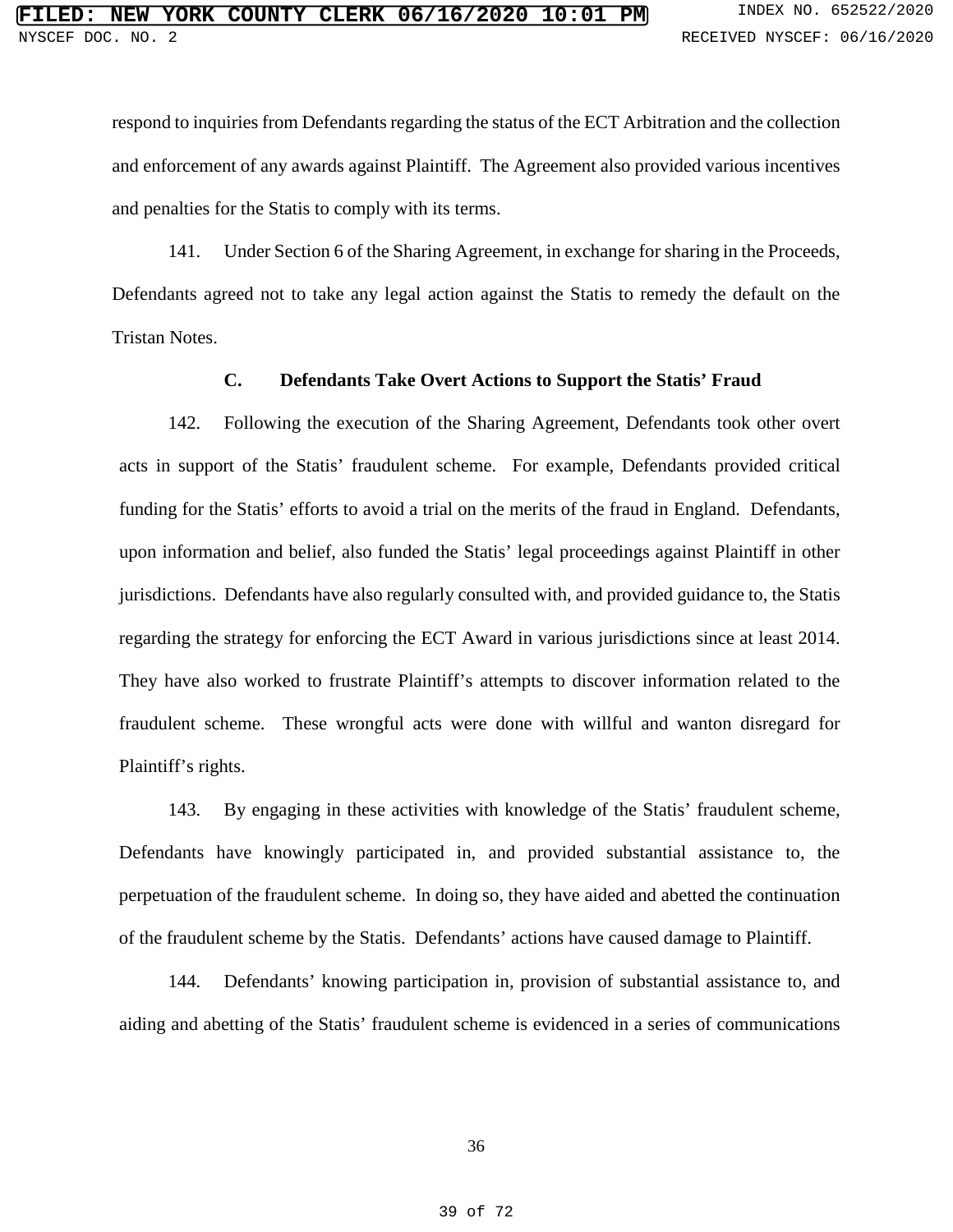between Defendants and the Statis that took place during the period from December 2012 – when Black River was the Noteholder of the Tristan Notes – to the present, as alleged below.

145. From the date the Sharing Agreement was executed to the date the ECT Award was issued, December 19, 2013, Defendants were in frequent contact with the Statis and their representatives regarding, upon information and belief, legal strategy, the potential likelihood of success in the ECT Arbitration, and litigation financing related to the ECT Arbitration.

146. Defendants remained in frequent contact with the Statis and their representatives during the period that the Statis were attempting to enforce the ECT Award in various jurisdictions, including England. This included, at a minimum, multiple electronic communications between August and October 2015. Upon information and belief, these communications concerned legal strategy, the potential likelihood of success in the Enforcement Proceedings, and litigation financing related to those proceedings.

147. From December 2015 until December 2016, Defendants remained in frequent contact with the Statis and their representatives regarding, upon information and belief, legal strategy, the potential likelihood of success, and litigation financing related to the Enforcement Proceedings. Such communications occurred by telephone, electronic mail, and in person in, at minimum, March, April, August, September, October, and December 2016.

148. Further communications between Defendants and the Statis and their representatives occurred in January 2017, when the Statis and Plaintiff were making submissions regarding the Statis' fraudulent scheme in the English Enforcement Proceedings. The communications related to, *inter alia*, hiring a communications consultant focusing on government and media relations and reputation and crisis management.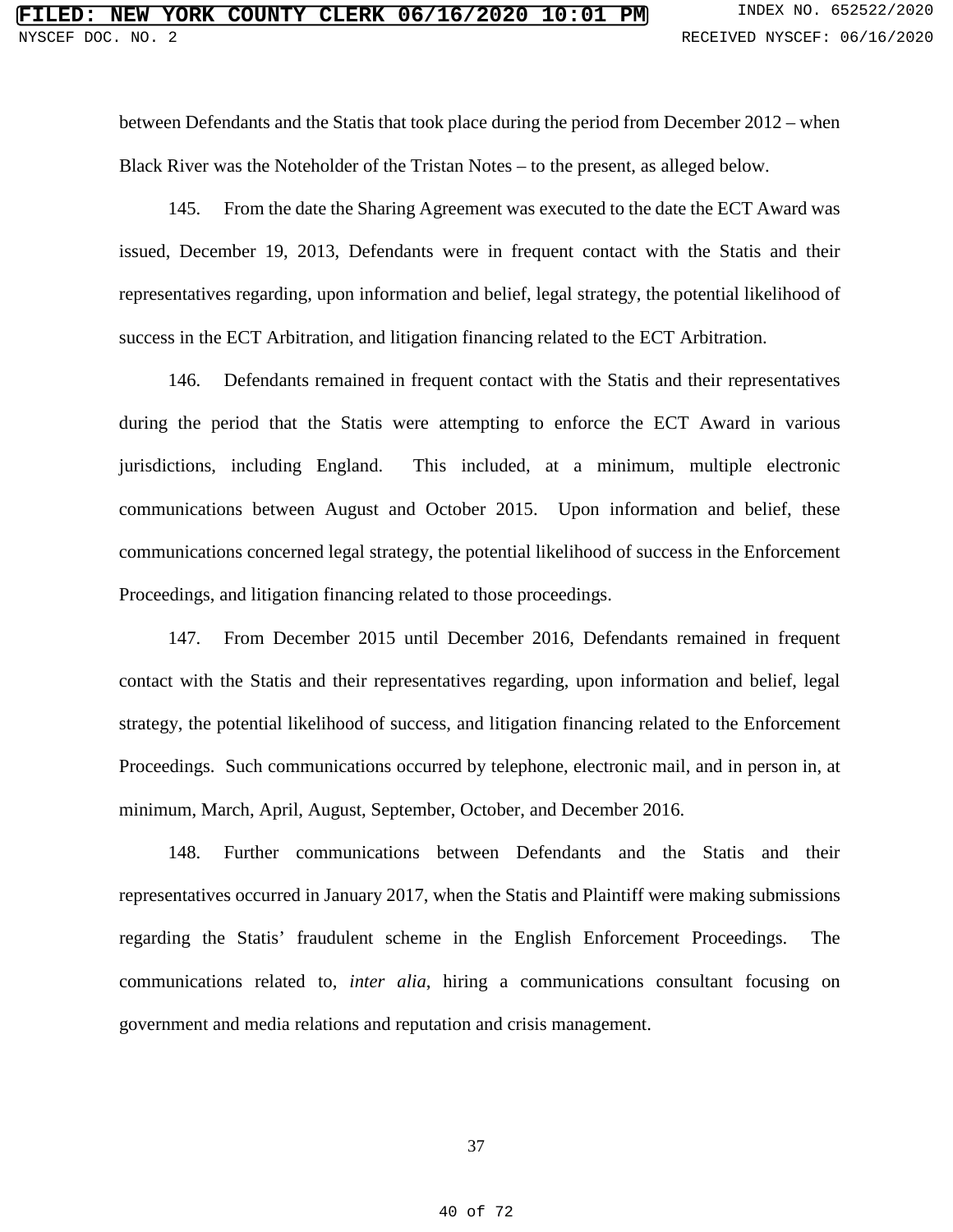149. Defendants remained in frequent contact with the Statis and their representatives regarding the February 2017 hearing in the English Enforcement Proceedings. The February 2017 communications related to, *inter alia*, the "amount required" to fund the Enforcement Proceedings and "calculations" thereof. Further communications occurred in March 2017 related to, *inter alia*, the legal strategy of, the potential likelihood of success in, and litigation financing for the English Enforcement Proceedings.

150. Upon information and belief, throughout the remainder of 2017, Defendants remained in frequent contact with the Statis and their representatives, during which time the Statis initiated further proceedings to attempt to enforce the ECT Award in Belgium, Luxembourg, the Netherlands, Italy, Sweden, and the United States. Communications by electronic mail, for example, occurred in July, October, November, and December 2017. Upon information and belief, these communications related to, *inter alia*, the legal strategy of, the potential likelihood of success in, and litigation financing for the new Enforcement Proceedings.

151. Defendants provided the above-referenced funding to the Statis for use in the appeal of the English Enforcement Proceedings, which enabled the Statis to discontinue and abandon those proceedings to escape final judgment on the fraudulent scheme. Plaintiff now knows that Defendants agreed to provide and did provide such funding maliciously, with the intention of harming Plaintiff by depriving it of the opportunity to prove the Statis' fraud in England. Had Plaintiff proven this fraud at trial, the Statis' efforts to enforce the ECT Award would have been adversely affected, and thus Defendants' unlawful plan to obtain from Plaintiff the monies that Defendants knew had been stolen from them by the Statis would have been adversely affected.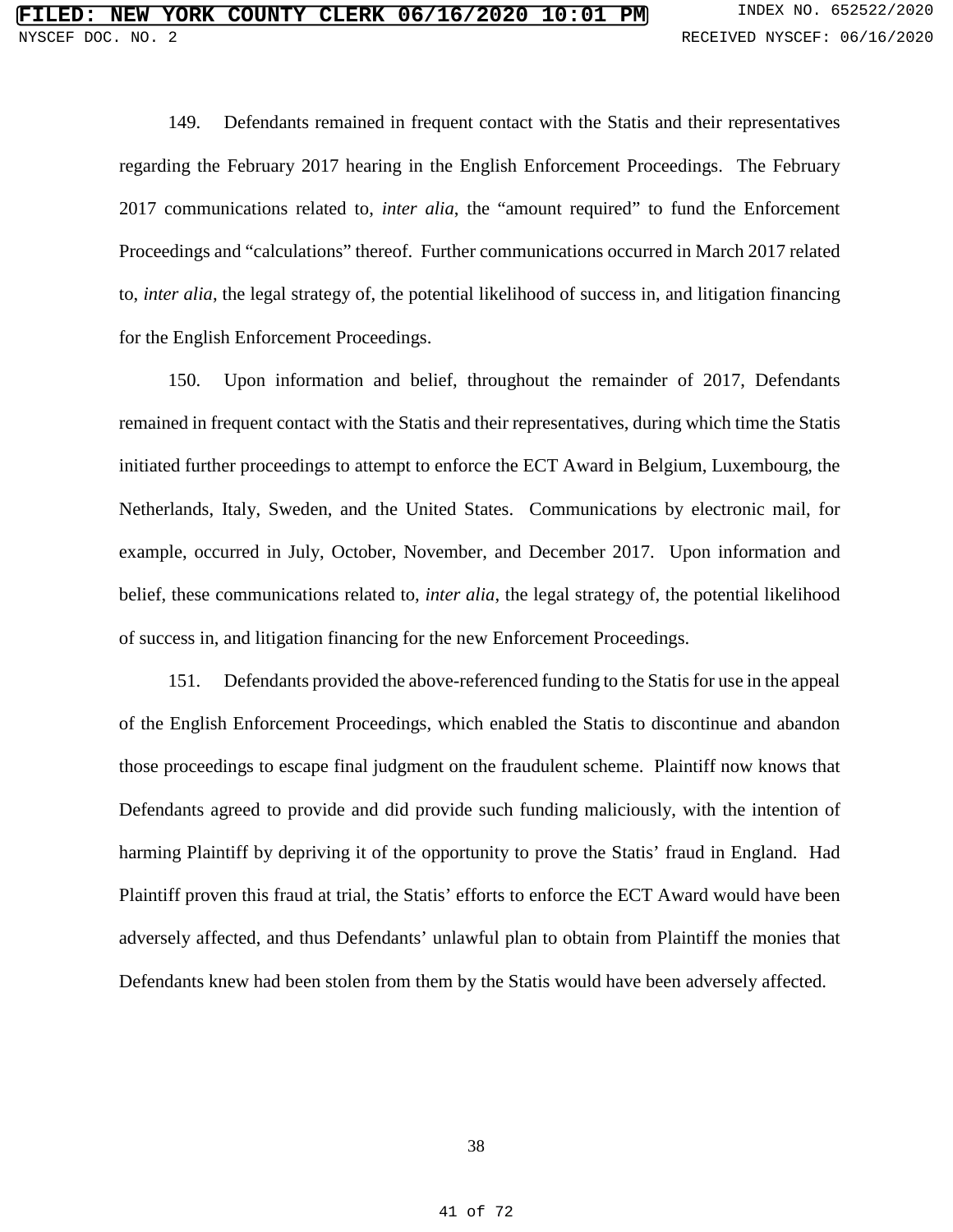152. From January 2018 to present, Defendants have remained in frequent contact with the Statis and their representatives regarding, upon information and belief, the legal strategy of, the potential likelihood of success in, and litigation financing for the Enforcement Proceedings.

153. The Enforcement Proceedings continue to the present, wherein the Statis, with the substantial assistance of Defendants, are attempting to continue to cover up the fraud perpetrated by the Statis against the Tristan Noteholders (and Plaintiff), all to accomplish Defendants' abovereferenced unlawful plan.

## **IV. PERPETUATION OF THE FRAUD IN THE ECT ARBITRATION**

154. As alleged above, the Statis' fraudulent scheme centered around the key lie that their fraudulent related-party transactions involving KPM and TNG were legitimate business expenditures, thereby stripping assets from those companies, laundering money through them, and falsely portraying them as having more assets than they actually did. This key lie is at the center of their continuing fraud against Plaintiff, which Defendants joined and actively supported to accomplish their unlawful plan.

## **A. The Statis Institute Arbitral Proceedings Against Plaintiff**

155. On July 1, 2010, the Statis (Tristan) defaulted on the interest payments due to the Tristan Noteholders. This default occurred as a result of the Statis' fraudulent asset stripping of their Kazakh companies (TNG and KPM), through which the defrauded the Tristan Noteholders of their invested monies.

156. On July 26, 2010, the Statis filed a Request for Arbitration with the Stockholm Chamber of Commerce, claiming that Plaintiff had engaged in a "campaign of harassment" that violated various provisions of the ECT. The Statis claimed as damages all, or substantially all, of the monies they had unlawfully stripped from their Kazakh companies and stolen from the Tristan Noteholders.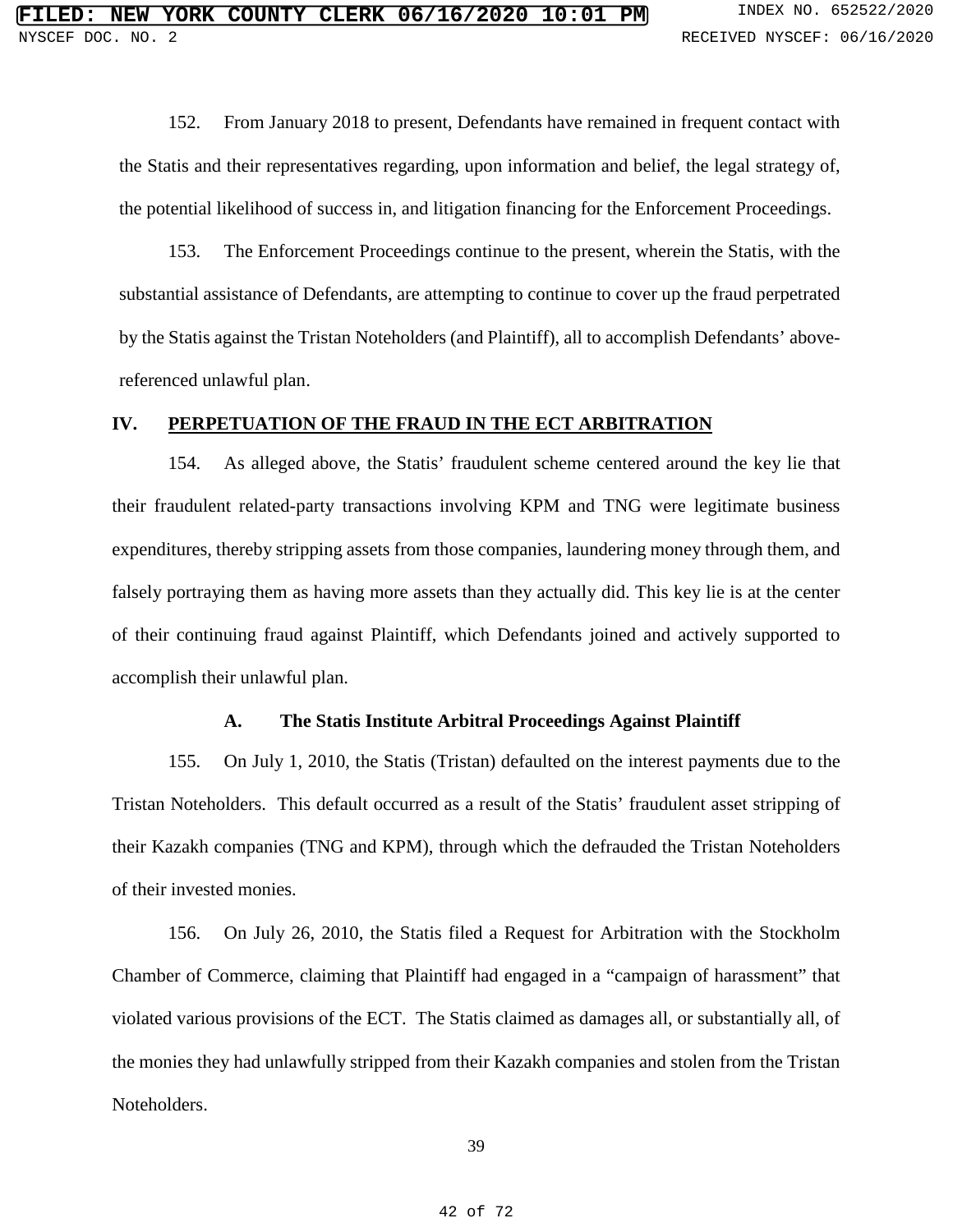157. The arbitration hearings were held in Paris, France. In the ECT Arbitration, the Statis contended that, as a result of Plaintiff's alleged breaches of the ECT, the Statis were entitled to damages for, *inter alia*, (i) their actual investment in the LPG Plant, which they claimed was approximately \$245 million; and (ii) the additional profit that they contended would have been realized from the LPG Plant but for Plaintiff's alleged breaches of the ECT, which the Statis asserted was \$84,077,000.00.

## **B. In Furtherance of the Fraudulent Scheme, the Statis Make Multiple Misrepresentations in the ECT Arbitration**

158. During the ECT Arbitration, the Statis made a series of false statements and submitted a range of falsified evidence on a range of subjects, including false evidence supporting their key lie that the related-party transactions were legitimate business expenditures.

159. With regard to the LPG Plant, the Statis contended that the LPG Plant should be valued based on the investment that they had allegedly made on the plant, while Plaintiff contended that it should be valued as scrap, given that it was never completed and was not a viable investment.

160. The Statis, in making their arguments regarding the quantum of damages, made several misrepresentations, the falsity of which Plaintiff did not discover until years later.

161. First, the Statis, in reliance on the fraudulently obtained audit reports and falsified financial statements, represented that they had invested more than \$245 million in the development and construction of the LPG Plant, and should be awarded that amount. In fact, the amount invested by the Statis in the development and construction of the LPG Plant was substantially less than the claimed \$245 million, and this amount had been fictitiously inflated through the LPG Plant fraud scheme described above.

162. In addition to submitting fraudulent documentary evidence, the Statis made the following misrepresentations to the ECT Tribunal: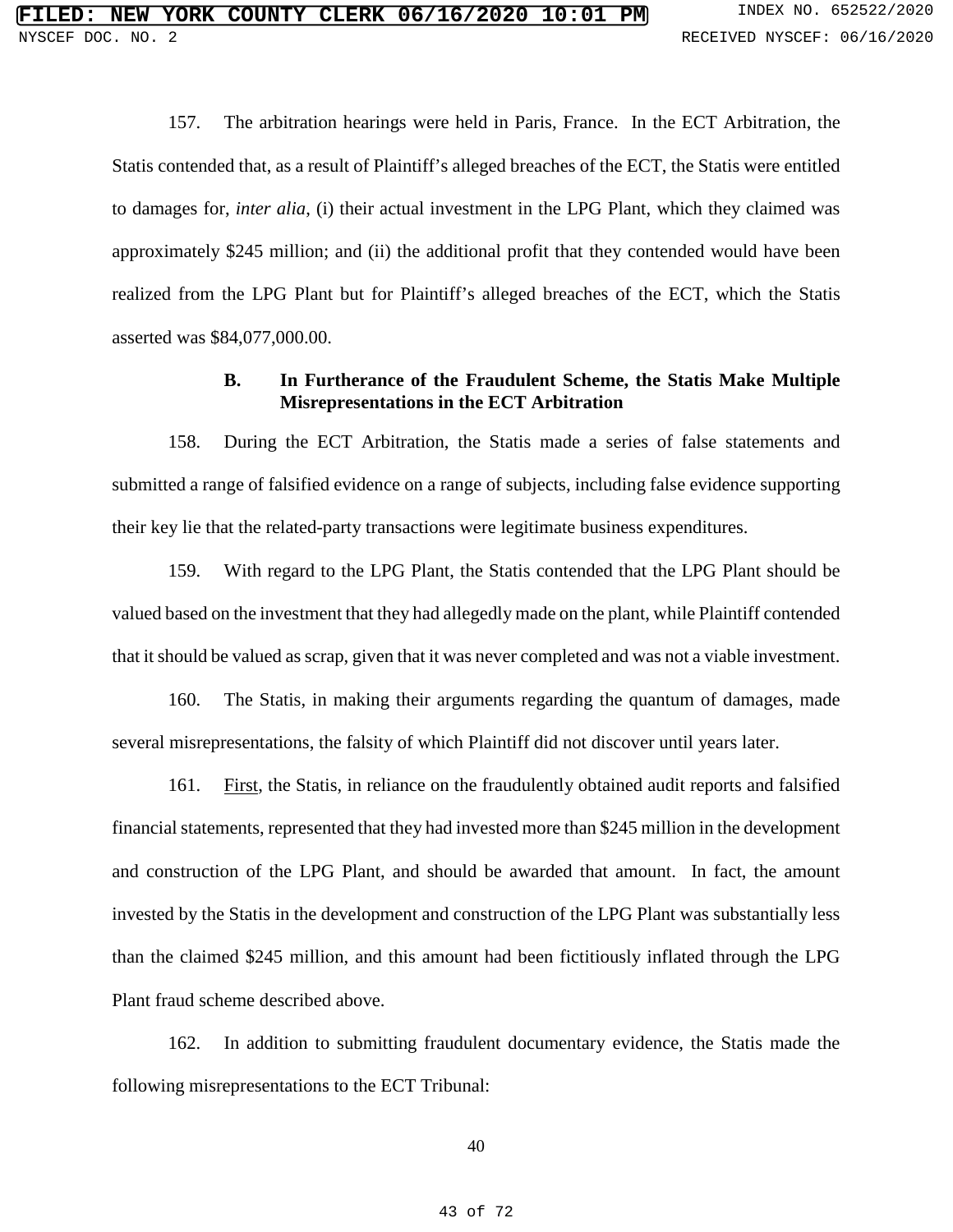- a. The Statis' May 18, 2011 Statement of Claim stated that they "invested more than USD 245 million in development and construction of the LPG plant."
- b. The First Witness Statement of Mr. Lungu, dated May 17, 2011, asserted that "[w]hen the State seized KPM and TNG and all of their assets, including the LPG Plant, in July of 2010, more than USD 245 million had been invested in construction of the LPG Plant."
- c. The May 17, 2011 expert report of FTI Consulting, Inc. ("**FTI**") stated that "[p]er the audited financial statements for the period ended 31 December 2009, TNG has invested approximately \$245 million in the design and construction of the LPG Plant," and that "[a]s of 30 September 2008, TNG reported \$208.5 million related to total capital costs invested into the LPG Plant."
- d. The Statis' May 7, 2012 Reply Memorial on Jurisdiction and Liability stated that "in May of 2009, Claimants ceased their capital outlays for construction of the LPG Plant, having already invested more than US \$245 million in its construction."
- e. The Second Witness Statement of Anatolie Stati, dated May 7, 2012, stated that "[f]aced with this climate of fear and uncertainty, I [*i.e.*, Anatolie Stati] chose in May of 2009 to postpone the LPG Plant project, having already spent more than USD 245 million toward its construction."
- f. The supplemental expert report of FTI dated May 28, 2012 stated that the "[t]otal investment that the Claimants have invested in the LPG Plant is \$245 million."
- g. The Statis' May 28, 2012 Reply Memorial on Quantum [*i.e*., damages] reiterated that "[i]n the event the Tribunal chooses not to award the prospective value of the LPG Plant, Claimants request an award of the investment value of the LPG Plant,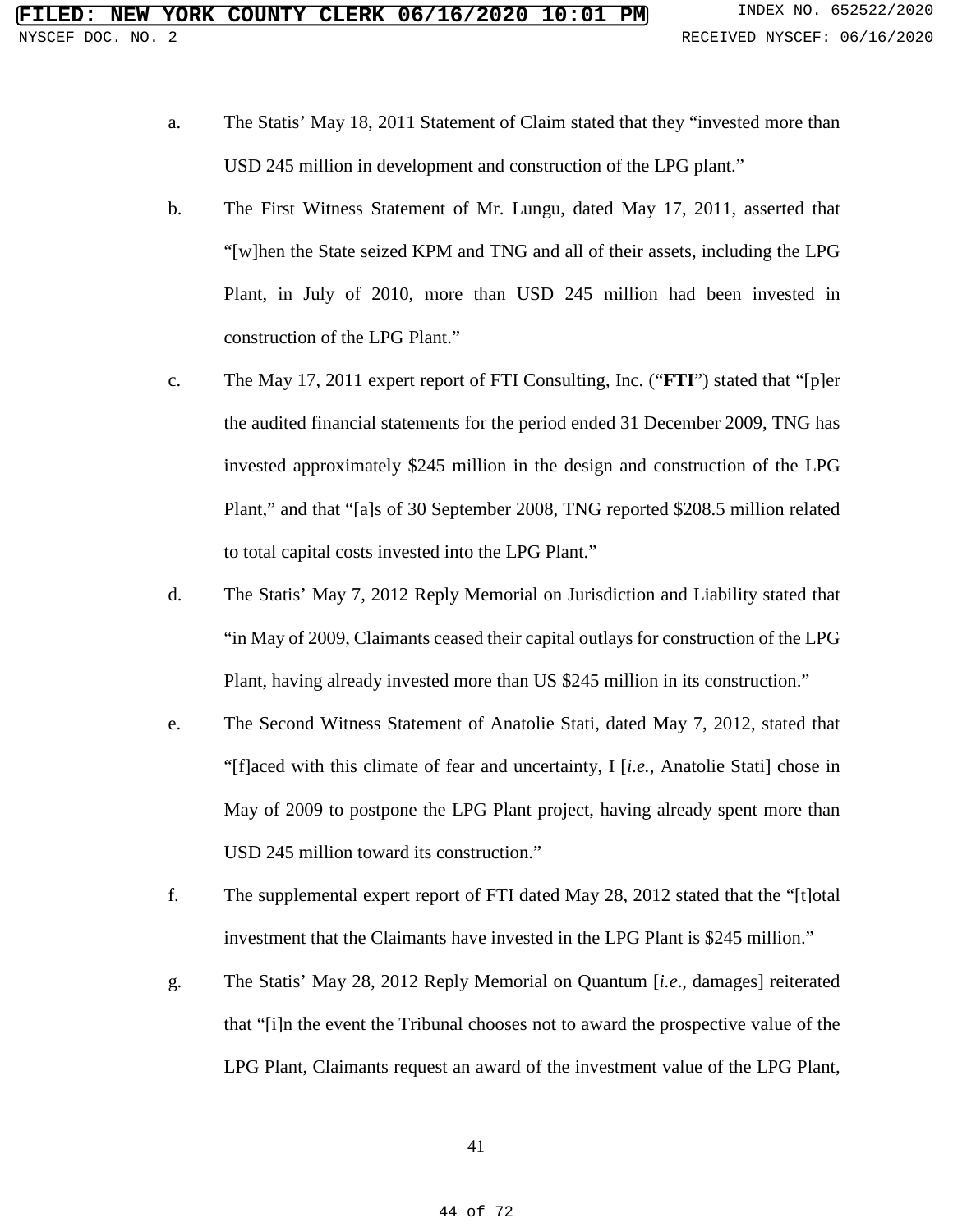as adjusted by FTI to account for the approximately US \$37 million in additional expenditures by Claimants through May, 2009, in the sum of US \$245 million."

- h. In oral evidence at a hearing during the arbitration proceedings, on October 2, 2012, Anatolie Stati repeated the statement made in his Second Witness Statement.
- i. In oral evidence at a hearing in the arbitration on January 28, 2013, Mr. Lungu repeated the statement made in his First Witness Statement.
- j. The Statis' April 8, 2013 First Post-Hearing Brief stated that "Claimants invested more than US \$240 million in construction of the LPG plant," that the investment cost of the LPG Plant was \$245 million, and that they were claiming their investment cost of \$245 million for the LPG Plant.
- k. The Statis' June 3, 2013 Second Post-Hearing Brief stated that "TNG's audited 2009 financial statements … list the net book value of the LPG Plant as US \$248 million at December 31, 2009, which corroborates FTI's assessment of US \$245 million. Data from the Claimants' historical financial records, particularly data from audited financial statements, is perfectly reliable evidence, and is not simply FTI parroting the Claimants." They urged the ECT Tribunal to "award damages for the LPG Plant based on . . . Claimants' out-of-pocket investment costs of US \$245 million."

163. Each of the above statements was false because the stated construction costs did not represent the true costs that had been incurred in connection with the construction of the LPG Plant. Instead, the stated construction costs had been materially and fraudulently inflated through the above-referenced schemes that included (but may not have been limited to) the Resale Fraud,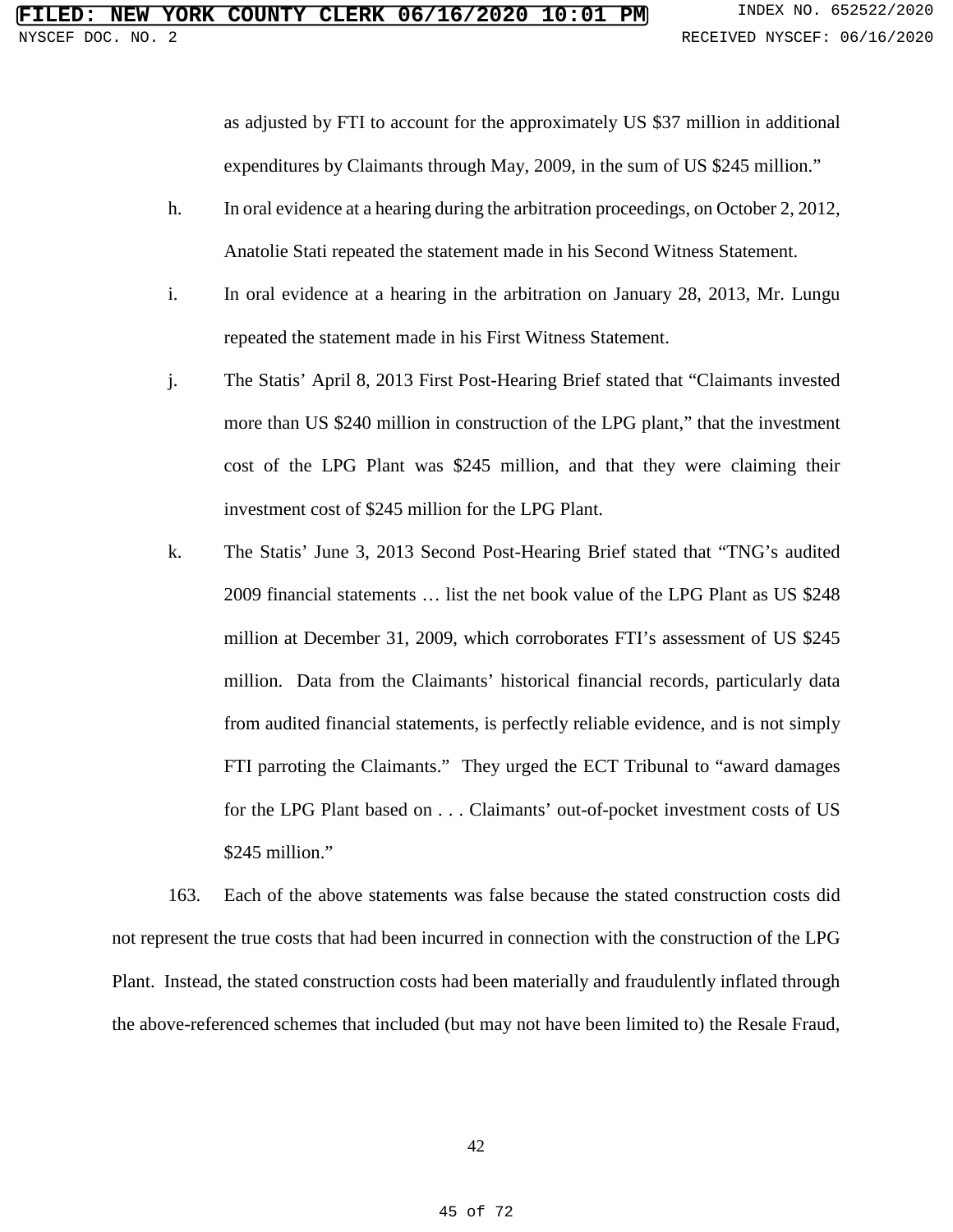the Double-Billing Fraud, the Equipment for Construction Fraud, the Management Fee Fraud, and the Interest Fraud.

164. Second, the Statis concealed the existence of highly relevant documents from Plaintiff and the ECT Tribunal. In a February 3, 2012 Order, the ECT Tribunal ordered the Statis to disclose to Plaintiff, *inter alia*, documents in their possession, custody, or control "specifying the cost of construction and assembly operations, start-up and adjustment works in respect of basic facilities" of the LPG Plant. Documentation regarding the transfers between Tractebel, Azalia, and Perkwood all fell directly within the scope of this Order, and should have been disclosed by the Statis. However, in breach of the Order, the Statis failed to disclose these documents.

165. Third, the Statis used the KMG Indicative Offer during the ECT Arbitration as evidence that the value of the LPG Plant, at minimum, was the \$199 million included in the KMG Indicative Offer. The Statis did this despite knowing that the KMG Indicative Offer (i) had been procured by fraud; and (ii) was not, and could not be regarded as, a valid indicator of the market value of the LPG Plant. For example, the Statis made the following misrepresentations:

- a. The Statis' May 18, 2011 Statement of Claim stated that "[t]he non-binding indicative offers … provide a record of the actual reaction of willing and able buyers to an offer of the properties by a willing and able seller, with each acting at arms' length in an open and unrestricted market, without compulsion to buy or sell, and each having knowledge of the relevant facts."
- b. The Statis' May 7, 2012 Reply Memorial on Jurisdiction and Liability twice referred to the KMG Indicative Offer, once again representing that it comprised a relevant (if conservative) guide to the value of its subject matter.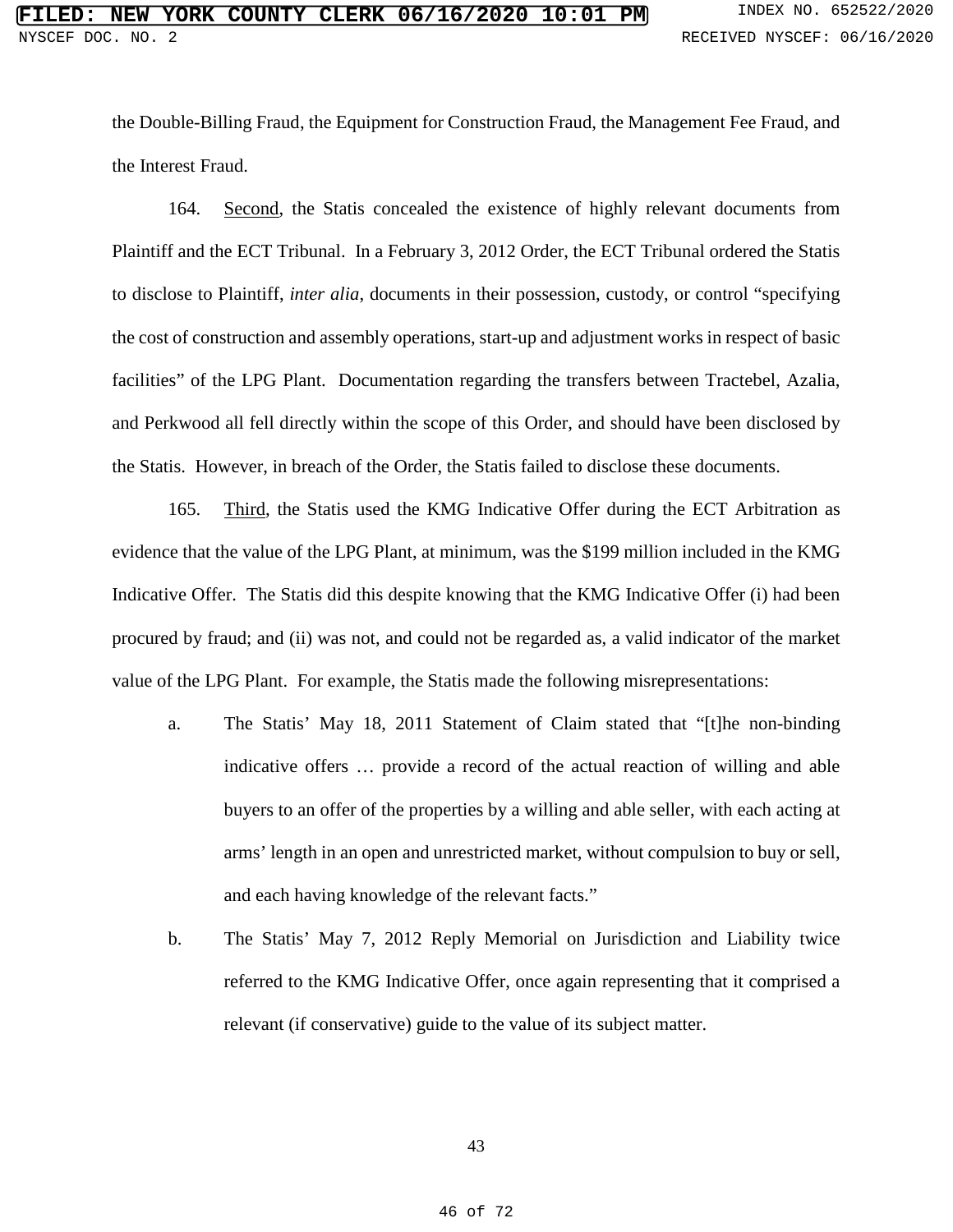c. The Statis' May 28, 2012 Reply Memorial on Quantum (*i.e.*, damages) invited the

Tribunal to consider the KMG Indicative Offer in the following terms:

Indeed, the offer made for the LPG Plant by [KMG] at that time was US \$199 million. While Claimants did not accept these offers because at the time they deemed them too low and did not feel that they would lead to a sale, the Tribunal should note that State-owned [KMG] itself offered almost US \$200 million for the [LPG] Plant, more than six times the highest value assigned to the LPG Plant by Deloitte of US \$32 million. Little more is needed to demonstrate that Deloitte's salvage value assumptions and calculations are worthless.

- d. The Statis' April 8, 2013 First Post-Hearing Brief, again referred to the KMG Indicative Offer, directly and indirectly, representing that it comprised a relevant (if conservative) guide to the value of its subject matter.
	- e. At a hearing on damages on January 28, 2013, the Statis submitted that damages should, at a minimum, be awarded in the amount of the KMG Indicative Offer.
- 166. Fourth, the Statis submitted expert reports that relied on the fraudulently obtained

audit reports, the falsified financial statements, the fraudulently obtained KMG Indicative Offer,

and the false testimony of Anatolie Stati and Mr. Lungu. Specifically, the Statis retained FTI to

assess the economic damages related to their Kazakh operations, including the LPG Plant.

167. For example, FTI's May 28, 2012 supplemental expert report relied on two categories of the Statis' false information. First, in Paragraph 7.5, it cited the indicative offers on the LPG Plant, including KMG's \$199 million Indicative Offer, to demonstrate that the value of the LPG Plant was "well in excess of its salvage value":

> Offers made by interested buyers in 2008 for buying Claimants' assets … valued the LPG Plant at \$150 million on average. The offer made by stateowned KazMunaiGaz at that time was \$199 million for the LPG Plant. Hence it is clear that the value of the LPG Plant at the 2008 Valuation Date was well in excess of its salvage value.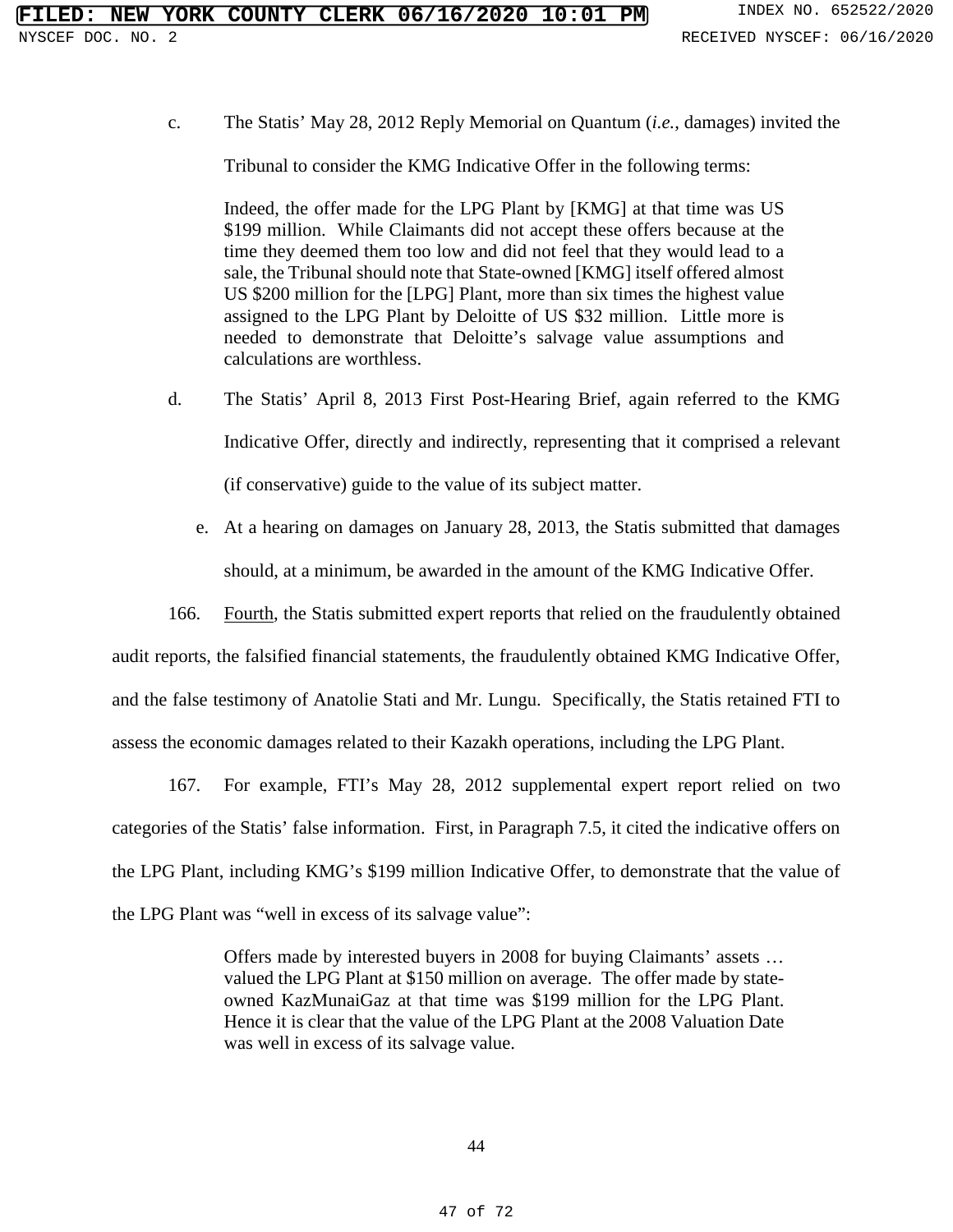168. This report also relied on the false representations in the Stati financial statements and annual reports when assessing the investment value of the LPG Plant.

169. At no point did the Statis disclose that the financial statements were falsified and fraudulent. Instead, during the ECT Arbitration, the Statis affirmatively relied on the falsified financial statements to support their claims. For example, in their Second Post-Hearing Brief, the Statis defended criticisms of FTI's assessment of the investment value of the LPG Plant on the basis that the financial statements and annual reports were "prepared for investors in the ordinary course of business, and not for the purposes of litigation." In the same document, the Statis also falsely represented that their "historical financial records, particularly data from audited financial statements," were "perfectly reliable evidence."

#### **C. Plaintiff Relied to Its Detriment on the Fraudulent Misrepresentations**

170. Plaintiff justifiably relied to its detriment on the Statis' misrepresentations throughout the ECT Arbitration. This justifiable reliance took multiple forms.

171. First, in preparing and presenting its defenses on jurisdiction, Plaintiff relied on the Statis' misrepresentations – both in its financial statements, pleadings, and expert evidence – that the expenses stated therein were legitimately and lawfully incurred. Had the Statis not made these misrepresentations, and instead disclosed the truth – that the Statis were engaged in a massive fraud through the operations of Tristan Oil, KPM, and TNG – Plaintiff's defenses would have been materially different. As a result of the Statis' misrepresentations, Plaintiff incurred damages, including litigation costs in connection with preparing its defenses on jurisdiction and liability, which were completely wasted.

172. Second, in preparing and presenting its defenses concerning liability, Plaintiff relied on the Statis' misrepresentation that their financial statements were materially correct, as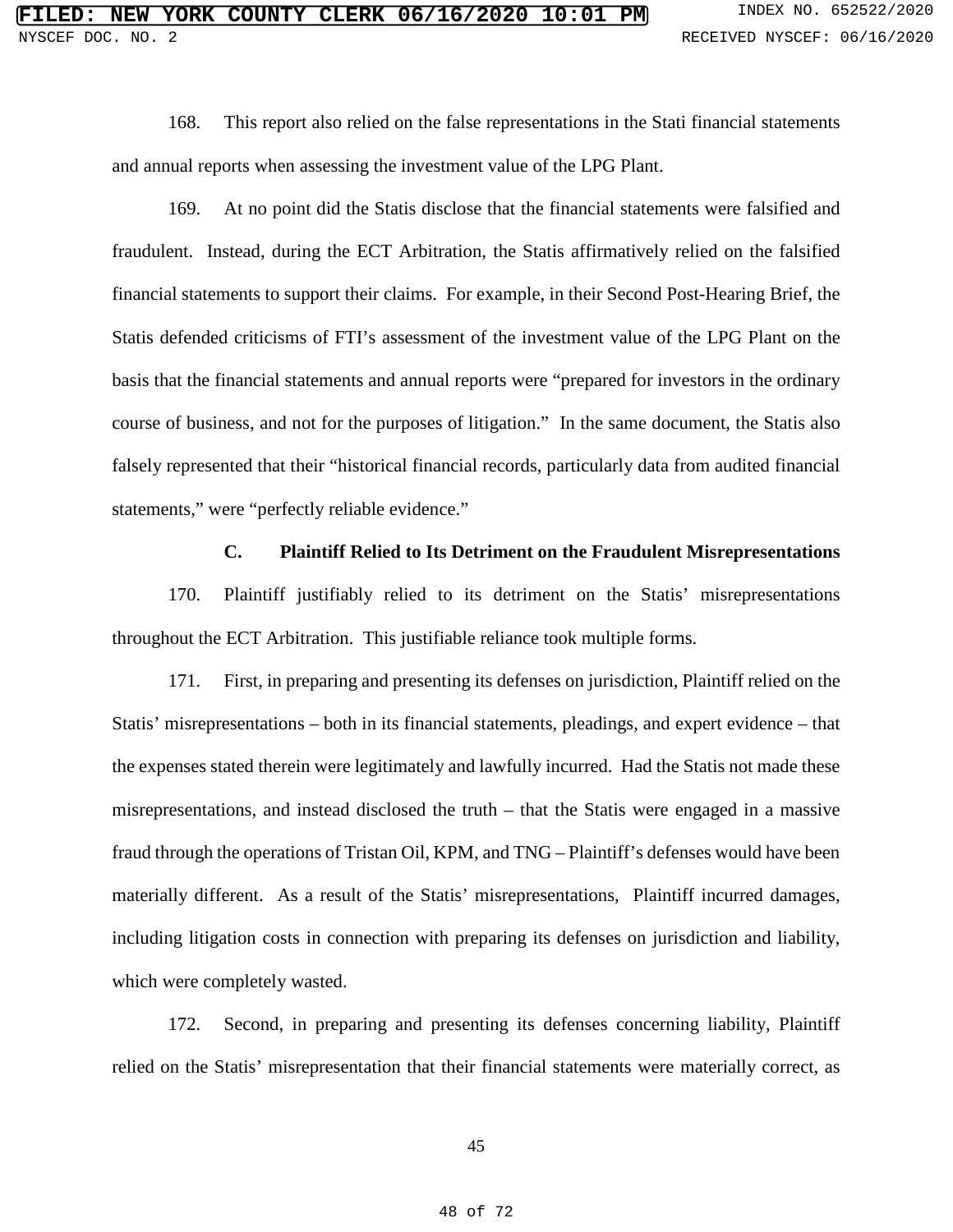evidenced by the KPMG audit reports. Had the Statis not made this misrepresentation, and instead disclosed the truth – that the Statis materially falsified the financial statements and obtained the KPMG audit reports by fraud – Plaintiff's defenses would have been materially different. As a result of the Statis' misrepresentations, Plaintiff incurred damages, including litigation costs in connection with preparing its defenses concerning jurisdiction, liability, and damages that were completely wasted.

173. Third, in preparing and presenting its defenses concerning the value of the LPG Plant, Plaintiff relied on the Statis' misrepresentations – in their financial statements, pleadings, and expert evidence – that they had invested \$245 million in the construction of the LPG Plant. For example, Plaintiff relied on the Statis' misrepresentation of the LPG Plant's costs to calculate how much the Statis lost as a result of building the plant, arguing that the Statis "invested USD 245 million to create an asset that, in the best case scenario, had a value of only USD 67 million."[9](#page--1-0)

174. Had the Statis not made these misrepresentations, and instead disclosed the truth – that their claimed investments in the LPG Plant were based on falsified and fraudulent evidence – Plaintiff's defenses would have been materially different. As a result of the Statis' misrepresentations, at minimum, Plaintiff incurred damages, including litigation costs in connection with preparing its defenses concerning damages that were completely wasted.

## **D. Impact of the Fraud on the ECT Tribunal's Decision**

175. The Statis' fraud affected the outcome of the ECT Arbitration because it impacted the ECT Tribunal's determinations regarding jurisdiction, liability, and damages. For example, with respect to damages, the ECT Tribunal awarded the Statis total compensation in the amount of \$497,685,101, comprised of the following: (i) \$277.8 million for two oil and gas fields; (ii)

 $\overline{a}$ <sup>9</sup> *Id*. ¶ 1728 (citing Kazakhstan's Second Post-Hearing Brief, June 3, 2013, ¶¶ 829–32).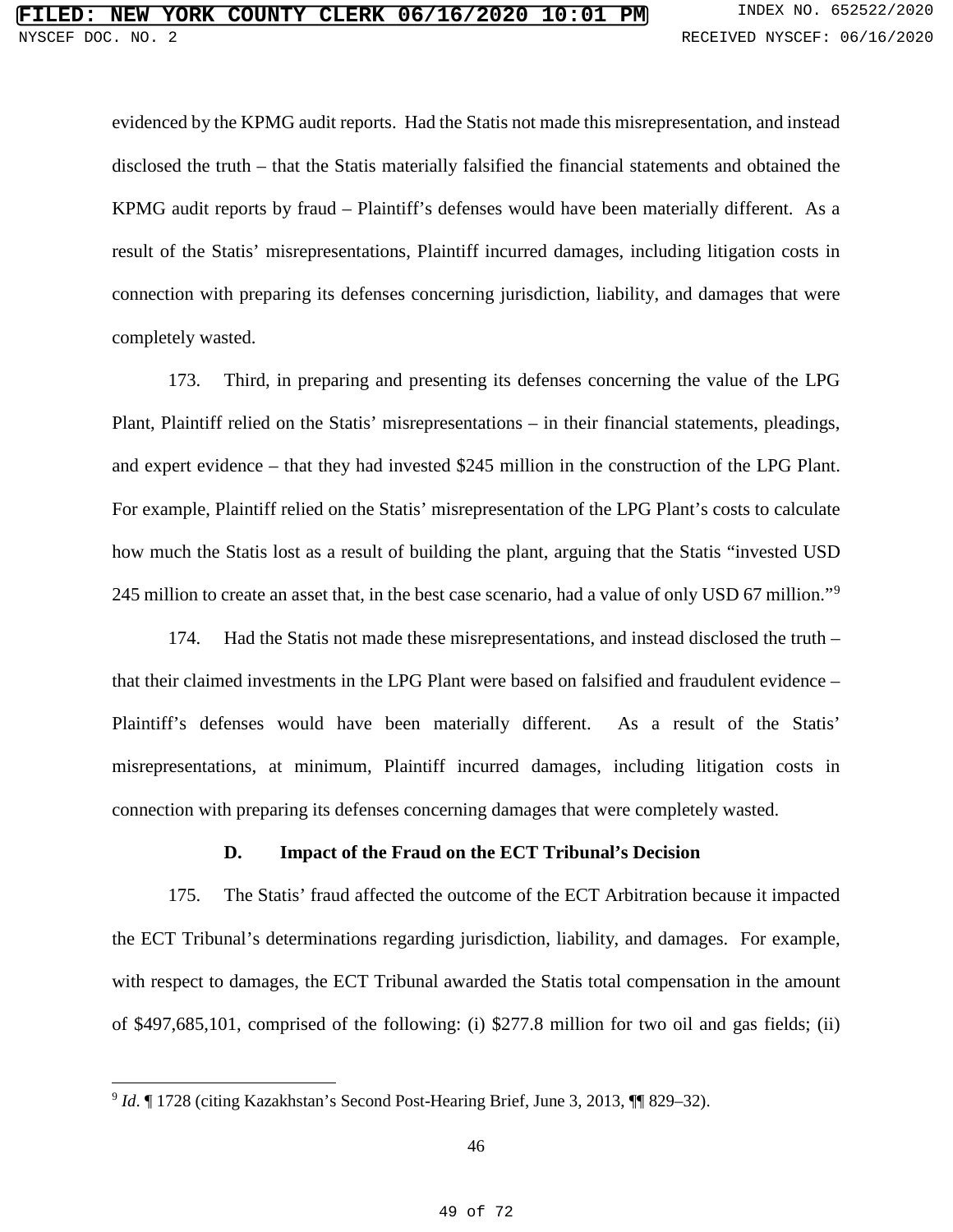\$31.3 million for another contract area; and (iii) \$199 million for the LPG Plant. After deducting \$10,444,899 in the Statis' debts (not including debt related to the Laren Transaction), the ECT Tribunal issued the final award in the amount of \$497,685,[10](#page--1-1)1.<sup>10</sup>

176. Under the terms of its analysis, the ECT Tribunal concluded that the LPG Plant should be assessed in the amount of \$199 million based on the amount of the KMG Indicative Offer.<sup>11</sup> This decision was the result of fraud committed by the Statis, from three perspectives.

177. First, KMG almost certainly would not have issued the KMG Indicative Offer had it known of the Statis' fraudulent scheme, particularly that the audit opinions for the Statis' financial statements had been obtained fraudulently and that the LPG Plant costs stated in the financially were materially falsified.

178. Second, the KMG Indicative Offer was explicitly based on the historical costs of construction of the LPG Plant included in the Information Memorandum.<sup>[12](#page--1-3)</sup> This Information Memorandum was prepared unilaterally by the Statis using the materially inflated and fictitious construction costs resulting from the transactions with Perkwood and Azalia. The Information Memorandum failed to mention the Perkwood/Azalia transactions and presented the construction costs as if they corresponded to the costs of supply by Tractebel. Despite this, the Statis affirmatively introduced the KMG Indicative Offer into the ECT Arbitration and asked the ECT Tribunal to use the KMG Indicative Offer as a basis to award them damages.<sup>[13](#page--1-0)</sup> Given that the ECT Tribunal accepted the Statis' request and awarded them \$199 million on the basis of the fraudulently obtained KMG Indicative Offer, the Statis obtained the ECT Award by fraud.

- <sup>11</sup> *Id*. ¶ 1747.
- <sup>12</sup> *Id*.

 $\overline{a}$ 

<sup>13</sup> *Id*. ¶ 1707.

<sup>10</sup> *Id*. ¶¶ 1856–59.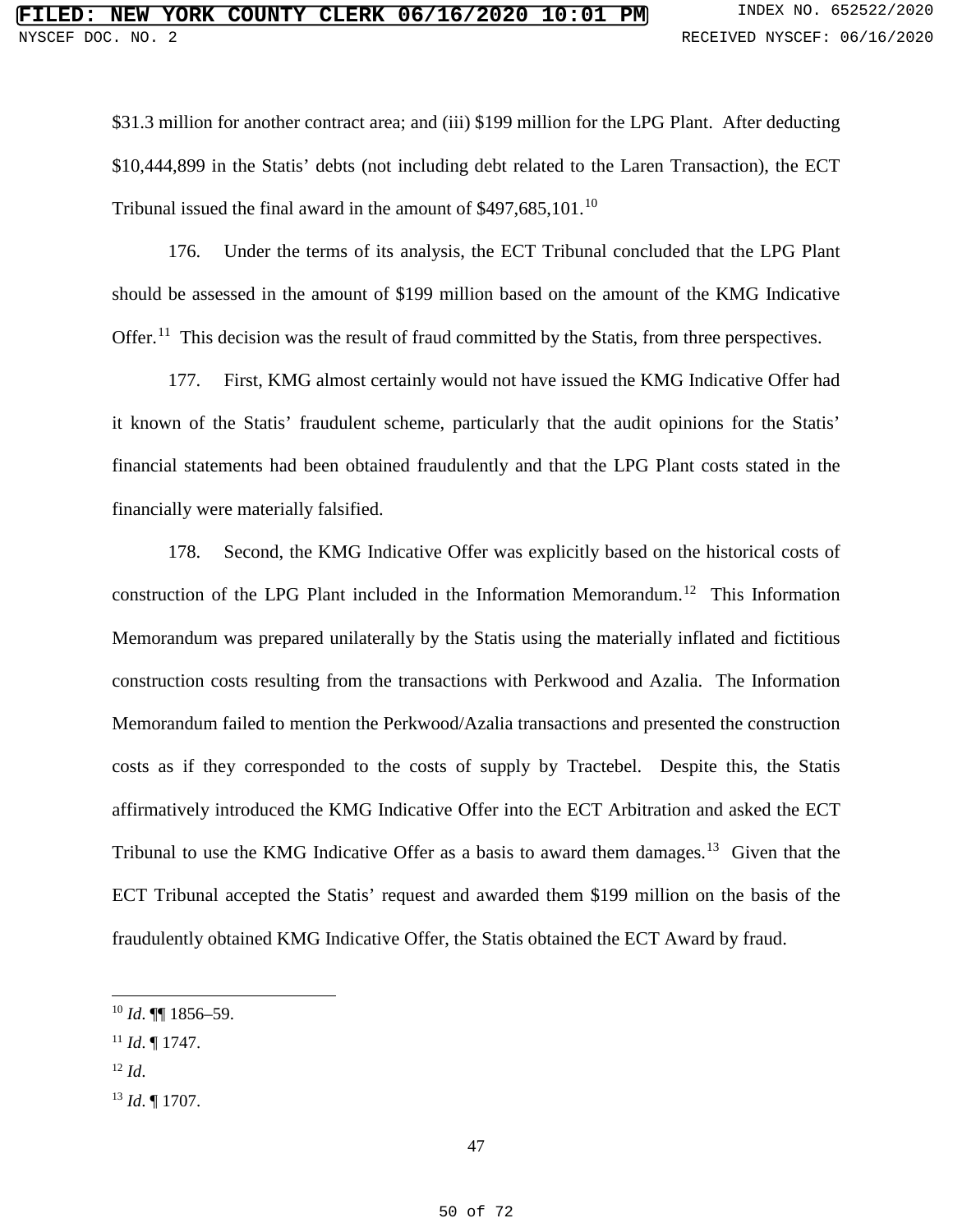179. Third, the ECT Tribunal relied on the amount included in the KMG Indicative Offer

on the grounds that in its view, this was "the relatively best source of information."[14](#page--1-4) However, this conclusion was based on the Statis' fraud, in that the Statis:

- a. Concealed a series of essential elements that determined the price fixed in the KMG Indicative Offer, including the artificially inflated costs and the fact that the suppliers of equipment at fictitious prices were related parties;
- b. Filed in the ECT Arbitration falsified documents (the altered VDD Report, the annual accounts of TNG, the Information Memorandum, among other items described above), and on this basis repeatedly falsely represented that they had invested \$245 million in construction costs for the LPG Plant; and
- c. Urged the Tribunal to rely on the submitted KMG Indicative Offer as a valid minimum valuation for the LPG Plant.
- 180. These facts caused the English court to decide in 2017:

If construction costs were … fraudulently inflated by the Claimants … then, because the … Indicative Bid valued the LPG Plant [on the basis of these inflated construction costs] there is the clearest argument that the … Indicative Bid would have been lower.

[I]n asking the Tribunal to rely on the … Indicative Bid in circumstances (concealed from the Tribunal, as from the bidder) of the alleged fraud, there was a fraud on the Tribunal.<sup>[15](#page--1-5)</sup>

181. As a result, the Statis' fraudulent inflation of the costs of the LPG Plant directly

affected the decision of the ECT Tribunal regarding the amount of damages awarded to the Statis

for the LPG Plant.

 $\ddot{\phantom{a}}$ <sup>14</sup> *Id*. ¶ 1747.

<sup>&</sup>lt;sup>15</sup> Anatolie Stati, Gabriel Stati. Ascom Group S.A. and Terra Raf Trans Traiding Ltd., Case no. CL-2014-000070 (June 6, 2017), ¶¶ 43, 48.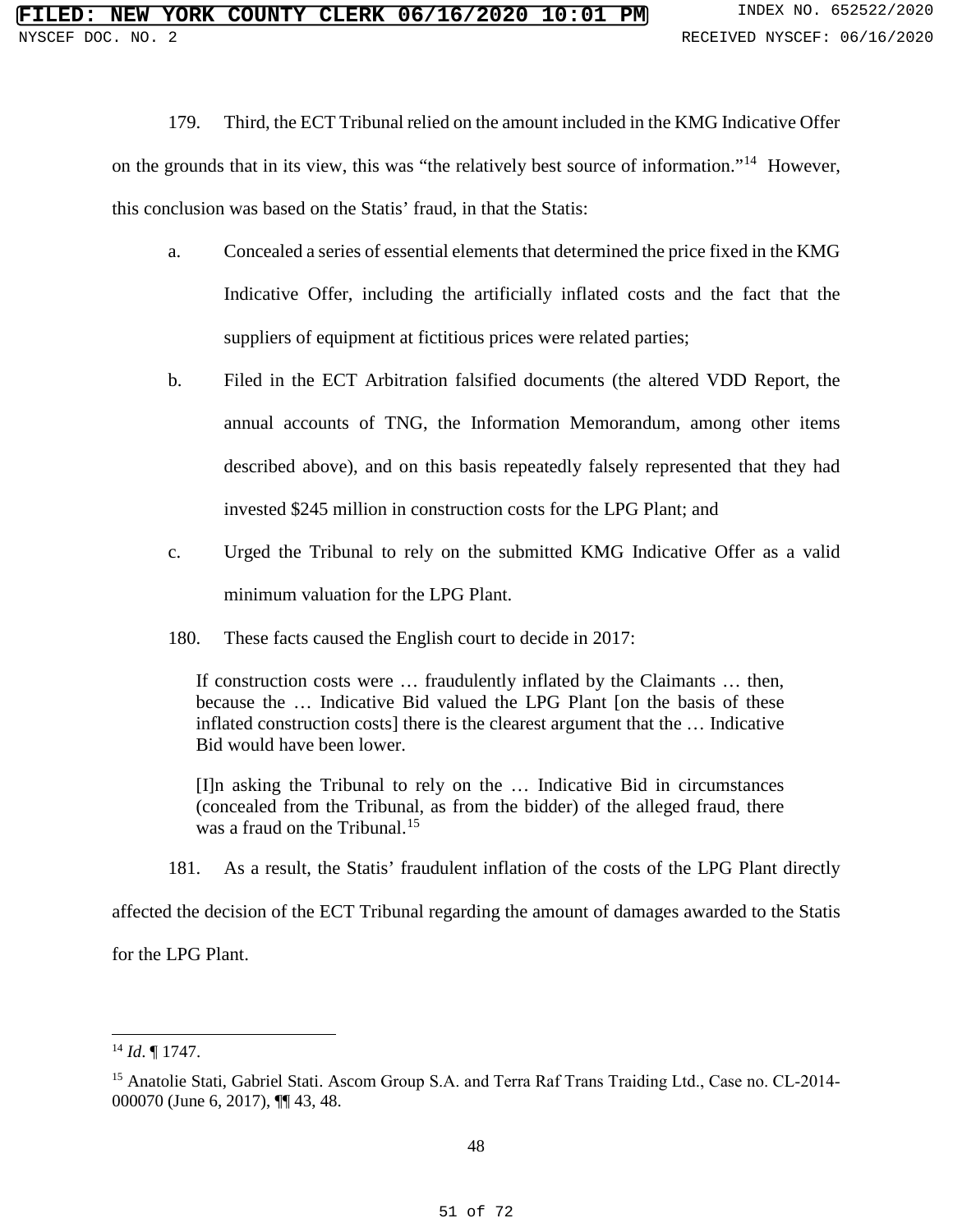## **V. PERPETUATION OF THE FRAUD IN THE ENFORCEMENT PROCEEDINGS**

182. After the Statis obtained the ECT Award against Plaintiff, they began recognition and enforcement proceedings in a series of jurisdictions, including England, Italy, the Netherlands, Luxembourg, Belgium, and the United States.<sup>16</sup> Plaintiff, meanwhile, initiated proceedings to have the award set aside or invalidated and to seek discovery from Defendants.<sup>17</sup> In initiating or defending themselves in these proceedings, the Statis continued to perpetrate and cover up the fraud against their investors with the substantial and continuous assistance of Defendants and to the detriment of Plaintiff.

183. In these proceedings, upon information and belief, Defendants worked with the Statis to provide funding and to create legal strategy. They did so, in part, through the dozens of communications detailed above, as well as others. Rather than trying to recoup their stolen investments from the Statis through lawful means, Defendants joined and assisted the Statis' fraudulent schemes so that they could unlawfully have Plaintiff pay them the amounts stolen by the Statis. In so doing, Defendants entered into a civil conspiracy to commit fraud, of which Plaintiff was a victim, and aided and abetted the Statis' wrongful activities.

184. As the Statis prosecuted or defended these proceedings, they and their counsel engaged in a series of misrepresentations to the various courts. This had the effect of furthering the fraud. Although the Statis and their counsel have made dozens of different misrepresentations in dozens of different proceedings, the five categories listed below represent the majority of such misrepresentations.

 $\overline{a}$ 

<sup>&</sup>lt;sup>16</sup> Specifically, they began enforcement proceedings in England and the United States in 2014, and in Sweden, Belgium and Italy in 2017. They also began attachment or exequatur proceedings in the Netherlands beginning in 2014, in Sweden, Luxembourg, and Belgium in 2017, and in Italy in 2018.

<sup>&</sup>lt;sup>17</sup> Plaintiff asked the Svea Court of Appeal in Sweden to set aside the ECT Award in 2014. It initiated discovery proceedings in the United States starting in 2015.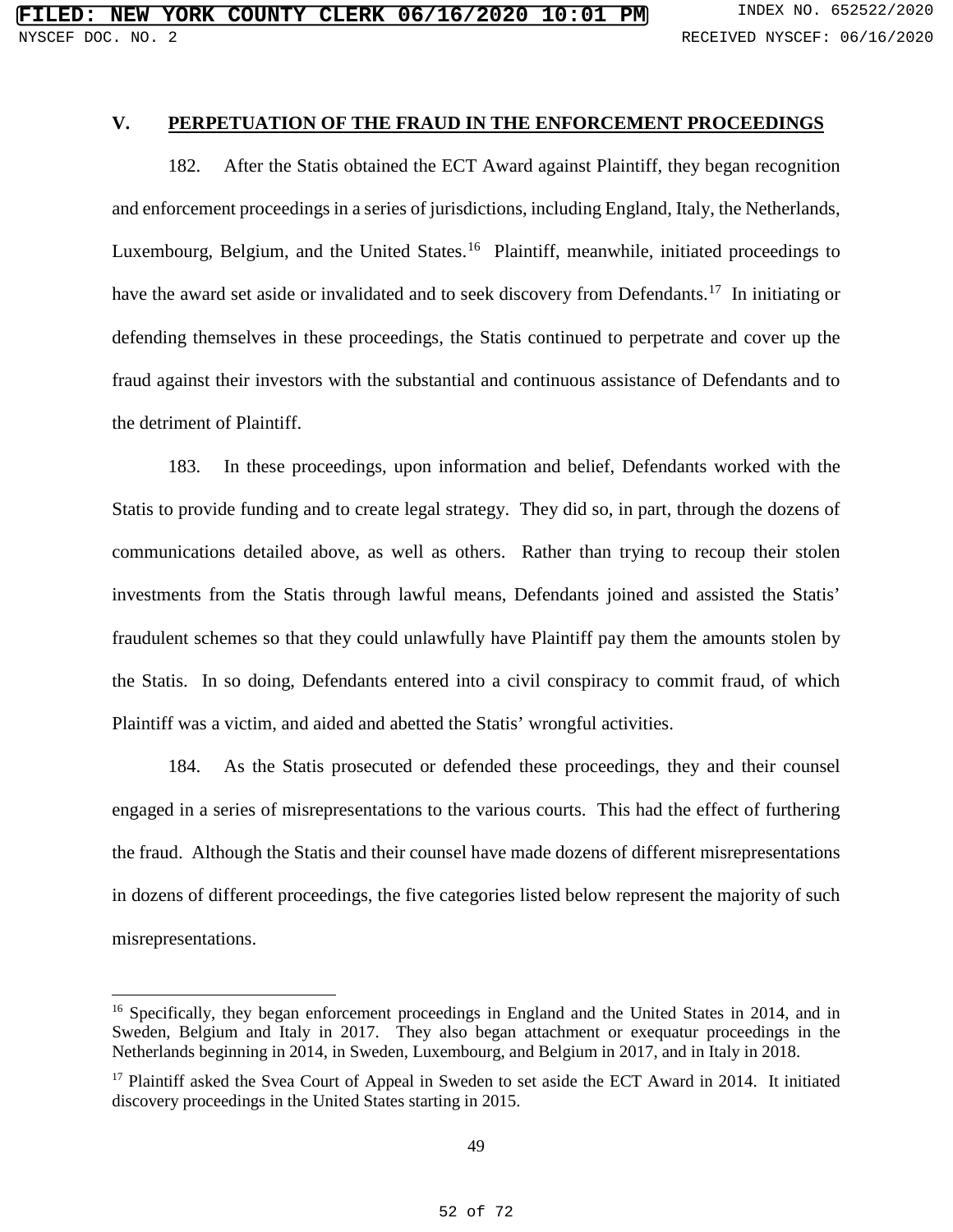185. Upon information and belief, Defendants knew that these representations were false and that the Statis were attempting to enforce an arbitral award that they had procured by fraud in order to continue the cover-up of the underlying fraud. Nevertheless, Defendants continued to encourage and support the Statis in these enforcement efforts, including by providing guidance and critical funding for these efforts.

## **A. The Statis Falsely Claim that the Perkwood Transactions Were Legitimate**

186. As alleged above, the heart of the Statis' fraud against Plaintiff was the fraudulent accounting at the LPG Plant, in which they falsely inflated the costs of the plant through relatedparty transactions. When confronted by the truth, as presented in Plaintiff's legal submissions and evidence, the Statis made a series of misrepresentations regarding these related-party transactions.

187. After they belatedly admitted that they actually owned Perkwood after hiding this fact for years, the Statis continued to hide the fraudulent LPG Plant costs by falsely claiming in several European proceedings that Perkwood was an operational company that handled the delivery of equipment to Kazakhstan, so the markups could be attributed to associated delivery costs. For example:

- a. The Statis told the Svea Court of Appeal in Sweden, without evidence or explanation, that "Perkwood did deliver. They did perform services."
- b. The Statis asserted to the Luxembourg Court of Appeal that:

[D]espite being part of the group of companies that the Statis controlled/owned, the Perkwood Company had a separate legal personality, distinct from the Statis as individuals and other entities within the Statis' group of companies. The Perkwood company was able to have rights and obligations, regardless of the fact that it did not own any premises or employees…. [T]he Perkwood company was fully operational. The company was set up to take care of the bidding process and to take over equipment delivery to Kazakhstan, in order to allow the construction of the LPG [Plant] by TNG.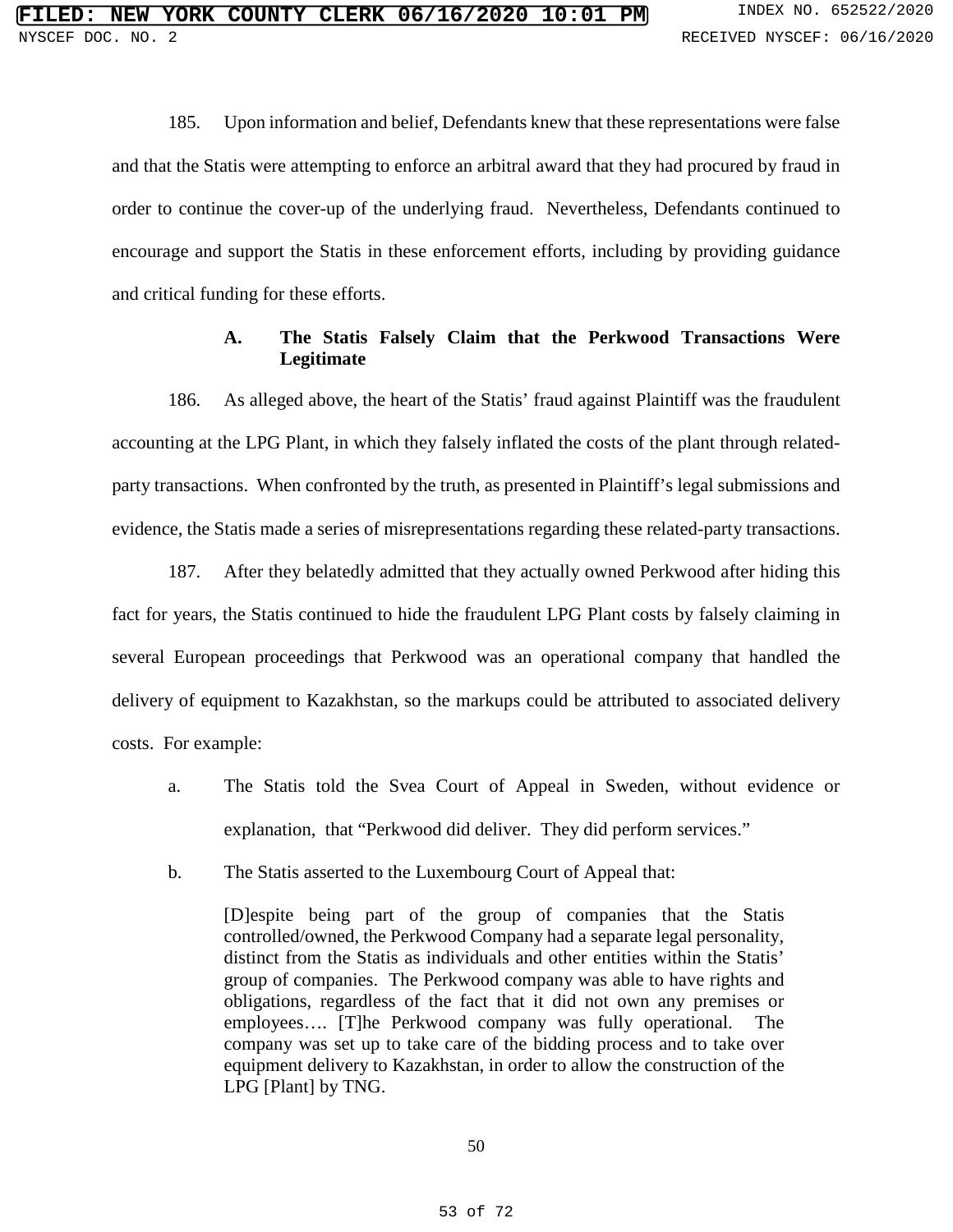c. Before the Rome Court of Appeals, the Statis argued that Perkwood was a fully functional company. Using circular logic (and no evidence), the Statis argued that the fact that Perkwood filed dormant company accounts in the U.K. during all relevant years was irrelevant because Perkwood was a fully operative company.

188. The Statis also made the false representation in various proceedings that the sham Perkwood transactions were a "bona fide transfer pricing agreement" and that their decision to use related parties was a legitimate "tax optimization scheme." These misrepresentations were made notwithstanding the fact that the Statis concealed their relationship with Perkwood from the outside world (including from their own auditors) and that Perkwood, a sham company without employees or offices for which the Statis filed dormant company reports, could not offer any value.

189. The Statis made the following misrepresentations in the Swedish proceedings:

- a. "The Perkwood agreement was not a sham agreement. Perkwood's role was to manage the purchasing and delivery of equipment for the construction of the LPG Plant.... In other words, there has been no question of any misleading arrangement or sham agreement between TNG and Perkwood."
- b. They denied, without evidence, that the financial statements reflected the purchase of \$72 million in equipment that, in fact, never existed.
- c. They claimed, again without evidence, that up to \$60 million in interest costs "corresponds to the actual cost."
- d. They further claimed that the "management fee" of \$44 million paid to Perkwood was a legitimate cost: "this assertion that the management fee that was paid to Perkwood without any basis in any agreement, no account of performance in the form of services, well, we know that from the bank history that was not true."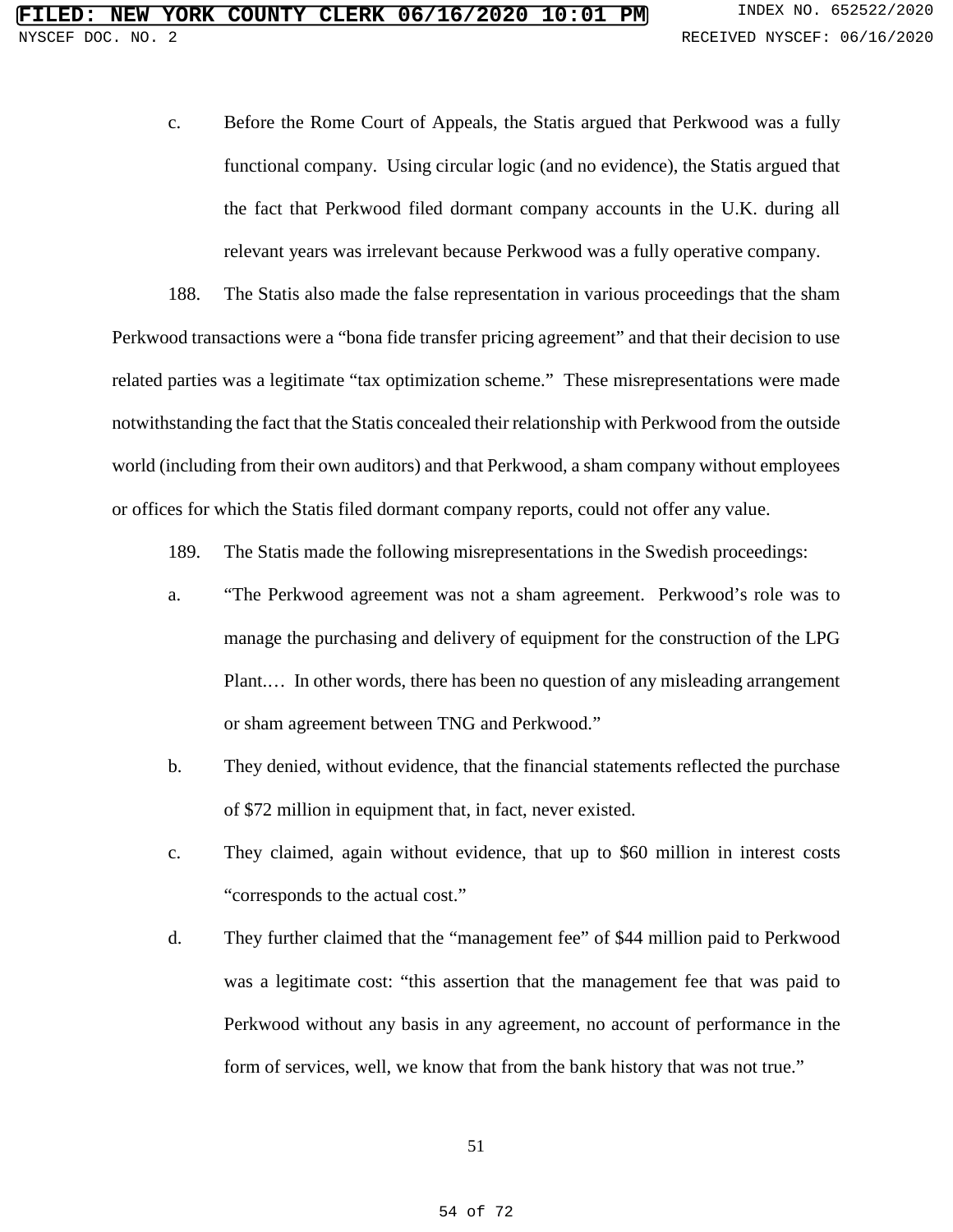190. The Statis never explained to the Swedish court what services Perkwood performed, how the management fee was calculated, or who decided the amount of the management fee. Instead, they falsely represented that the management fee was valid consideration for Perkwood coordinating the project, arranging for storage at various delivery sites, transportation, insurance, customs duties, and legal liability.

191. In England, the Statis repeated the key lie that the related-party transactions constituted a legitimate transfer pricing arrangement. In their "Points of Defence," they falsely claimed:

> Some of the Claimants' investments into the construction of the LPG Plant, in so far as they related to delivery of certain equipment for the LPG Plant, were structured using a transfer pricing arrangement involving transactions between related business entities affiliated with the Claimants…. This constituted a lawful arrangement driven by tax optimisation purposes. At no point did this arrangement involve fraudulent trade or misinvoicing or any other dishonest practice.

192. They further falsely attributed the price increases, in which the price of the equipment was tripled, to the fact "that Perkwood was responsible for the costly loading in Europe and unloading in Kazakhstan and the transportation in between" and that "Perkwood also bore all related insurance and storage costs relating to the requisite equipment during its delivery to Kazakhstan." Finally, the Statis claimed (falsely) that the "management fee was a legitimate addon cost for the equipment supplied under the Perkwood Contract, corresponding to approximately a third of the total value of the Perkwood Contract."

193. The Statis made the same false assertions in Belgian exequatur proceedings: "Perkwood had to bear the excessive costs and much higher for the loading of goods in Europe, their unloading in Kazakhstan and the corresponding transport. Unlike Azalia, Perkwood also had to insure the goods concerned, as well as organize their storage to allow delivery to Kazakhstan." They further asserted that "[s]uch a tax optimization is a perfectly legal arrangement and is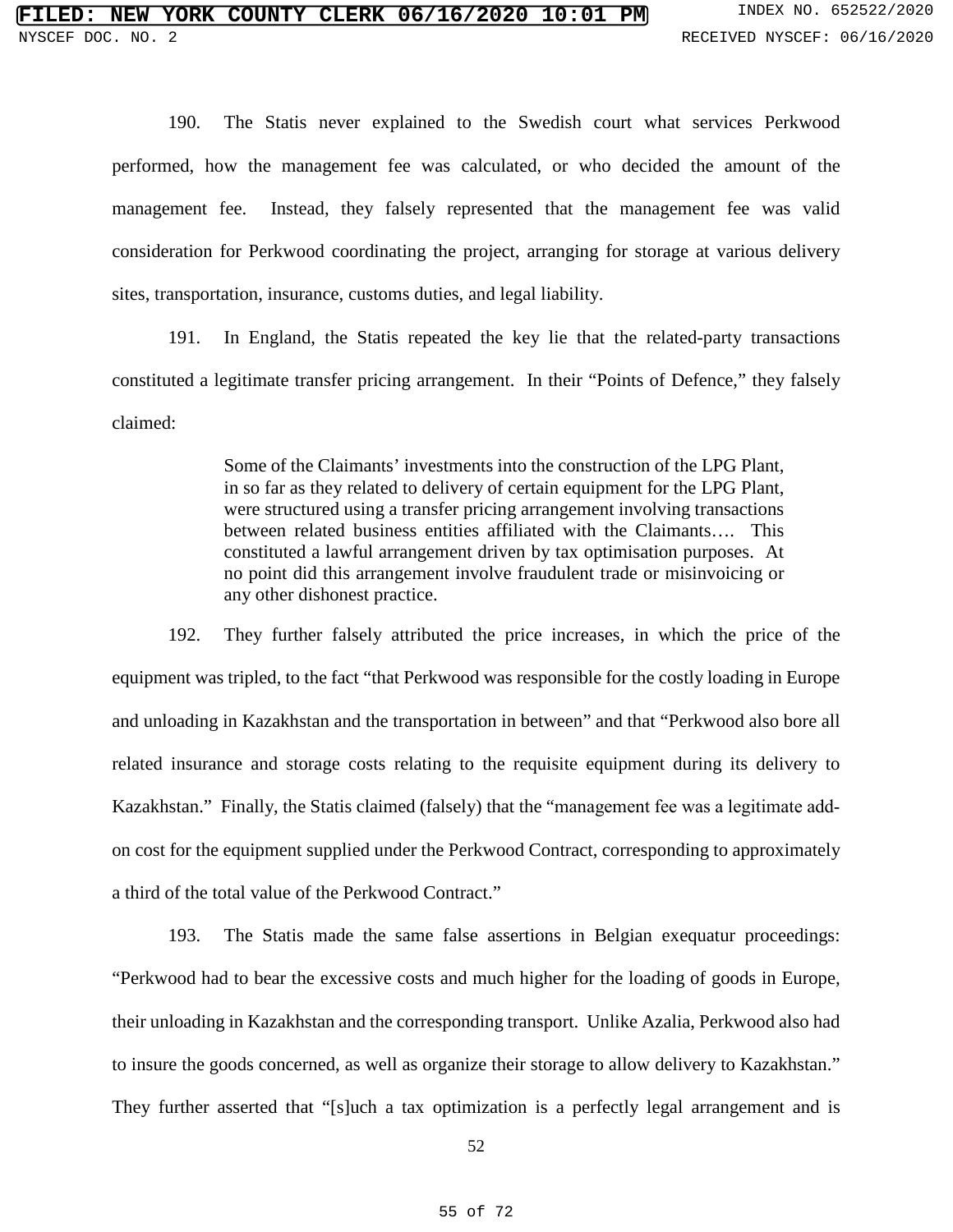#### **NEW YORK COUNTY CLERK 06/16/2020 10:01 PM** INDEX NO. 652522/2020 NYSCEF DOC. NO. 2 RECEIVED NYSCEF: 06/16/2020

customary in a group of companies and in complex construction projects of this magnitude…. This

tax optimization mechanism allowed Perkwood (and Azalia) to minimise their tax base for

corporate income tax in their country of incorporation, namely Russia (for the Azalia Company)

and England (for the Perkwood Company)."

194. The Statis repeated these false assertions in the Luxembourg proceedings:

The Perkwood Company and Contract were part of a Transfer Pricing Agreement, which involved operations between different entities, belonging to the Statis. It is around this Transfer Pricing Agreement, that a part of the investments made by the Statis in the construction of the LPG Plant (in particular as regards the delivery of certain equipment) was structured. Such a mechanism is a perfectly legal arrangement for tax optimisation purposes, as is customary in a group of companies and in complex construction projects of this size…. [T]hese 'fees and management fees' were initially perfectly legitimate, since Perkwood bore all costs and expenses relating to deliveries, storage, insurance and costs related to the conversion of EUR/USD currencies in relationship to equipment deliveries from Europe to Kazakhstan. They corresponded to about a third of the value of the Perkwood contract.

195. In the Netherlands, the Statis also made these false assertions, stating during a hearing that a large part of the inflated LPG Plant costs were bona fide costs for the transport of equipment. Later, however, the Statis changed their position and claimed in a filing that the (nonexistent) management fee was an explanation for the costs. Either way, the Statis falsely asserted that the increase of the construction costs was part of a bona fide transfer pricing arrangement.

196. In Italy, the Statis again asserted that the Perkwood transactions were part of a lawful transfer pricing arrangement. They claimed in a brief that the price increase for the equipment was explained by transportation costs, insurance costs, and the floating exchange rate between the US dollar and the Euro. The Statis also asserted that the \$44 million management fee paid by TNG to Perkwood was a legitimate construction cost and had a sound legal basis.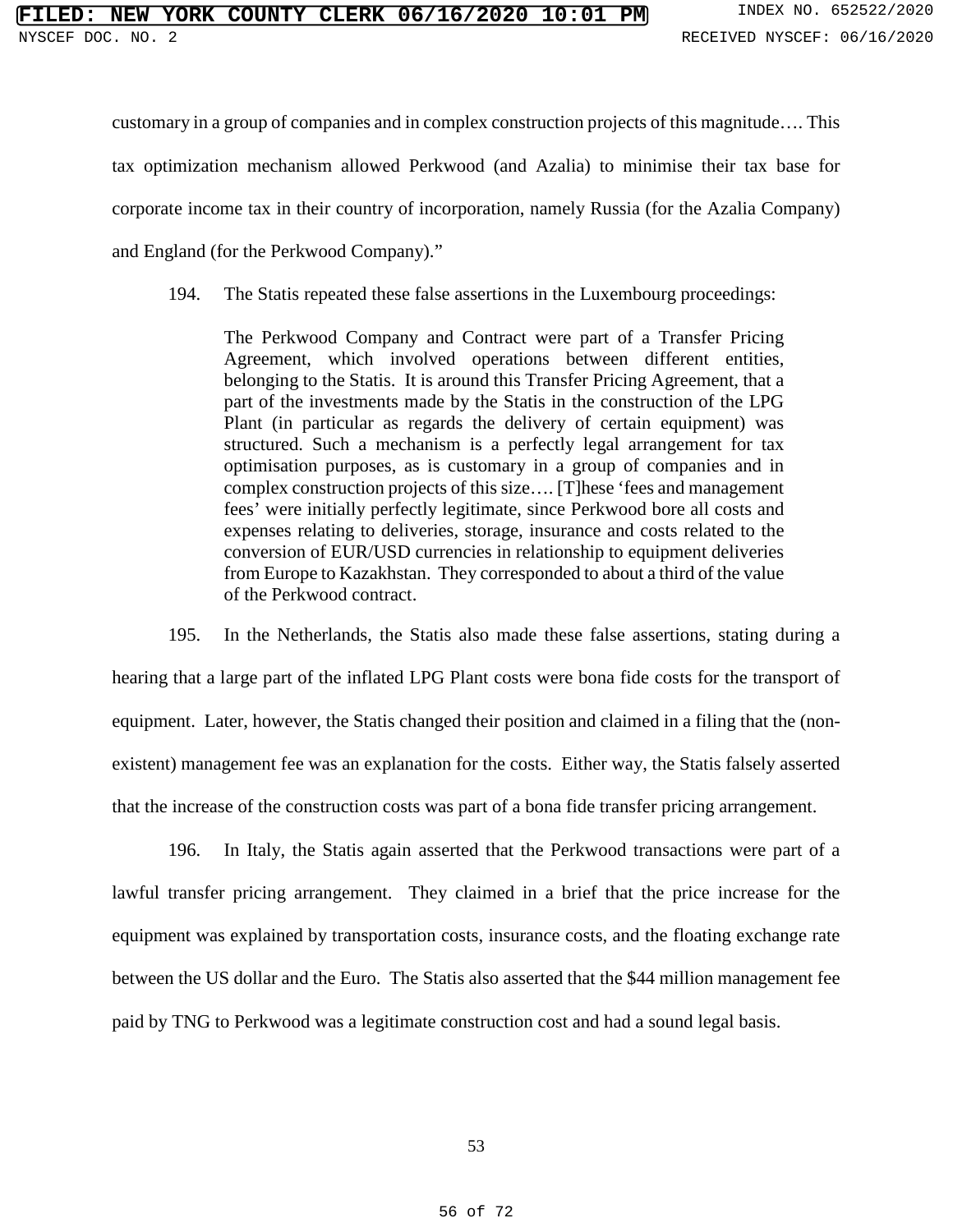## **B. The Statis Misrepresented that KPMG Endorsed their Financial Statements Based on Access to Complete and Truthful Information.**

197. In the European courts, the Statis relied heavily on the false assertion that their financial statements had been audited by KPMG to defend against Plaintiff's allegation that the statements were fraudulent. The Statis falsely claimed that KPMG had full access to all company records and that they were fully aware of Perkwood's status as a related company.

- 198. For example, the Statis made the following false statements to these courts:
- a. They falsely told the Swedish court that "[w]hen reviewing the prepared annual statements, TNG's auditors, KPMG, had full access to all accounting records. KPMG was aware of Perkwood's function." They reiterated to the same court that "KPMG was aware of Perkwood's function" and that "KPMG had full access to all accounting documents."
- b. The Statis also falsely informed the court in the Netherlands that "[d]uring the examination of the annual financial accounts, TNG's auditors, KPMG, had full access to all the accounting records. KPMG was aware of Perkwood's function."
- c. They claimed to the Luxembourg court that "TNG, who was also a co-contractor in the allegedly fictitious contract, was also independently audited by KPMG Audit LLC ('KPMG'), who had access to all of the accounting records concerning Perkwood. KPMG never issued the slightest remark regarding the existence of Perkwood or the incriminating contract."

199. These representations were knowingly false, given the clear evidence that Anatolie Stati deliberately concealed the fact that Perkwood was a related company from KPMG and, further, instructed KPMG's Tax and Advisory department to remove any reference to Perkwood as a related company from relevant documents. These representations by the Statis are also proven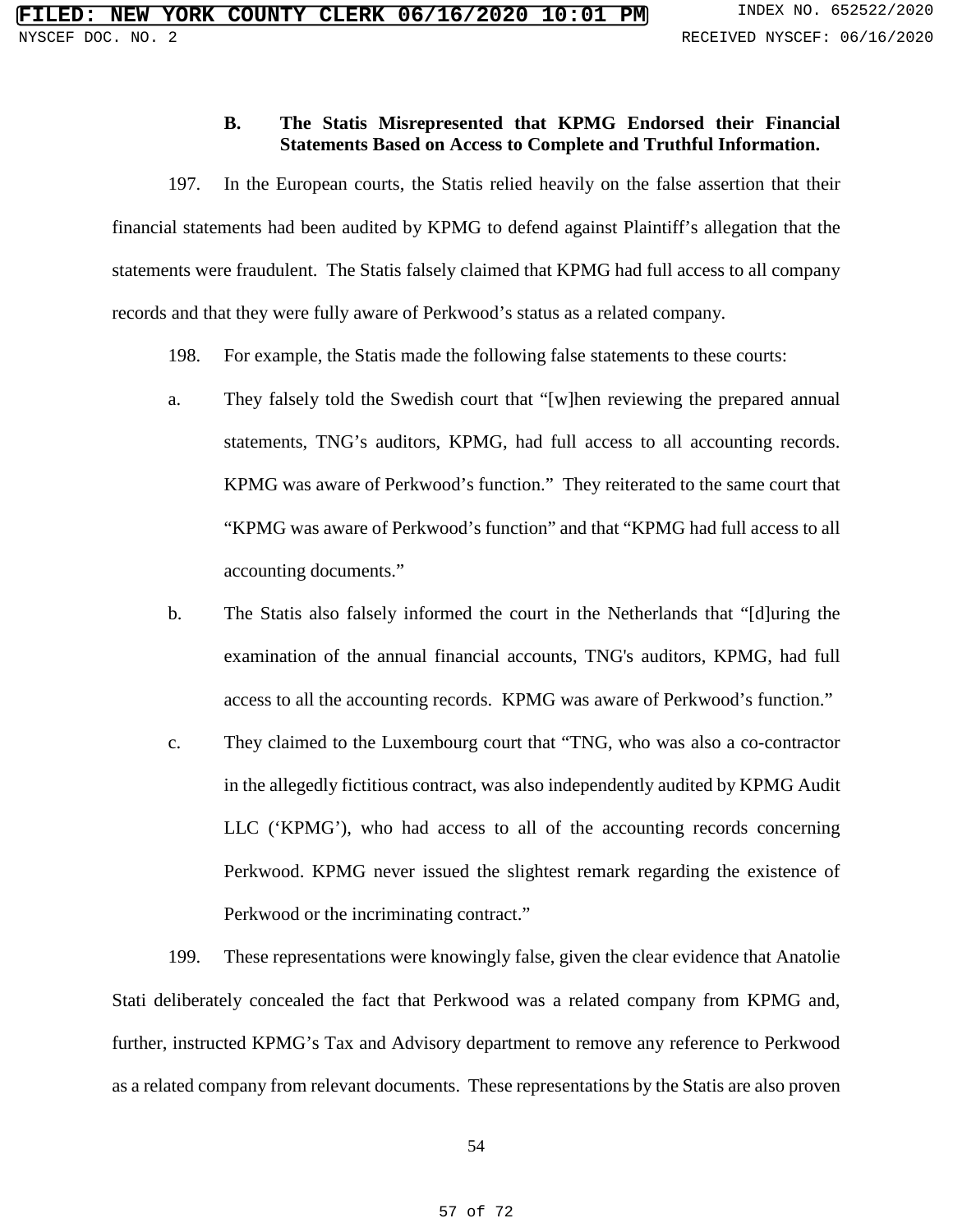false by the newly discovered (October 2019) correspondence between KPMG and the Statis in February 2016 in which KPMG warned that it would withdraw its audit reports on the basis of the new information discovered by Plaintiff that Perkwood was a related party, unless the Statis were able to provide an explanation. All of the misrepresentations alleged in this section were made after the Statis received the KPMG correspondence in 2016.

200. The Statis' representations regarding KPMG also are proven false by the August 2019 decision by KPMG to invalidate all of its audit reports for the Statis' financial statements after KPMG was provided Mr. Lungu's deposition testimony and after Anatolie Stati could not explain his deliberate lies.

201. As evidence of their claim that KPMG knew that Perkwood was a related company, the Statis falsely represented to the Netherlands court that the "Vendor Due Diligence report drawn up by KPMG, which was compiled in 2008 in the context of a possible sale of TNG by Stati, submitted in the ECT Arbitration, mentions Perkwood as a 'related party' and supplier of materials for the LPG Plant."

202. Similarly, in Belgium they falsely represented that:

Perkwood is further mentioned several times in a KPMG Due Diligence report entitled "Zenith Project" which was produced by the Statis in the course of the arbitral proceedings. More particularly, the report in question (i) refers to Perkwood as a 'related party' of the Statis; (ii) lists Perkwood as the main supplier of equipment for the LPG Plant; and (iii) was used by Kazakhstan during the arbitration proceedings, for the cross-examination conducted on the Statis and their witnesses (Anatolie STATI and Artur LUNGU).

203. They also falsely represented to the English High Court that "Perkwood's status as a related party to TNG was set out in the vendor due diligence report for Project Zenith." Finally, to the Luxembourg court, they falsely represented that "Perkwood's status as a party affiliated to TNG was established in KPMG's due diligence report."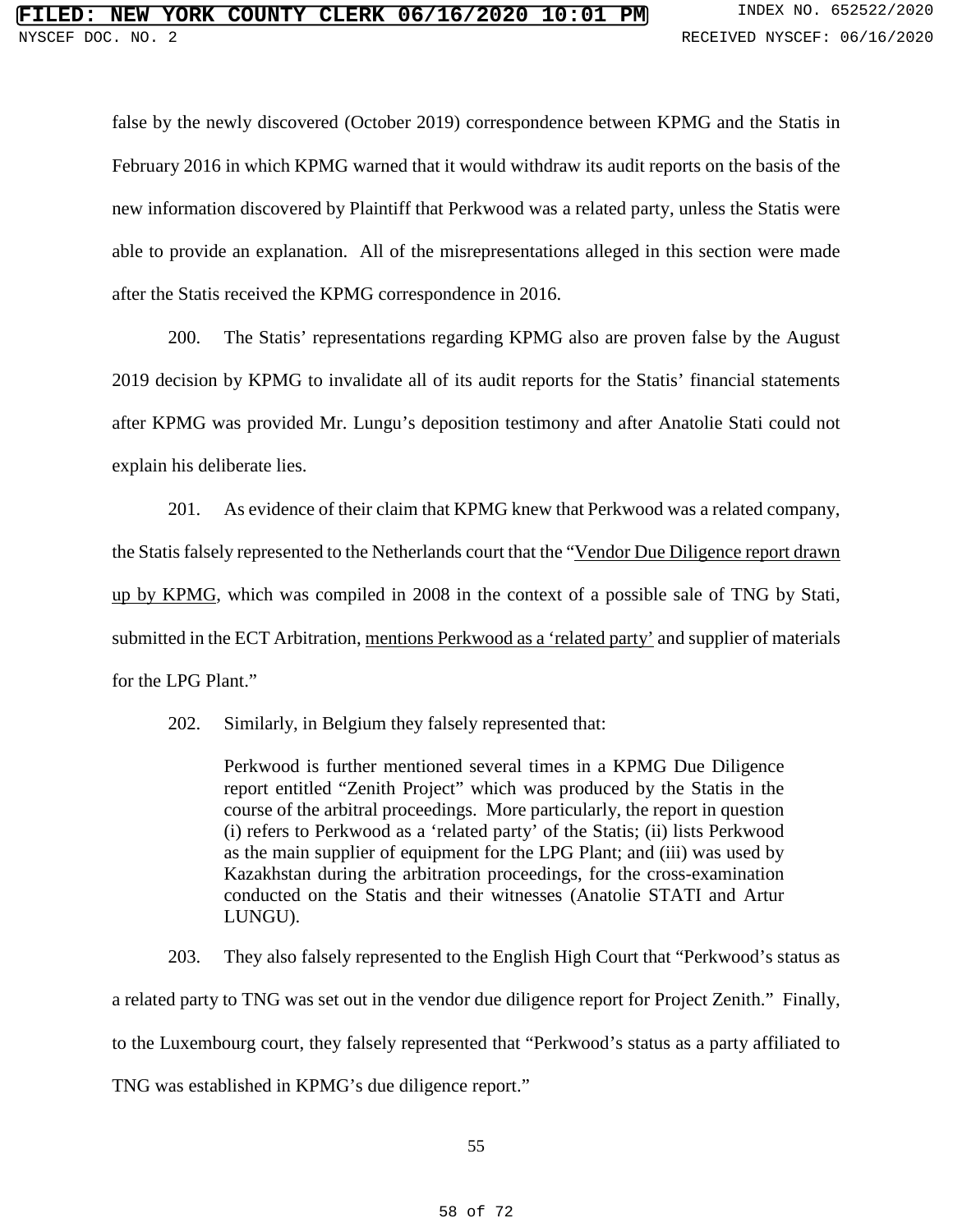204. These representations were knowingly false. As Mr. Lungu admitted at his 2019 deposition, the draft Vendor Due Diligence Report prepared by KPMG stated in four separate places that Perkwood was a Stati-related party. Upon reviewing this draft, Mr. Lungu informed KPMG that this was incorrect and he instructed KPMG to change the Vendor Due Diligence Report so that it (falsely) stated that KPMG was an unrelated third party. KPMG followed these instructions. Mr. Lungu testified that he issued these instructions because he, as the Statis' CFO, had been misled by the Statis into believing that Perkwood was an unrelated third party and not a Stati company.

205. The KPMG Vendor Due Diligence Report therefore was a direct product of the Statis' fraudulent scheme, and was engineered by the Statis to continue the scheme.

## **C. The Statis Misrepresented that They Never Concealed Perkwood's Status from KPMG or the Outside World**

206. The evidence shows that the Statis consistently sought to conceal the fact that Perkwood was a company they owned and controlled, and that the transactions with Perkwood were not at arm's length. The Statis continued to misrepresent this fact to various courts.

207. For example, after evidence of the Statis' double accounting had been revealed in the U.S. discovery proceedings, the Statis continued to conceal the fact that Perkwood was a related party by refusing to admit or deny the fact before the Svea Court of Appeal. In a submission to that court, the Statis attempted to fend off Plaintiff's complaint that they were evading the issue by stating that they "have not asserted that Perkwood was 'freestanding from the Investors' sphere.' What has been stated by the Investors is that they do not concede to the fact that Perkwood was an affiliate in some – yet unspecified by Kazakhstan – way." They also evaded the question by stating that they "have never been able to contest (but neither to admit) that Perkwood is in any particular way an 'affiliated' company." Only on September 5, 2016,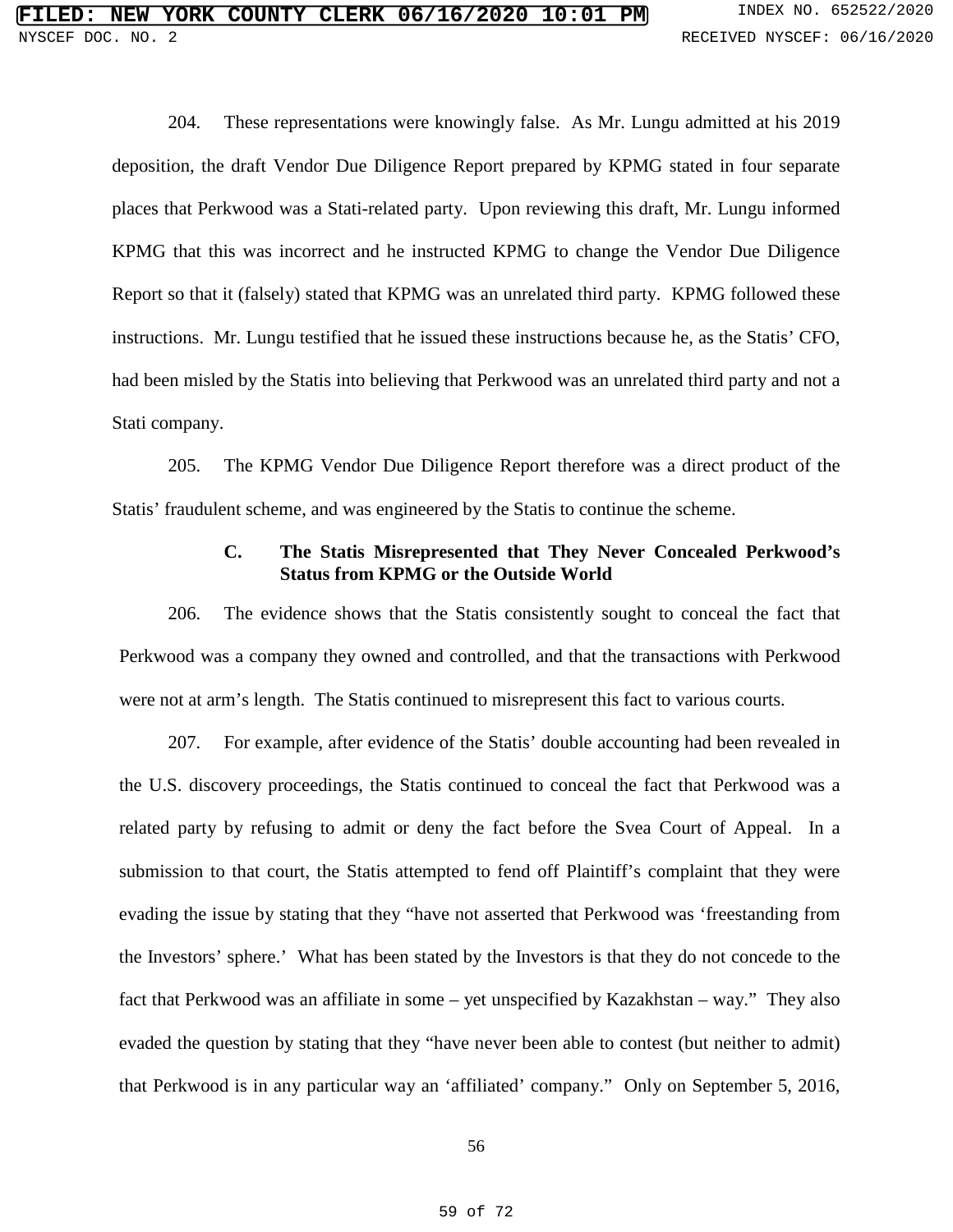once Plaintiff introduced documents that it had obtained from Latvian authorities showing that the Statis had full powers of attorney over Perkwood, did the Statis finally concede that Perkwood was a related party. In a September 8, 2016 hearing, counsel for the Statis stated that "we are not contesting that it is an affiliate company. We don't need to argue on this case, because it is an affiliate company."

208. Despite this clear example of attempting to conceal Perkwood's status, the Statis continued to falsely claim to the various courts that they had never tried to conceal that information. In Belgium, for example, they told the court that "it is therefore incorrect to claim that 'the Statis never informed KPMG of their relationship with Perkwood." They further insisted (falsely) in the same submission that "[i]t should be recalled that the Statis have never tried to hide the Perkwood Contract and Company" and that "it should be noted that the Statis never sought to conceal the facts of Perkwood being part of the group of companies they controlled/owned." They continued to make such representations the next year, stating that "it should be stressed that the Statis have never sought to conceal the status of Perkwood as part of the group of companies they controlled/possessed, unlike what Kazakhstan keeps repeating."

209. The Statis consistently made this misrepresentation to other courts as well. In England, they "denied that the Claimants at any time sought to conceal Perkwood's status as part of the group of companies owned and/or controlled by the Statis." In Luxembourg, they claimed that "[t]here was no deliberate concealment of Perkwood's status as a party affiliated to TNG within the meaning of the IFRS standards and IAS 24 or in any manner whatsoever." And in Italy, they further argued that neither Perkwood nor documentation regarding Perkwood had been concealed.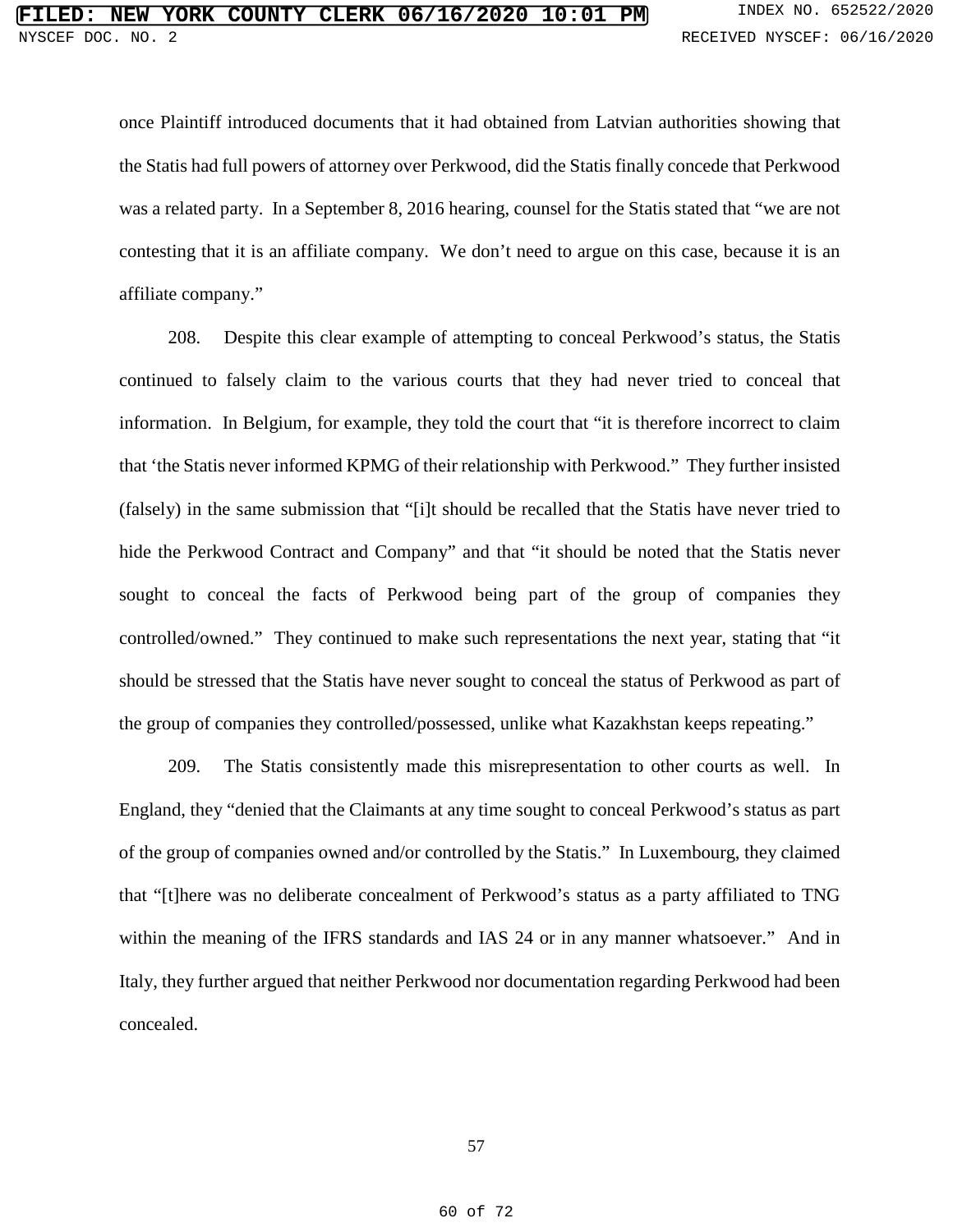# **D. The Statis Misrepresented by Omission the Incriminating KPMG Correspondence and Concealed It from the Courts**

210. On February 2, 2016, after KPMG belatedly learned, as a result of the disclosures obtained by Plaintiff, that Perkwood was actually a related company that had significantly inflated the costs of the equipment for the LPG Plant, KPMG reached out to the Statis for an explanation. It did so as part of its ongoing responsibility to revisit any audit reports "if we become aware of facts which may have caused the audit reports to be amended, had such facts been known to us at the audit report date."

211. The 2016 KPMG letter (which Plaintiff did not discover until October 2019) identified three primary issues that it was unaware of at the time of the audits. This included (a) the fact that Perkwood charged a management fee of approximately \$44 million; (b) the fact that Perkwood was a related party controlled by the Statis; and (c) that Perkwood was not the "actual supplier of the equipment for the LPG Plant," but instead was a dormant company that was passing through costs that were "significantly different from the corresponding cost" charged by the actual supplier of the equipment. The letter demanded written responses to a series of six questions regarding these issues and warned that if it did not receive this information, it could "prevent future reliance on our audit reports and in particular to withdraw our audit reports and to inform about such withdrawal all parties who are still, in our view, relying on these reports, including … the Svea Court of Appeals." The Statis, however, did not substantively respond to KPMG's questions, but instead threatened legal action against KPMG.

212. After the disclosure by the Statis of documents in the then-ongoing English proceedings in June 2018, Plaintiff located Mr. Lungu in Houston, Texas and obtained his deposition in April 2019. Plaintiff then provided this deposition transcript to KPMG, along with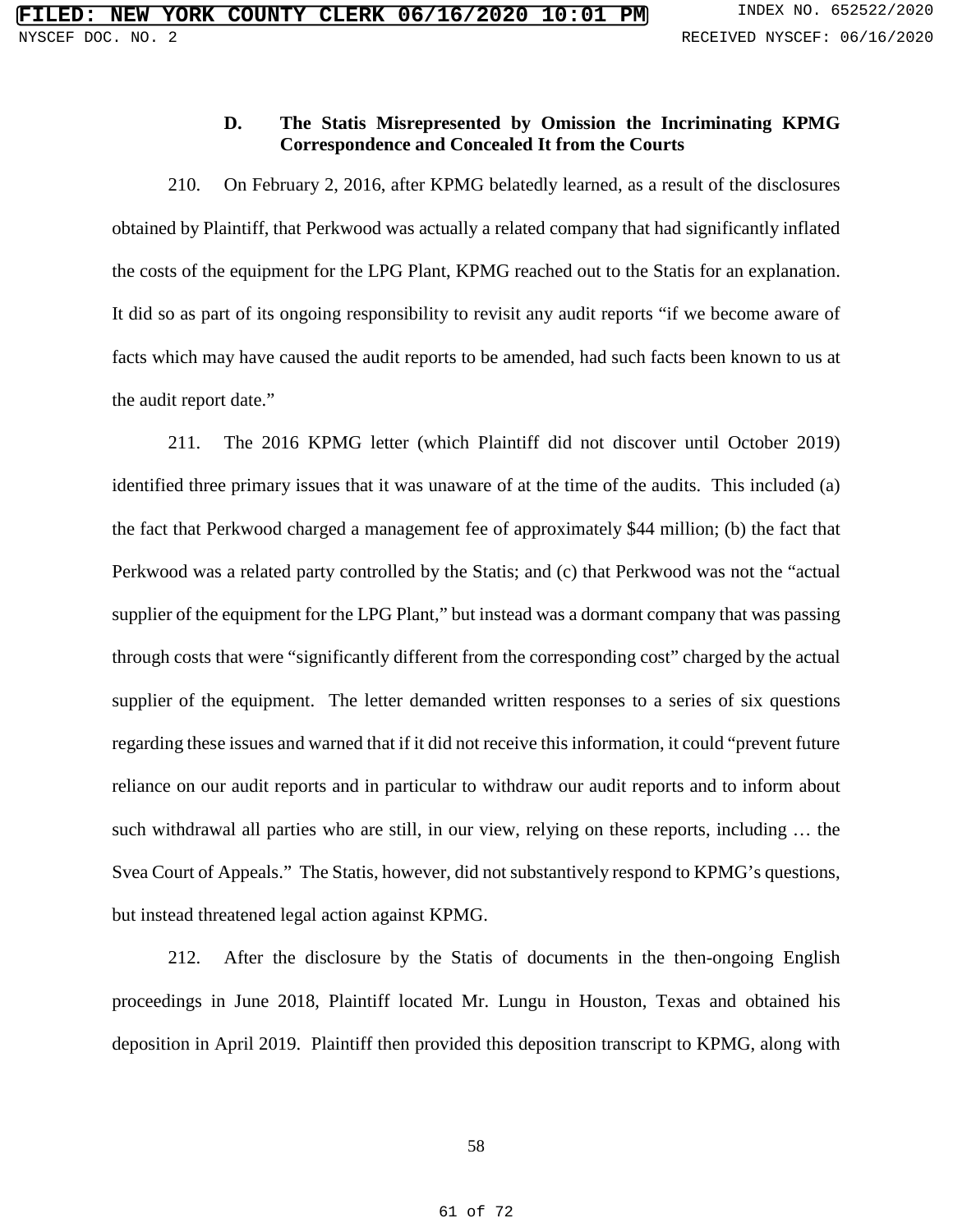other materials evidencing the Statis' fraud. KPMG (as Plaintiff subsequently discovered in October 2019), contacted Anatolie Stati and demanded an explanation. None was provided.

213. On August 5, 2019, KPMG again reached out to the Statis and stated that "[o]ur audit files indicate that transactions with Perkwood were not disclosed in the financial statements of the [Stati] Companies, and that Perkwood was not included in the list of related parties which management provided to us during our audits." The letter again requested information regarding Perkwood's status.

214. After receiving no response, on August 21, 2019, KPMG took the extraordinary and rare step of invalidating all of its audit reports for the Statis' financial statements, and further instructed the Statis to "immediately take all necessary steps to prevent any further, or future, reliance" on the audit reports, including informing all parties in receipt of the financial statements or audit reports of this "development," *i.e.*, KPMG's decision to invalidate the reports.

215. Instead of complying with KPMG's instruction, the Statis continued to conceal the KPMG correspondence from Plaintiff and the various courts. They did not inform any court, or other recipients of the audited financial statements, of KPMG's decision to invalidate its audit reports. They also did not submit the KPMG correspondence to any of the courts that were in the process of adjudicating issues relating to the ECT Award in late 2019, including the Amsterdam Court of Appeal and the Luxembourg Court of Appeal. Far from preventing any reliance on the audit reports, the Statis continued to falsely represent to the courts that KPMG had performed their audits with full access to all documents and full knowledge of Perkwood's status despite knowing that the exact opposite was true. When Plaintiff eventually learned of the KPMG correspondence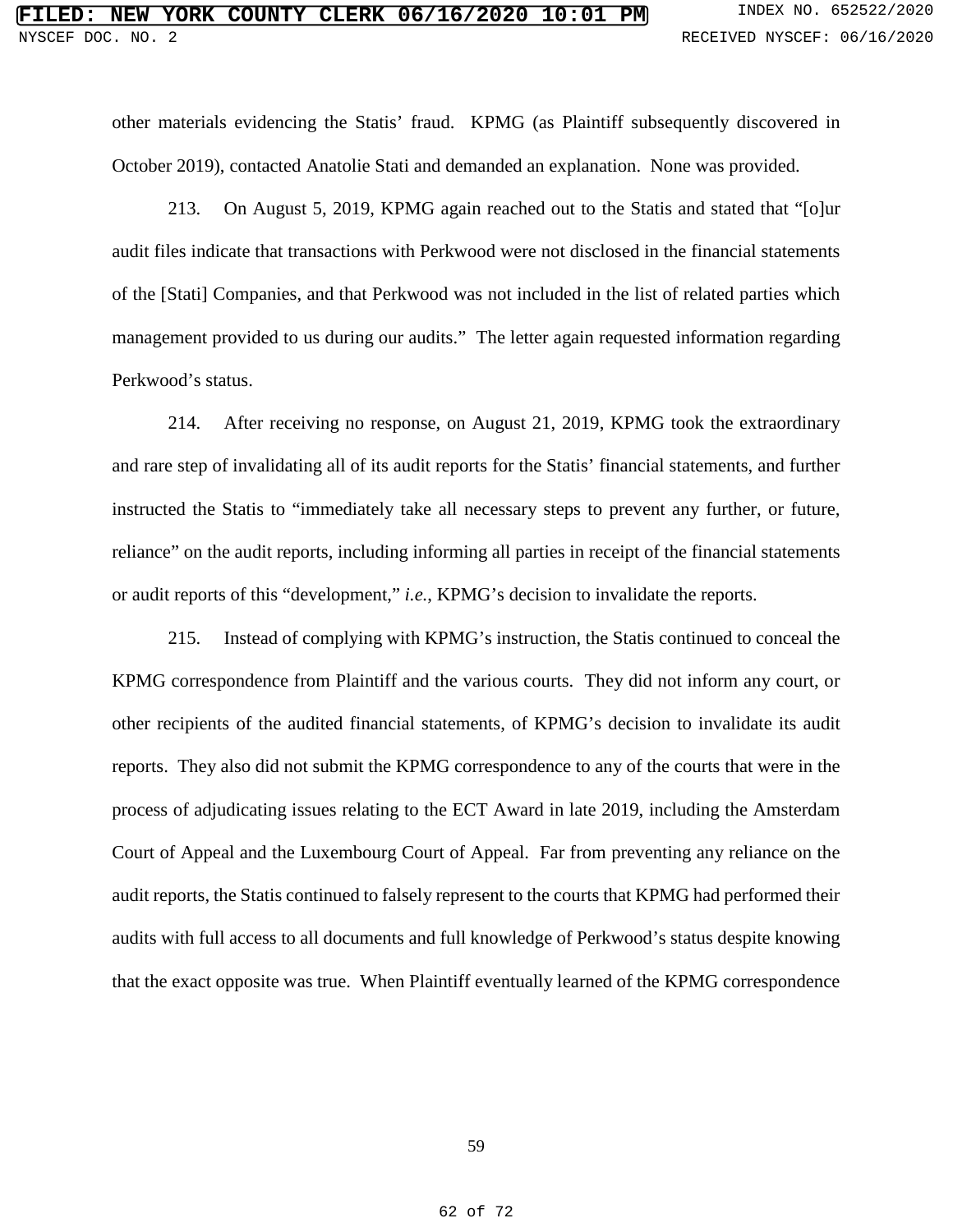in October 2019, the Statis sought to block Plaintiff from introducing the correspondence and to minimize its significance.<sup>[18](#page--1-7)</sup>

216. In Luxembourg, Plaintiff asked the Statis in a November 15, 2019 letter to disclose the KPMG correspondence to the Court of Appeal of Luxembourg even though the submission date for evidence had passed. The Statis did not respond. When Plaintiff attempted to submit the evidence itself, the Statis sought to block the request in a letter to the Court of Appeal of Luxembourg. They falsely asserted that Plaintiff's request was unfounded and that the KPMG correspondence was the result of threats by Plaintiff against KPMG.

217. The Statis elaborated on this misrepresentation in a letter to the court in Belgium, stating as follows:

> Kazakhstan had first put KPMG Audit LLC (Kazakhstan) under pressure in 2016 – the subject of the notorious correspondence of 2016 of which the production is now requested by Kazakhstan – but the manoeuvre failed at the time; the letter of KPMG Audit LLC (Kazakhstan) dated 21 August 2019 is manifestly the result of new pressure exercised by Kazakhstan and is by no means the result of an independent and impartial investigation that we can expect from an auditor as renowned as KPMG.

218. The Statis further represented that the 2016 and 2019 KPMG correspondence was "far from new" because it related to fraud arguments already dismissed by the Svea Court of Appeal. Even so, the Statis represented, the correspondence did not establish any fraud: "the socalled KPMG documents do not show any fraud; Kazakhstan attempts to give these 'new' documents a scope they do not have."

219. In the Netherlands, the Statis actively sought to falsify the record regarding the KPMG correspondence. They sent a letter to the Court of Appeal asking it to correct the record

 $\ddot{\phantom{a}}$ 

<sup>&</sup>lt;sup>18</sup> Although Plaintiff received notification in August 2019 from KPMG regarding its decision that month to withdraw its audit reports, it did not receive the 2016 and 2019 correspondence between KPMG and the Statis until November 2019, after the submission date for evidence in the various proceedings had passed.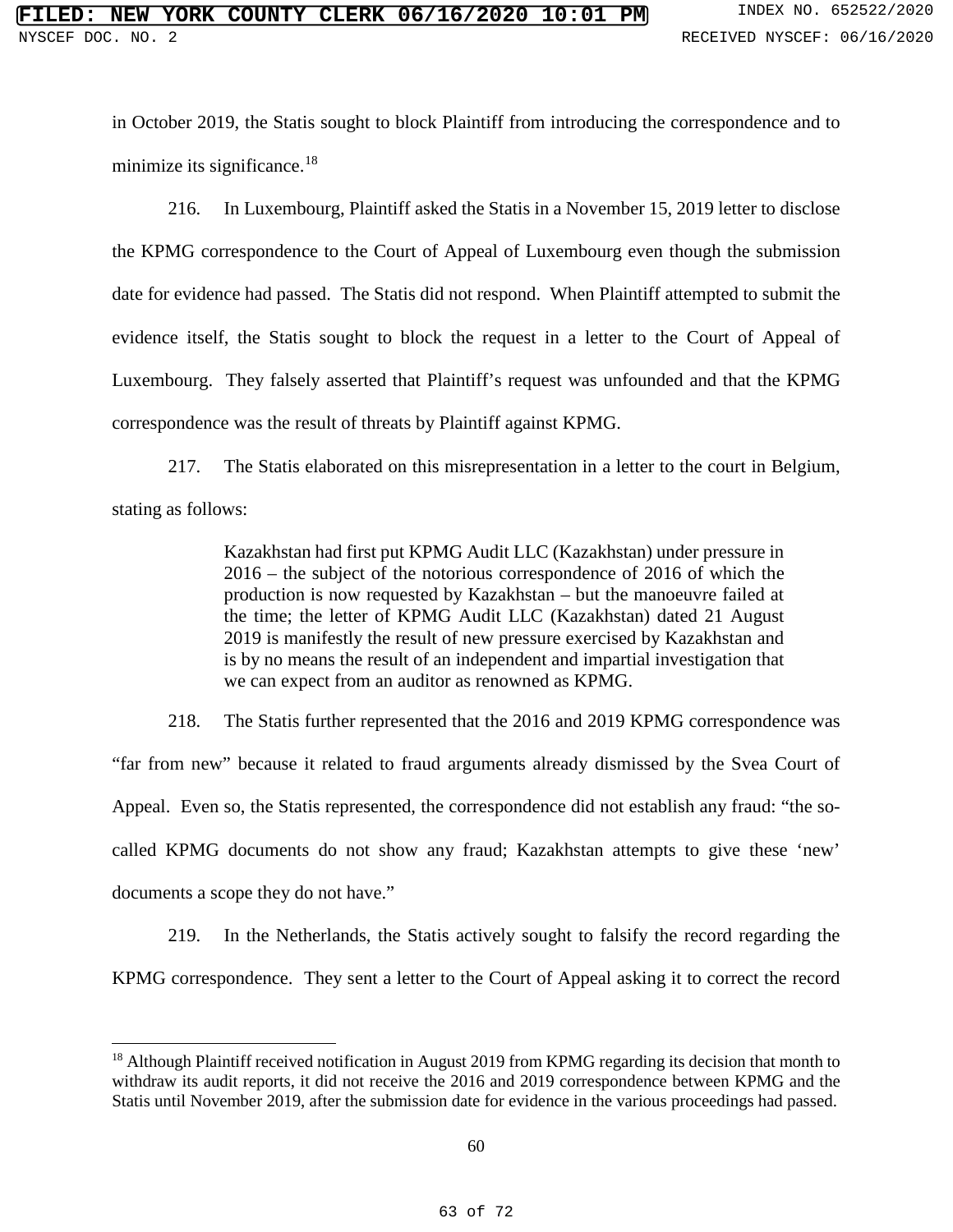and add statements that were never pleaded before the court. Specifically, they attempted to include a reference to their offering to produce the 2016 KPMG correspondence, although no such offer had ever been made.

#### **VI. NOTICE OF INTENT TO RAISE ISSUES UNDER ENGLISH LAW**

220. Certain of the above-alleged acts of Defendants occurred in England such that English law applies.

221. Pursuant to CPLR § 4511, Plaintiff hereby gives notice of its intent to raise issues under the laws of England, including but not limited to, the law governing the economic tort of unlawful means conspiracy. Plaintiff intends to offer expert testimony, documents, and other relevant sources to the Court to determine the foreign law at issue.

222. English law recognizes the economic tort of unlawful means conspiracy, which arises when two or more persons conspire to take action through unlawful means that results in damages to another person.

223. The elements of an unlawful means conspiracy are: (a) an agreement or understanding between two or more parties, (b) an intent to act unlawfully, (c) concerted action pursuant to that agreement or understanding, and (d) damages to a third party as a result.

224. A conspirator is liable for all damages suffered by a victim of the conspiracy from the time the conspirator joins the conspiracy.

225. Under English law, the conspirators' sole or predominant purpose need not be to harm the plaintiff. In *OBG Ltd and others v. Allan*, [2007] UKHL 21 (OBG), the House of Lords found that the intent element of the tort can be satisfied where a defendant harms the plaintiff in furtherance of an unlawful conspiracy:

> A defendant may intend to harm the claimant as an end in itself, where, for instance, he has a grudge against the claimant. More usually a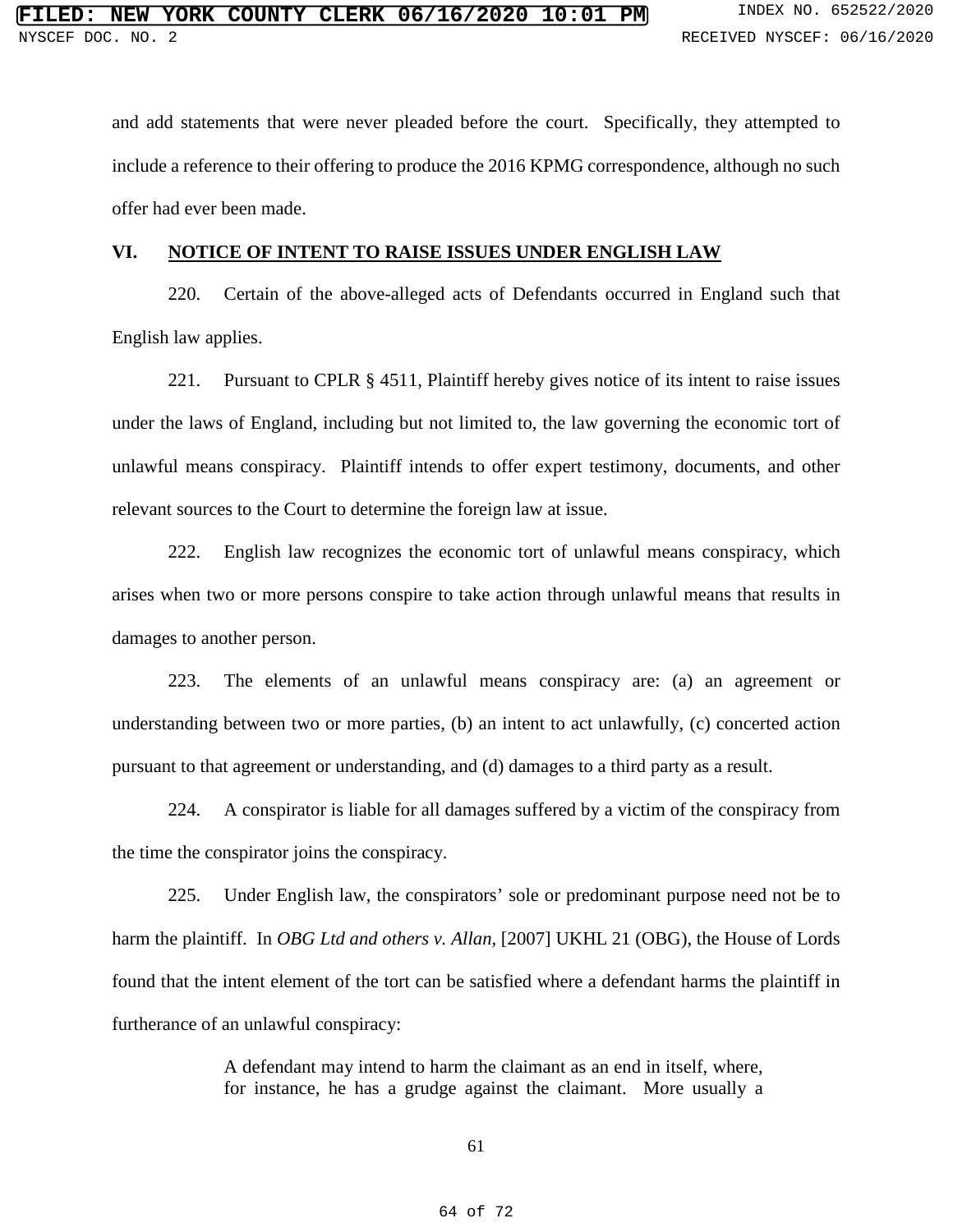defendant intentionally inflicts harm on a claimant[]. . . as a means to an end. He inflicts damage as the means whereby to protect or promote his own economic interests. Intentional harm inflicted against a claimant in either of these circumstances satisfies the mental ingredient of this tort.

226. Unlawful means include acts which are themselves unlawful under criminal or civil

law.

#### **COUNT I**

#### **CIVIL CONSPIRACY TO COMMIT FRAUD**

227. Plaintiff re-alleges and incorporates by reference each and every allegation in paragraphs 1–226 above as if fully set forth herein.

228. The Statis engaged in a fraudulent scheme, as alleged herein.

229. The Statis made misrepresentations and material omissions of fact that were false and known to be false. The Statis made the misrepresentations and material omissions for the purpose of inducing multiple parties, including Plaintiff, the Tristan Noteholders, KPMG, the ECT Tribunal, and the courts of Sweden, the United States, England, Belgium, the Netherlands, Luxembourg, and Italy to rely upon them.

230. These parties and/or others, justifiably relied on the Statis' misrepresentations and material omissions.

231. The Statis' misrepresentations and material omissions caused injury to Plaintiff.

232. The Statis' misrepresentations and material omissions were part of their fraudulent scheme, premised on their key lie that their fraudulent related-party transactions involving KPM and TNG were legitimate business expenditures. These misrepresentations are being perpetuated in the Enforcement Proceedings, wherein the Statis continue to misrepresent that the amounts they stole were legitimate expenditures.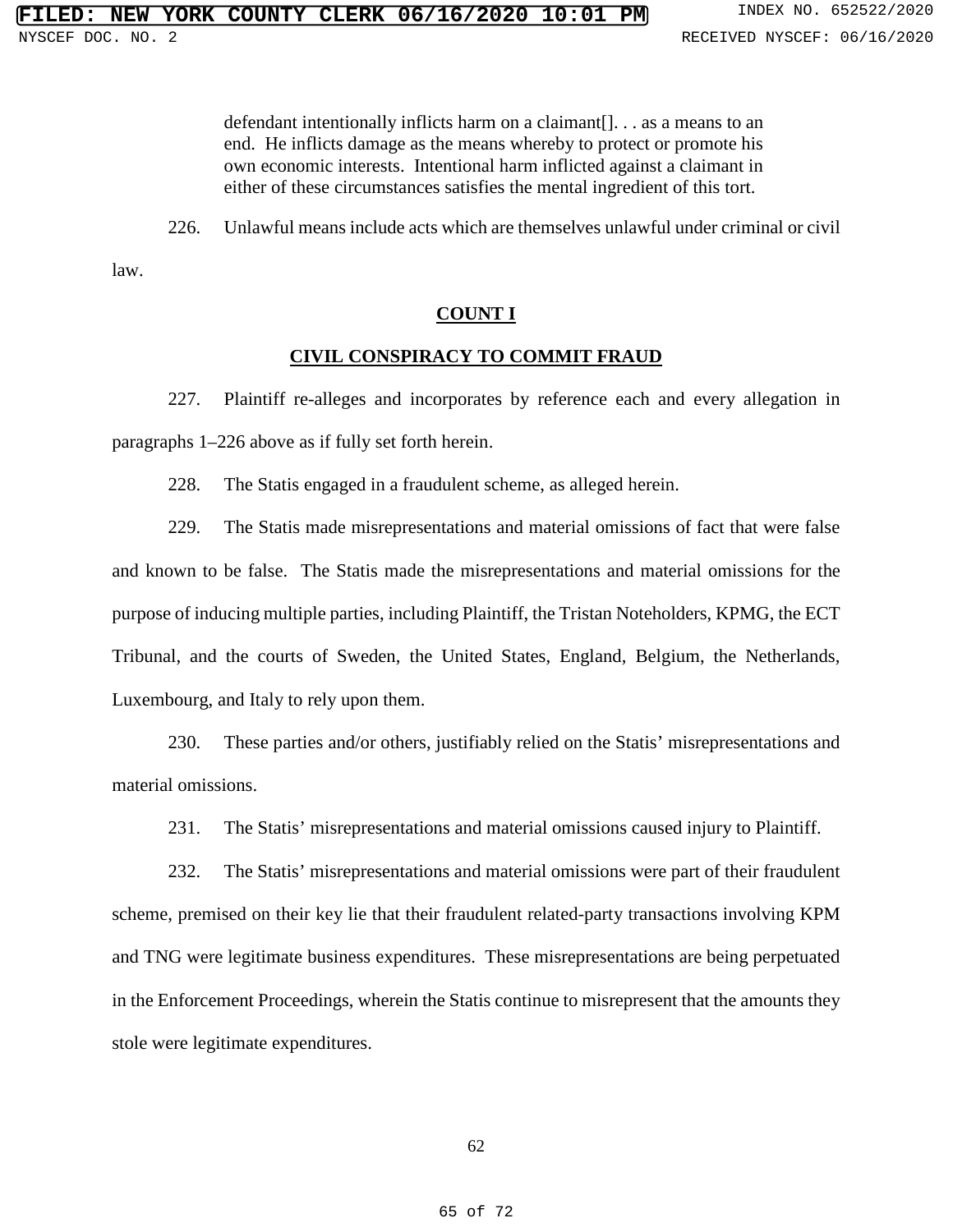233. Defendants had knowledge that the Statis stole the monies through their fraudulent related-party transactions and, to cover up this theft, falsely represented that these stolen monies were legitimate business expenses.

234. Defendants agreed to participate in the unlawful acts of the Statis. Specifically, Defendants knew that the Statis had stolen the monies and were claiming reimbursement for such stolen monies as investment costs in the ECT Arbitration but, despite this, Defendants agreed to enter into the Sharing Agreement with the Statis under the terms of which Defendants joined, and actively supported, the unlawful objective of obtaining from Plaintiff the monies that the Statis had stolen from Defendants (and the other Tristan Noteholders).

235. Further, Defendants subsequently engaged in overt acts in furtherance of the unlawful scheme. For example, they agreed to provide funding to the Statis for the Enforcement Proceedings, and they did provide such funding, knowing that the Statis had made numerous fraudulent misrepresentations in the ECT Arbitration and in the Enforcement Proceedings. They also regularly consulted with the Statis and/or their counsel and provided guidance regarding the legal strategy to enforce the fraudulently obtained ECT Award. They also sought to frustrate Plaintiff's attempts to discover information regarding the Statis' fraud.

236. By engaging in these activities with knowledge of the Statis' fraud, Defendants have knowingly participated in, and provided substantial assistance to, the fraudulent scheme.

237. As a direct and proximate result of the fraudulent scheme, in which Defendants knowingly participated, Plaintiff was injured and suffered damages, including but not limited to the amount of the litigation costs that it otherwise would not have incurred in the ECT Arbitration and the Enforcement Proceedings and that were wasted.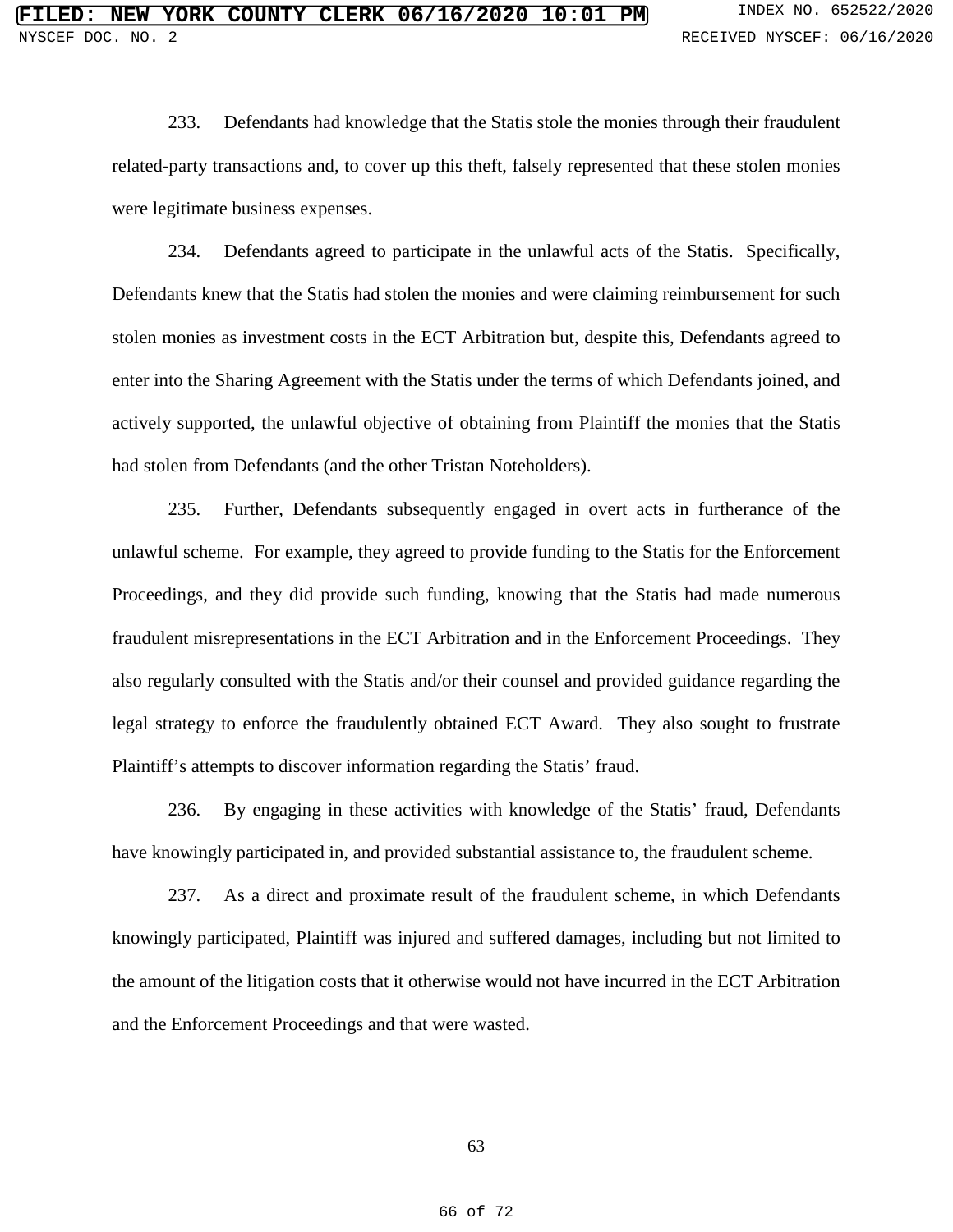238. Defendants' acts as alleged in Count I were willful, wanton, malicious, and oppressive.

#### **COUNT II**

# **AIDING AND ABETTING WRONGFUL CONDUCT**

239. Plaintiff re-alleges and incorporates by reference each and every allegation in paragraphs 1–238 above as if fully set forth herein.

240. The Statis made misrepresentations and material omissions of fact that were false and known to be false. The Statis made the misrepresentations and material omissions for the purpose of inducing multiple parties, including Plaintiff, the Tristan Noteholders, KPMG, the ECT Tribunal, and the courts of Sweden, the United States, England, Belgium, the Netherlands, Luxembourg, and Italy to rely upon them.

241. These parties and/or others, justifiably relied on the Statis' misrepresentations and material omissions.

242. The Statis' misrepresentations and material omissions caused injury to Plaintiff.

243. The Statis' misrepresentations and material omissions were part of their fraudulent scheme, premised on their key lie that their fraudulent related-party transactions involving KPM and TNG were legitimate business expenditures. These misrepresentations are being perpetuated in the Enforcement Proceedings, wherein the Statis continue to misrepresent that the amounts they stole were legitimate expenditures.

244. Defendants had knowledge that the Statis stole the monies through their fraudulent related-party transactions and, to cover up this theft, falsely represented that these stolen monies were legitimate business expenses.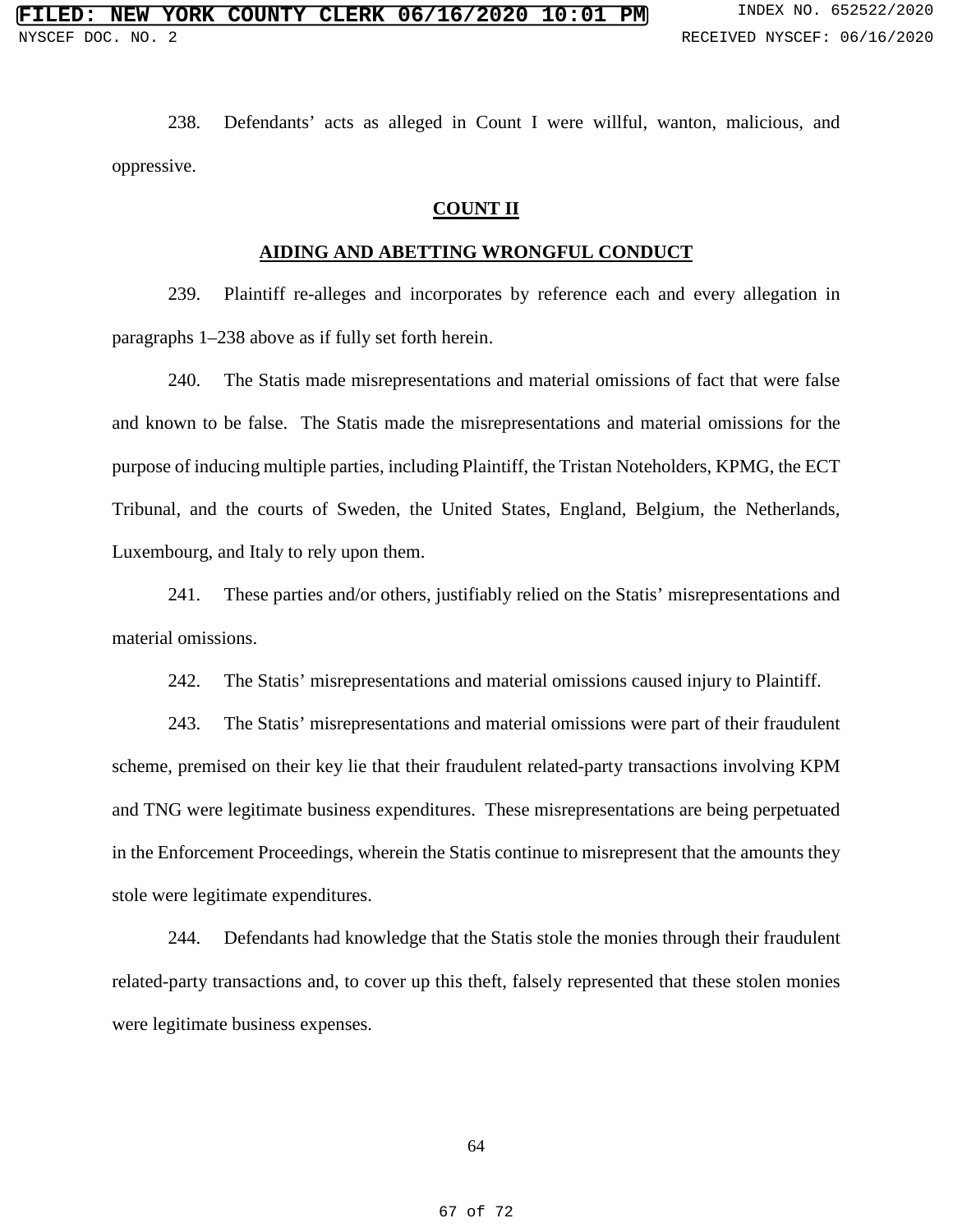245. Defendants aided and abetted the unlawful acts of the Statis. Specifically, Defendants knew that the Statis had stolen the monies and were claiming reimbursement for such stolen monies as investment costs in the ECT Arbitration but, despite this, Defendants agreed to enter into the Sharing Agreement with the Statis under the terms of which Defendants joined, and actively supported, the unlawful objective of obtaining from Plaintiff the monies that the Statis had stolen from Defendants (and the other Tristan Noteholders)

246. Further, Defendants subsequently engaged in overt acts in furtherance of the unlawful scheme. For example, they agreed to provide funding to the Statis for the Enforcement Proceedings, and they did provide such funding, knowing that the Statis had made numerous fraudulent misrepresentations in the ECT Arbitration and subsequent enforcement proceedings. They also regularly consulted with the Statis and/or their counsel and provided guidance regarding the legal strategy to enforce the fraudulently obtained ECT Award. They also sought to frustrate Plaintiff's attempts to discover information regarding the Statis' fraud.

247. Defendants actions substantially assisted the Statis in furthering the fraudulent scheme.

248. As a direct and proximate result of Defendants' substantial assistance to the Statis, Plaintiff was injured and suffered damages, including but not limited to the amount of the litigation costs that it otherwise would not have incurred in the ECT Arbitration and the Enforcement Proceedings and that were wasted.

249. Defendants' acts as alleged in Count II were willful, wanton, malicious, and oppressive.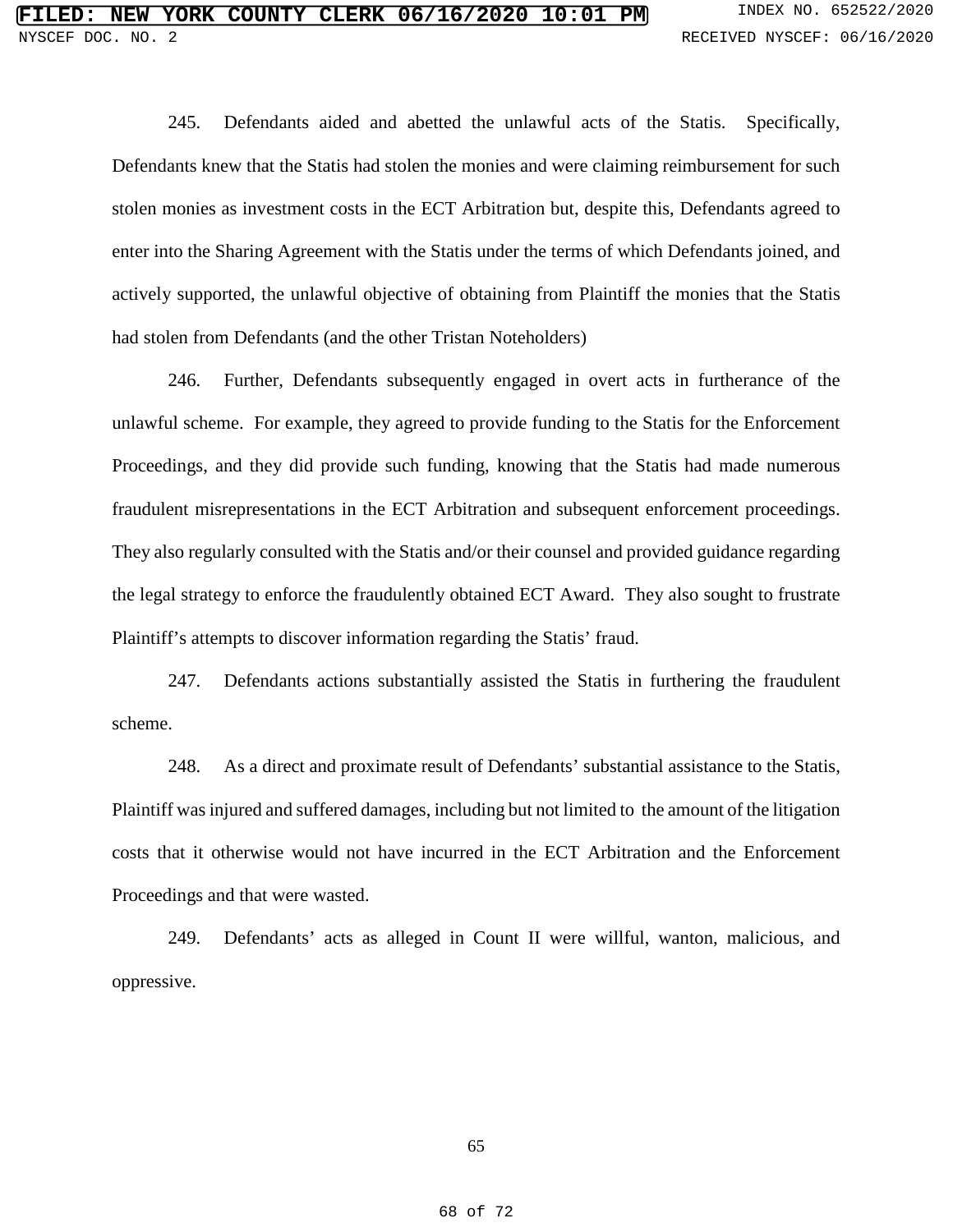#### **COUNT III**

#### **UNLAWFUL MEANS CONSPIRACY UNDER ENGLISH LAW**

250. Plaintiff re-alleges and incorporates by reference each and every allegation in paragraphs 1–249 above as if fully set forth herein.

251. Defendants knowingly joined a conspiracy amongst the Statis and others to steal monies from the Tristan Noteholders and Plaintiff through unlawful means.

252. Among other unlawful means, the Statis conspired to, and did, commit fraud against the Tristan Noteholders through the illegitimate and systematic stripping of assets from TNG and KPM using sham related-party transactions that devalued the companies. These sham relatedparty transactions were made with the proceeds of fraud, and thus constituted money laundering.

253. The Statis made misrepresentations and material omissions of fact that were false and known to be false. The Statis made the misrepresentations and material omissions for the purpose of inducing multiple parties, including Plaintiff, the Tristan Noteholders, KPMG, the ECT Tribunal, and the courts of Sweden, the United States, England, Belgium, the Netherlands, Luxembourg, and Italy to rely upon them.

254. These parties and/or others, justifiably relied on the Statis' misrepresentations and material omissions.

255. The Statis' misrepresentations and material omissions caused injury to Plaintiff.

256. Defendants had knowledge that the Statis stole the monies through unlawful means and, to cover up this theft, conspired to, and did, falsely represent that these stolen monies were legitimate business expenses.

257. Defendants conspired to, and did, engage in numerous acts in furtherance of the Statis' fraudulent scheme with the intention of causing damage to Plaintiff. Specifically,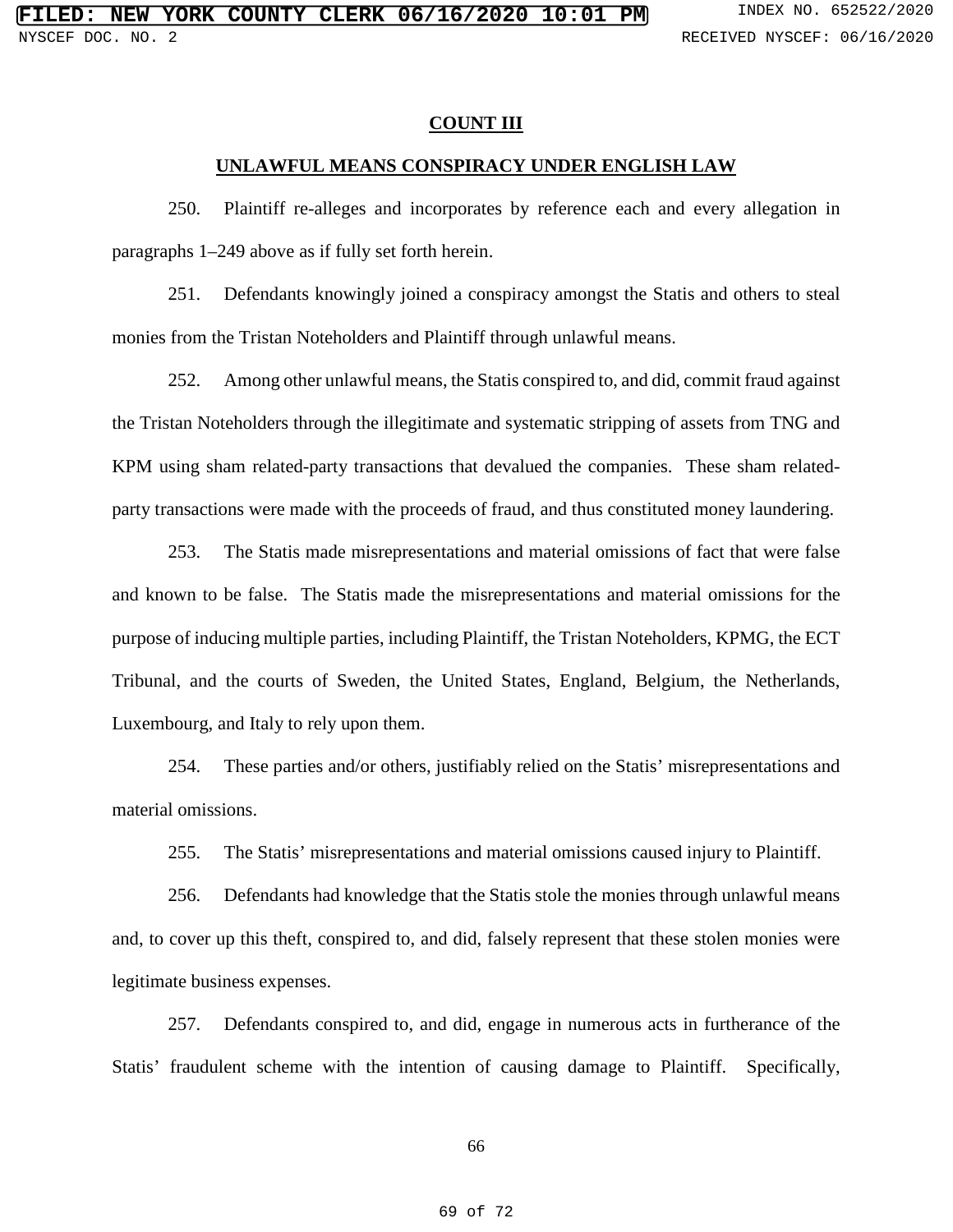Defendants knew that the Statis were claiming reimbursement for such stolen monies as investment costs in the ECT Arbitration but, despite this, Defendants agreed to enter into the Sharing Agreement with the Statis under the terms of which Defendants joined, and actively supported, the unlawful objective of obtaining from Plaintiff the monies that the Statis had stolen from Defendants (and the other Tristan Noteholders).

258. Further, Defendants agreed to provide funding to the Statis for the Enforcement Proceedings, and did provide such funding, knowing that the Statis had made numerous fraudulent misrepresentations in the ECT Arbitration and subsequent enforcement proceedings. They also regularly consulted with the Statis and/or their counsel and provided guidance regarding the legal strategy to enforce the fraudulently obtained ECT Award. They also sought to frustrate Plaintiff's attempts to discover information regarding the Statis' fraud.

259. As a result of the unlawful means conspiracy, Plaintiff was injured and suffered damages, including but not limited to the amount of the litigation costs that it otherwise would not have incurred in the ECT Arbitration and the Enforcement Proceedings and that were therefore wasted.

## **DEMAND FOR JURY TRIAL**

260. Plaintiff hereby demands a trial by jury of all issues in this action for which a trial may be had.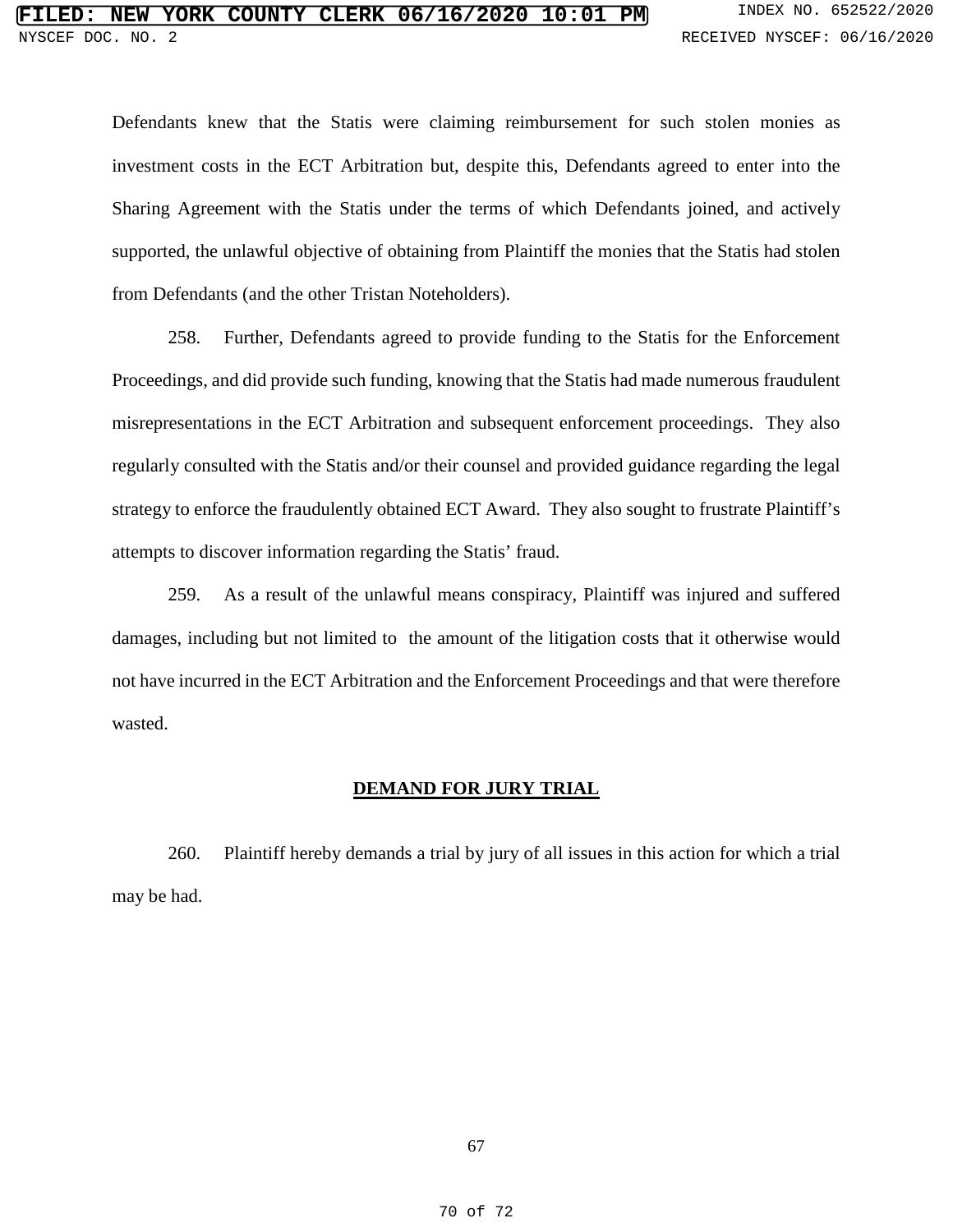# **PRAYER FOR RELIEF**

261. WHEREFORE, Plaintiff prays for judgment against Defendants, jointly and

severally, as follows:

- a. actual damages in an amount to be proven at trial;
- b. punitive damages in an amount to be proven at trial;
- c. attorneys' fees, interests, and costs; and
- d. such other relief that the Court deems just and proper.